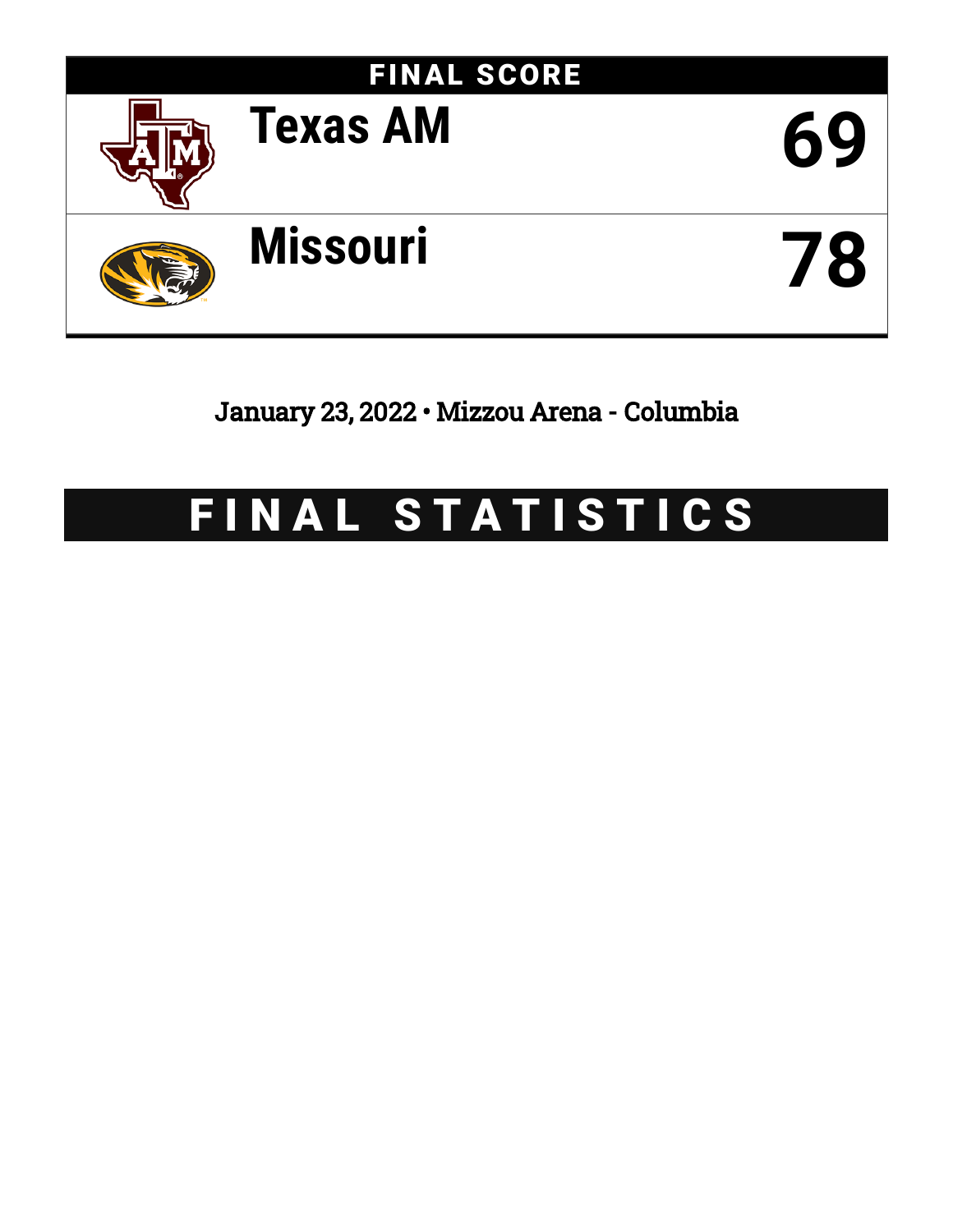### **Official Box Score Texas AM vs Missouri Game Totals -- Final Statistics January 23, 2022 at Mizzou Arena - Columbia**



# **Texas AM 69**

| No. | Plaver                 | S  | Pts           | FG       | 3FG      | FT      | 0R       | DR.          | TR             | PF           | A       | то           | <b>B</b> lk | Stl      | Min      | $+/-$ |
|-----|------------------------|----|---------------|----------|----------|---------|----------|--------------|----------------|--------------|---------|--------------|-------------|----------|----------|-------|
| 02  | HOPPIE, QADASHAH       | G  | 11            | $3 - 8$  | $2 - 5$  | 3-4     |          |              | $\overline{2}$ | 2            | 6       | 3            | $\Omega$    | 0        | 40       | -9    |
| 03  | PITTS, DESTINY         | G  | 13            | $5 - 11$ | $3 - 7$  | $0 - 0$ | 0        | 6            | 6              | 4            | 0       | $\Omega$     | $\Omega$    | 2        | 32       | -8    |
| 05  | NIXON, JORDAN          | G  | 8             | $3 - 8$  | $2 - 7$  | $0-0$   | 0        | 6            | 6              | 2            |         | 4            | 0           | 2        | 33       | -4    |
| 11  | <b>WELLS, KAYLA</b>    | G  | 14            | $6 - 15$ | $1 - 3$  | $1 - 2$ | 2        | 3            | 5              | 1            | 2       | $\mathbf{0}$ | $\Omega$    | 0        | 33       | $-7$  |
| 44  | ROBY, SYDNEE           | C. | 13            | $6 - 7$  | $0 - 0$  | $1 - 1$ | 0        | 4            | 4              | 5            | 2       | 4            | 2           | $\Omega$ | 19       | -8    |
| 14  | JOHNSON, MALIYAH       | F  | 0             | $0 - 0$  | $0 - 0$  | $0 - 0$ | 0        | $\mathbf{0}$ | 0              | 1            | 0       | 2            | $\Omega$    | 0        | 6        | -8    |
| 21  | KINDRED, ERINY         | G  | 0             | $0 - 0$  | $0 - 0$  | $0 - 0$ | 0        | 0            | 0              | 0            | 0       | 0            | 0           | $\Omega$ | 0        | 1     |
| 23  | <b>GREEN, MCKINZIE</b> | G  | $\mathcal{P}$ | $1 - 1$  | $0 - 0$  | $0 - 0$ | $\Omega$ | $\Omega$     | $\Omega$       | $\Omega$     | 0       | $\Omega$     | $\Omega$    | 0        | 6        | $-5$  |
| 24  | <b>JONES, SAHARA</b>   | G  | $\mathcal{P}$ | 1-1      | $0 - 0$  | $0 - 0$ | 0        | 2            | $\overline{2}$ | 2            | 0       | 0            | 0           | 0        | 15       | $-5$  |
| 25  | OXENDINE, KESLYNN      | G  | 3             | $1 - 1$  | $1 - 1$  | $0 - 0$ | 0        | $\Omega$     | $\mathbf{0}$   | $\Omega$     | 0       | $\mathbf{0}$ | $\Omega$    | $\Omega$ | $\Omega$ | 1     |
| 32  | PATTY, AALIYAH         | F  | 3             | 1-1      | $0 - 0$  | $1 - 2$ | 0        | 1            | 1              | 2            | 1       | 1            | 0           | 1        | 14       | 7     |
|     | <b>TEAM</b>            |    |               |          |          |         |          | 1            | $\overline{2}$ | $\mathbf{0}$ |         | 0            |             |          |          |       |
|     | <b>TOTALS</b>          |    | 69            | 27-53    | $9 - 23$ | $6-9$   | 4        | 24           | 28             | 19           | $12 \,$ | 14           |             | 5        | 199      |       |

| <b>Shooting By Period</b> |           |       |          |       |         |       |
|---------------------------|-----------|-------|----------|-------|---------|-------|
| Period                    | FG        | FG%   | 3FG      | 3FG%  | FT      | FT%   |
| 1st Qtr                   | $8 - 14$  | 57%   | $3-6$    | 50%   | $0-0$   | 0%    |
| 2nd Qtr                   | $4 - 11$  | 36%   | $2 - 5$  | 40%   | $2 - 5$ | 40%   |
| 3rd Qtr                   | $8 - 15$  | 53%   | $2-6$    | 33%   | $4 - 4$ | 100%  |
| 4th Qtr                   | $7 - 13$  | 54%   | $2 - 6$  | 33%   | $0-0$   | 0%    |
| 1st Half                  | $12 - 25$ | 48%   | $5 - 11$ | 45%   | $2 - 5$ | 40%   |
| 2nd Half                  | 15-28     | 54%   | $4 - 12$ | 33%   | $4 - 4$ | 100%  |
| Game                      | $27 - 53$ | 50.9% | $9 - 23$ | 39.1% | $6-9$   | 66.7% |

*Deadball Rebounds:* 1,0 *Last FG:* 4th-00:07 *Biggest Run:* 13-0 *Largest lead:* By 11 at 2nd-04:19 *Technical Fouls:* #24 JONES @ 4th - 01:33;

### **Missouri 78**

| No. | Player                  | S. | Pts      | FG       | 3FG       | FТ        | OR             | DR.            | TR             | PF             | A             | TO            | <b>B</b> lk | Stl            | Min         | $+/-$ |
|-----|-------------------------|----|----------|----------|-----------|-----------|----------------|----------------|----------------|----------------|---------------|---------------|-------------|----------------|-------------|-------|
| 01  | HANSEN, LAUREN          | G. | 14       | $5 - 12$ | $4-9$     | $0 - 0$   | 0              | 0              | $\Omega$       |                |               | 2             | 0           | $\overline{2}$ | 34          | 12    |
| 04  | DEMBELE, MAMA           | G  | 8        | $2 - 6$  | $1 - 2$   | $3 - 4$   | $\Omega$       | $\overline{4}$ | $\overline{4}$ | 2              |               | 0             | $\Omega$    | 2              | 35          | 18    |
| 13  | TROUP, HALEY            | G  | 11       | $4 - 7$  | $2 - 4$   | $1 - 2$   | $\Omega$       | 0              | $\Omega$       | $\overline{2}$ | 3             | 3             | $\Omega$    | $\Omega$       | 24          | 10    |
| 33  | <b>BLACKWELL, AIJHA</b> | G. | 10       | $4 - 8$  | $1 - 2$   | $1 - 2$   | 5.             | 10             | 15             | 3              | 2             | $\mathcal{P}$ |             |                | 2 37        | 10    |
| 43  | FRANK, HAYLEY           | F. | 28       | $8 - 16$ | 7-14      | $5-6$     | 2              | 6              | 8              | 3              | $\mathcal{P}$ | 1             | $\Omega$    | 1              | 38          | 14    |
| 00  | WILLIAMS, LADAZHIA      | F. | 4        | 1-6      | $0 - 0$   | $2 - 2$   | $\overline{2}$ |                | 3              | 1              | $\Omega$      | $\mathcal{P}$ |             | 1.             | -22         | $-2$  |
| 02  | SMITH, SARA-ROSE        | G  | $\Omega$ | $0 - 0$  | $0 - 0$   | $0 - 0$   | 0              |                |                | $\Omega$       | $\Omega$      | $\Omega$      | $\Omega$    | $\Omega$       | 3           | -5    |
| 24  | DORROH, KIYA            | G  | 3        | $1 - 3$  | $1 - 2$   | $0 - 0$   | 0              |                |                | 1              | $\Omega$      | 0             | $\Omega$    | $\Omega$       | $5^{\circ}$ | $-12$ |
|     | <b>TEAM</b>             |    |          |          |           |           | 2              | 1              | 3              | $\Omega$       |               | 2             |             |                |             |       |
|     | <b>TOTALS</b>           |    |          | 78 25-58 | $16 - 33$ | $12 - 16$ | 11             | 24             | 35             | 13             | 15            | 12            |             | 8              | 199         |       |

*Shooting By Period*

|          | .         |       |           |       |           |       |
|----------|-----------|-------|-----------|-------|-----------|-------|
| Period   | FG        | FG%   | 3FG       | 3FG%  | FT        | FT%   |
| 1st Qtr  | $6 - 15$  | 40%   | $4-9$     | 44%   | $0 - 0$   | 0%    |
| 2nd Qtr  | $4 - 13$  | 31%   | $2 - 8$   | 25%   | $3 - 4$   | 75%   |
| 3rd Qtr  | $10 - 16$ | 63%   | $5 - 7$   | 71%   | $3 - 4$   | 75%   |
| 4th Qtr  | $5 - 14$  | 36%   | $5-9$     | 56%   | $6 - 8$   | 75%   |
| 1st Half | $10 - 28$ | 36%   | $6 - 17$  | 35%   | $3 - 4$   | 75%   |
| 2nd Half | 15-30     | 50%   | $10 - 16$ | 63%   | $9 - 12$  | 75%   |
| Game     | 25-58     | 43.1% | 16-33     | 48.5% | $12 - 16$ | 75.0% |

*Deadball Rebounds:* 2,0 *Last FG:* 4th-01:45 *Biggest Run:* 12-0 *Largest lead:* By 12 at 4th-00:17 *Technical Fouls:* #33 BLACKWELL @ 4th - 01:33;

| Game Notes:                                                  | <b>Score</b>                             | 1st | 2nd              | 3rd | 4th | <b>TOT</b> | <b>Points</b>     | AM             | <b>MIZ</b>     |
|--------------------------------------------------------------|------------------------------------------|-----|------------------|-----|-----|------------|-------------------|----------------|----------------|
| Officials: Michael McConnell, Talisa Green, Jody<br>Cantrell | AM                                       | 19  | 12               | 22  |     | 69         | In the Paint      | 30             | 18             |
| Attendance: 3320                                             | MIZ                                      | 16  | 13               | 28  | 21  | 78         | Off Turns         | 16             | 14             |
|                                                              |                                          |     |                  |     |     |            | 2nd Chance        |                |                |
| Start Time: 06:02 PM ET<br>End Time: 08:04 PM ET             | AM led for 15:28. MIZ led for 21:29.     |     |                  |     |     |            | <b>Fast Break</b> |                |                |
| Game Duration: 2:01                                          | Game was tied for 2:57.<br>Times tied: 7 |     | Lead Changes: 16 |     |     |            | Bench             | 10             |                |
| Conference Game:                                             |                                          |     |                  |     |     |            | Per Poss          | 1.062<br>30/65 | 1.200<br>31/65 |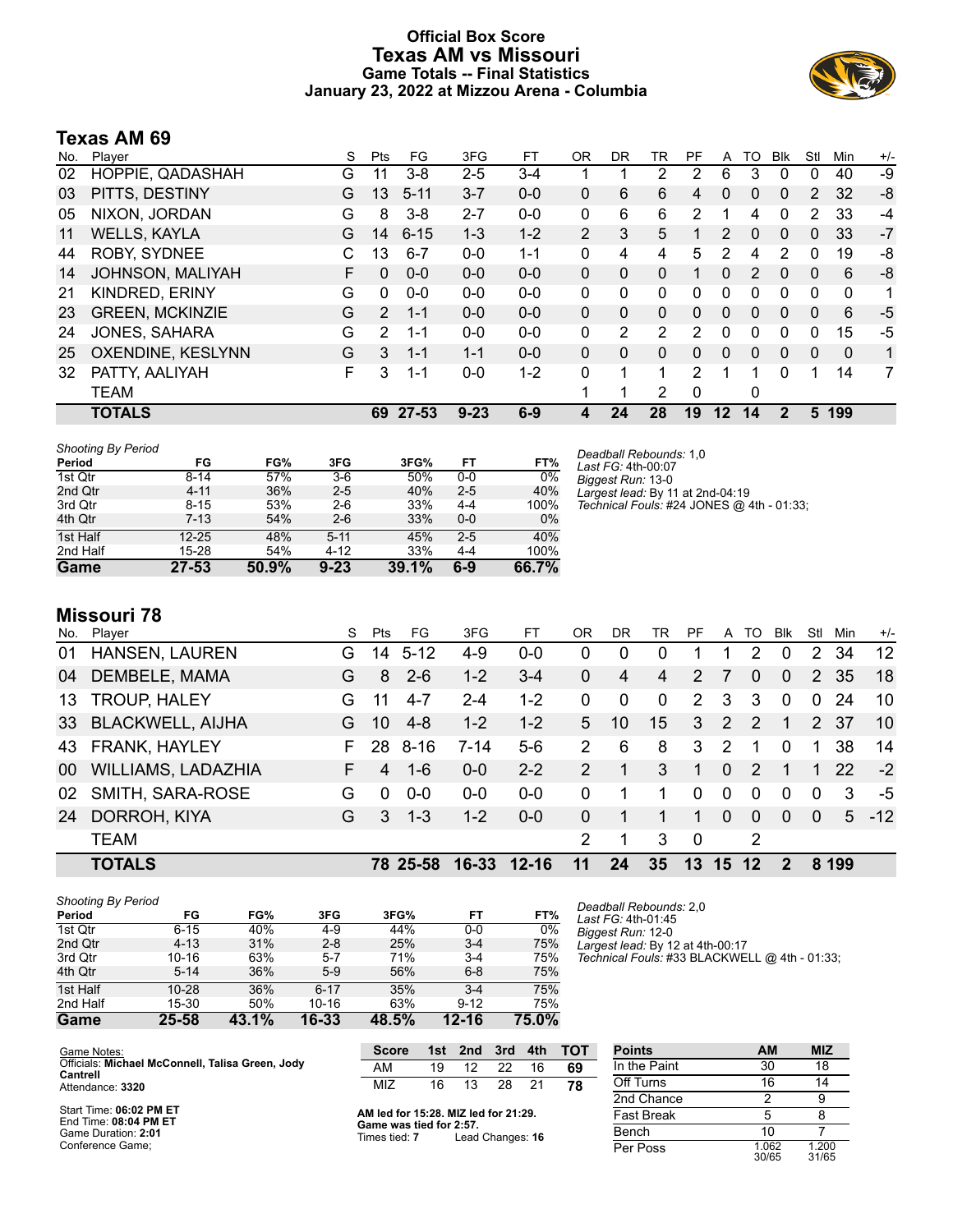### **Official Box Score Texas AM vs Missouri First Half Statistics Only January 23, 2022 at Mizzou Arena - Columbia**



# **Texas AM 31**

| No. | Plaver                  | S | <b>Pts</b>    | <b>FG</b> | 3FG      | <b>FT</b> | <b>OR</b>    | DR           | TR             | <b>PF</b> | A | TO       | <b>Blk</b>   | Stl          | Min          | $+/-$          |
|-----|-------------------------|---|---------------|-----------|----------|-----------|--------------|--------------|----------------|-----------|---|----------|--------------|--------------|--------------|----------------|
| 02  | HOPPIE, QADASHAH        | G |               | $2 - 5$   | 2-4      | $1 - 2$   | 0            | 0            | 0              | 0         | 2 | 0        | 0            | 0            | 20           | $\overline{2}$ |
| 03  | PITTS, DESTINY          | G | 8             | $3 - 3$   | $2 - 2$  | $0 - 0$   | 0            | 1            | 1              | 2         | 0 | 0        | $\Omega$     |              | 13           | 4              |
| 05  | NIXON, JORDAN           | G | 0             | $0 - 2$   | $0 - 2$  | $0 - 0$   | 0            | 5            | 5              | 2         |   | 0        | 0            | 2            | 16           | 11             |
| 11  | <b>WELLS, KAYLA</b>     | G |               | $3 - 10$  | $1 - 3$  | $0 - 1$   |              | 2            | 3              | 0         | 0 | $\Omega$ | $\mathbf{0}$ | 0            | 19           | $\overline{2}$ |
| 14  | <b>JOHNSON, MALIYAH</b> | F | 0             | $0 - 0$   | $0 - 0$  | $0 - 0$   | 0            | 0            | 0              | 1         | 0 |          | 0            | 0            | 2            | $-7$           |
| 21  | KINDRED, ERINY          | G | $\Omega$      | $0 - 0$   | $0 - 0$  | $0 - 0$   | $\mathbf{0}$ | 0            | $\Omega$       | 0         | 0 | $\Omega$ | $\Omega$     | $\Omega$     | $\mathbf{0}$ | 0              |
| 23  | <b>GREEN, MCKINZIE</b>  | G | 0             | $0 - 0$   | $0 - 0$  | $0 - 0$   | 0            | 0            | 0              | 0         | 0 | 0        | $\Omega$     | 0            | 4            | -9             |
| 24  | <b>JONES, SAHARA</b>    | G | $\mathcal{P}$ | $1 - 1$   | $0 - 0$  | $0 - 0$   | 0            | $\mathbf{1}$ | 1              | 0         | 0 | 0        | $\Omega$     | $\mathbf{0}$ | 8            | $-2$           |
| 25  | OXENDINE, KESLYNN       | G | 0             | $0 - 0$   | $0 - 0$  | $0 - 0$   | 0            | 0            | $\Omega$       | 0         | 0 | 0        | $\Omega$     | 0            | 0            | 0              |
| 32  | PATTY, AALIYAH          | F | 3             | $1 - 1$   | $0 - 0$  | $1 - 2$   | 0            | 0            | 0              |           |   |          | 0            |              | 9            | 12             |
| 44  | <b>ROBY, SYDNEE</b>     | C | 4             | $2 - 3$   | $0 - 0$  | $0 - 0$   | 0            | $\Omega$     | 0              | 2         |   | 3        |              | $\Omega$     | 9            | $-3$           |
|     | <b>TEAM</b>             |   | 0             | $0 - 0$   | $0 - 0$  | $0 - 0$   |              | 1            | $\overline{2}$ | 0         | 0 | $\Omega$ | $\Omega$     | 0            | $\mathbf 0$  |                |
|     | <b>TOTALS</b>           |   | 31            | $12 - 25$ | $5 - 11$ | $2 - 5$   | 2            | 10           | 12             | 8         | 5 | 5        |              | 4            | 100          |                |

| <b>Shooting By Period</b><br>Period | FG        | FG%   | 3FG      | 3FG%  | FT    | FT%   |
|-------------------------------------|-----------|-------|----------|-------|-------|-------|
| 1st Otr                             | $8 - 14$  | 57%   | $3-6$    | 50%   | ი-ი   | 0%    |
| 2nd Qtr                             | 4-11      | 36%   | $2-5$    | 40%   | $2-5$ | 40%   |
| 1st Half                            | $12 - 25$ | 48%   | $5 - 11$ | 45%   | $2-5$ | 40%   |
| Game                                | $27 - 53$ | 50.9% | $9 - 23$ | 39.1% | հ-9   | 66.7% |

*Deadball Rebounds:* 1,0 *Last FG Half:* AM 2nd-00:01

# **Missouri 29**

| No. | Player                  | S. | <b>Pts</b>    | FG.      | 3FG      | <b>FT</b> | <b>OR</b> | <b>DR</b> | TR.           | PF       | A        | TO.           | <b>Blk</b> | Stl      | Min         | $+/-$ |
|-----|-------------------------|----|---------------|----------|----------|-----------|-----------|-----------|---------------|----------|----------|---------------|------------|----------|-------------|-------|
| 00  | WILLIAMS, LADAZHIA      | F  | 2             | $1 - 3$  | $0 - 0$  | $0 - 0$   |           |           | 2             | 0        | 0        |               |            | 0        | 13          | $-3$  |
| 01  | <b>HANSEN, LAUREN</b>   | G  | 5             | $2 - 6$  | $1 - 4$  | $0-0$     | 0         | $\Omega$  | $\Omega$      |          | 1        | $\mathcal{P}$ | $\Omega$   | 0        | 17          | 5     |
| 02  | SMITH, SARA-ROSE        | G  | $\Omega$      | $0 - 0$  | $0-0$    | $0-0$     | 0         |           |               | $\Omega$ | 0        | $\Omega$      | $\Omega$   | 0        | 3           | -5    |
| 04  | DEMBELE, MAMA           | G  | $\Omega$      | $0 - 2$  | $0 - 1$  | $0-0$     | 0         |           |               | 1        | 6        | 0             | $\Omega$   | $\Omega$ | -17         | 5     |
| 13  | <b>TROUP, HALEY</b>     | G  | $\mathcal{P}$ | $1 - 1$  | $0-0$    | $0-0$     | 0         | $\Omega$  | $\Omega$      | 1        | $\Omega$ | 2             | $\Omega$   | $\Omega$ | 8           | -1    |
| 24  | DORROH, KIYA            | G  | 3             | $1 - 3$  | $1 - 2$  | $0-0$     | 0         |           |               | 1        | $\Omega$ | $\Omega$      | $\Omega$   | $\Omega$ | $5^{\circ}$ | $-12$ |
| 33  | <b>BLACKWELL, AIJHA</b> | G  | 6             | $2 - 4$  | $1 - 2$  | $1 - 2$   | 5         | 7         | 12            |          | 0        | 1             | $\Omega$   | $\Omega$ | 19          | $-2$  |
| 43  | <b>FRANK, HAYLEY</b>    | F. | 11            | $3-9$    | $3 - 8$  | $2 - 2$   |           | 2         | 3             | 1        | $\Omega$ | $\Omega$      | $\Omega$   | $\Omega$ | 19          | 3     |
|     | <b>TEAM</b>             |    | 0             | $0 - 0$  | $0 - 0$  | $0-0$     | 2         | $\Omega$  | $\mathcal{P}$ | $\Omega$ | $\Omega$ | $\mathcal{P}$ | $\Omega$   | 0        | - 0         |       |
|     | <b>TOTALS</b>           |    |               | 29 10-28 | $6 - 17$ | $3 - 4$   | 9         | 13        | 22            | 6        |          | 8             |            | $\Omega$ | 100         |       |

| <b>Shooting By Period</b> |           |       |          |       |         |       |  |
|---------------------------|-----------|-------|----------|-------|---------|-------|--|
| Period                    | FG        | FG%   | 3FG      | 3FG%  | FT      | FT%   |  |
| 1st Otr                   | 6-15      | 40%   | 4-9      | 44%   | $0 - 0$ | $0\%$ |  |
| 2nd Qtr                   | $4 - 13$  | 31%   | $2 - 8$  | 25%   | $3 - 4$ | 75%   |  |
| 1st Half                  | $10 - 28$ | 36%   | $6 - 17$ | 35%   | $3 - 4$ | 75%   |  |
| Game                      | 25-58     | 43.1% | 16-33    | 48.5% | 12-16   | 75.0% |  |

*Deadball Rebounds:* 2,0 *Last FG Half:* MIZ 2nd-01:06

| Game Notes:                                                  | <b>Score</b> | 1st | 2nd | 3rd | 4th | <b>TOT</b> | <b>Points from (This Period)</b> |    | AM MIZ |
|--------------------------------------------------------------|--------------|-----|-----|-----|-----|------------|----------------------------------|----|--------|
| Officials: Michael McConnell, Talisa Green, Jody<br>Cantrell | AM           | 19  |     | 22  | 16  | 69         | In the Paint                     | 12 |        |
| Attendance: 3320                                             | MIZ          | 16  |     | 28  |     | 78         | Off Turns                        | 10 |        |
|                                                              |              |     |     |     |     |            | 2nd Chance                       |    |        |
| Start Time: 06:02 PM ET<br>End Time: 08:04 PM ET             |              |     |     |     |     |            | Fast Break                       |    |        |
| Game Duration: 2:01<br>Conference Game:                      |              |     |     |     |     |            | Bench                            |    |        |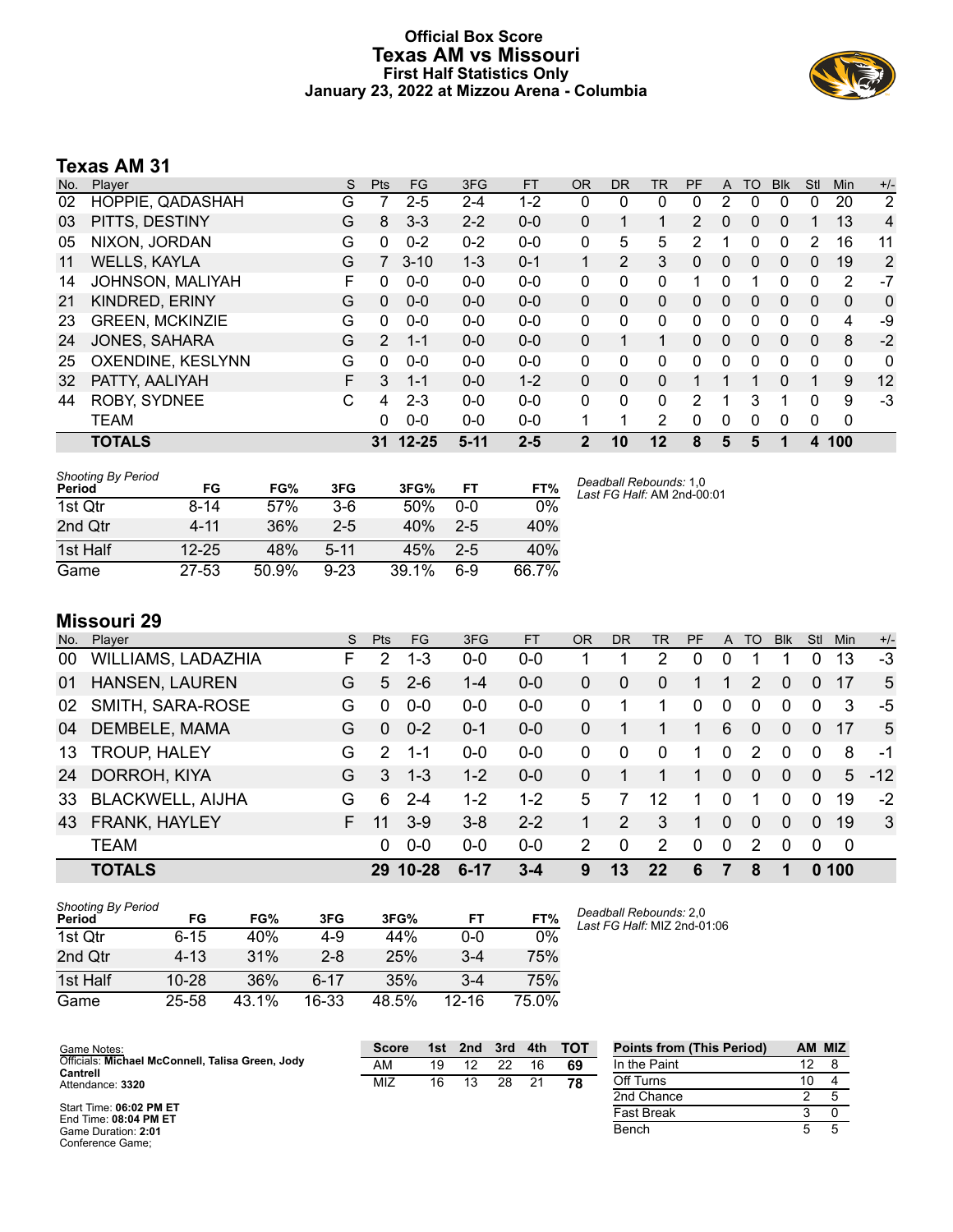### **Official Box Score Texas AM vs Missouri First Quarter Statistics Only January 23, 2022 at Mizzou Arena - Columbia**



# **Texas AM 19**

| No. | Plaver                 | S | <b>Pts</b>     | <b>FG</b> | 3FG     | <b>FT</b> | <b>OR</b>    | DR            | TR | <b>PF</b>    | A            | TO       | <b>BIK</b> | Stl          | Min      | $+/-$        |
|-----|------------------------|---|----------------|-----------|---------|-----------|--------------|---------------|----|--------------|--------------|----------|------------|--------------|----------|--------------|
| 02  | HOPPIE, QADASHAH       | G | 6              | $2 - 3$   | $2 - 3$ | $0-0$     | 0            | 0             | 0  | 0            |              | 0        | 0          | 0            | 10       | 3            |
| 03  | PITTS, DESTINY         | G | 5              | $2 - 2$   | $1 - 1$ | $0 - 0$   | $\mathbf{0}$ | $\Omega$      | 0  |              | 0            | $\Omega$ | 0          |              | 10       | 3            |
| 05  | NIXON, JORDAN          | G | 0              | $0 - 1$   | $0 - 1$ | $0 - 0$   | 0            | 2             | 2  | 0            | 0            | 0        | 0          |              | 9        | 3            |
| 11  | <b>WELLS, KAYLA</b>    | G | $\overline{2}$ | $1 - 5$   | $0 - 1$ | $0 - 0$   | 1            | $\mathcal{P}$ | 3  | 0            | 0            | $\Omega$ | $\Omega$   | $\Omega$     | 9        | 3            |
| 44  | <b>ROBY, SYDNEE</b>    | С | 4              | $2 - 2$   | $0 - 0$ | $0 - 0$   | 0            | 0             | 0  |              |              | 2        | $\Omega$   | $\mathbf{0}$ | 6        | $-5$         |
| 14  | JOHNSON, MALIYAH       | F | $\Omega$       | $0 - 0$   | $0 - 0$ | $0 - 0$   | $\mathbf{0}$ | $\Omega$      | 0  | 0            | $\mathbf{0}$ | $\Omega$ | 0          | $\mathbf{0}$ | $\Omega$ | $\mathbf{0}$ |
| 21  | <b>KINDRED, ERINY</b>  | G | 0              | $0 - 0$   | $0-0$   | $0-0$     | $\Omega$     | 0             | 0  | $\Omega$     | 0            | 0        | 0          | $\Omega$     | $\Omega$ | $\mathbf{0}$ |
| 23  | <b>GREEN, MCKINZIE</b> | G | $\Omega$       | $0 - 0$   | $0 - 0$ | $0 - 0$   | $\Omega$     | $\Omega$      | 0  | 0            | 0            | $\Omega$ | $\Omega$   | $\Omega$     | 1        | $\mathbf{0}$ |
| 24  | <b>JONES, SAHARA</b>   | G | 0              | $0 - 0$   | $0 - 0$ | $0 - 0$   | $\Omega$     | $\Omega$      | 0  | $\Omega$     | 0            | 0        | 0          | 0            |          | 0            |
| 25  | OXENDINE, KESLYNN      | G | $\Omega$       | $0 - 0$   | $0 - 0$ | $0 - 0$   | $\Omega$     | $\Omega$      | 0  | $\Omega$     | $\mathbf{0}$ | $\Omega$ | $\Omega$   | $\mathbf{0}$ | $\Omega$ | $\mathbf{0}$ |
| 32  | PATTY, AALIYAH         | F | 2              | $1 - 1$   | $0-0$   | $0 - 0$   | $\Omega$     | $\Omega$      | 0  | $\Omega$     | $\Omega$     | $\Omega$ | $\Omega$   | 1            | 4        | 8            |
|     | <b>TEAM</b>            |   |                |           |         |           | $\Omega$     | 0             | 0  | $\mathbf{0}$ |              | 0        |            |              |          |              |
|     | <b>TOTALS</b>          |   | 19             | $8 - 14$  | $3 - 6$ | $0 - 0$   |              | 4             | 5  | 2            | 2            | 2        | 0          | 3            | 50       |              |

| <b>Shooting By Period</b><br>Period | FG        | FG%   | 3FG      | 3FG%  | <b>FT</b> | FT%   | Deadball Rebounds: 1,0 |
|-------------------------------------|-----------|-------|----------|-------|-----------|-------|------------------------|
| 1st Qtr                             | 8-14      | 57%   | $3-6$    | 50%   | $0 - 0$   | 0%    |                        |
| 2nd Qtr                             | $4 - 11$  | 36%   | $2 - 5$  | 40%   | $2 - 5$   | 40%   |                        |
| 1st Half                            | $8 - 14$  | 57%   | $3-6$    | 50%   | $0 - 0$   | 0%    |                        |
| 1st Half                            | $12 - 25$ | 48%   | $5 - 11$ | 45%   | $2 - 5$   | 40%   |                        |
| Game                                | $27 - 53$ | 50.9% | $9 - 23$ | 39.1% | $6-9$     | 66.7% |                        |

# **Missouri 16**

| No. | Player                  | S  | <b>Pts</b>    | FG.      | 3FG     | <b>FT</b> | <b>OR</b>    | <b>DR</b> | TR             | <b>PF</b>    | A              | TO       | <b>Blk</b> | <b>Stl</b>   | Min | $+/-$          |
|-----|-------------------------|----|---------------|----------|---------|-----------|--------------|-----------|----------------|--------------|----------------|----------|------------|--------------|-----|----------------|
| 01  | HANSEN, LAUREN          | G  | 3             | $1 - 2$  | $1 - 2$ | $0-0$     | 0            | 0         | 0              | 0            | 0              |          | 0          |              | 8   | $\overline{0}$ |
| 04  | DEMBELE, MAMA           | G  | $\Omega$      | $0 - 0$  | $0 - 0$ | $0 - 0$   | $\Omega$     | $\Omega$  | $\mathbf{0}$   | $\Omega$     | 4              | $\Omega$ | 0          | 0            | 9   | $\overline{2}$ |
| 13  | TROUP, HALEY            | G  | $\mathcal{P}$ | $1 - 1$  | $0-0$   | $0 - 0$   | $\mathbf{0}$ | 0         | $\Omega$       | 0            | $\mathbf{0}$   | 2        | 0          | $\mathbf 0$  | 5   | 2              |
| 33  | <b>BLACKWELL, AIJHA</b> | G  | 5             | $2 - 3$  | 1-1     | $0 - 0$   | 3            |           | $\overline{4}$ | $\mathbf{0}$ | $\overline{0}$ | 0        | $\Omega$   | $\mathbf{0}$ | 9   | $-3$           |
| 43  | FRANK, HAYLEY           | F. | 3             | $1 - 6$  | $1-5$   | $0 - 0$   |              |           | 2              | $\Omega$     | $\mathbf{0}$   | $\Omega$ | $\Omega$   | $\mathbf 0$  | 9   | 2              |
| 00  | WILLIAMS, LADAZHIA      | F. | 0             | $0 - 1$  | $0 - 0$ | $0 - 0$   | 0            |           |                | 0            | $\Omega$       |          |            | $\Omega$     | 5   | -8             |
| 02  | SMITH, SARA-ROSE        | G  | 0             | $0 - 0$  | $0-0$   | $0 - 0$   | 0            |           |                | $\Omega$     | $\Omega$       | $\Omega$ | $\Omega$   | $\Omega$     | 2   | -3             |
| 24  | DORROH, KIYA            | G  | 3             | $1 - 2$  | 1-1     | $0 - 0$   | 0            |           |                | 1            | $\Omega$       | $\Omega$ | $\Omega$   | $\Omega$     | 4   | -7             |
|     | <b>TEAM</b>             |    |               |          |         |           | 1            | 0         |                | 0            |                | 1        |            |              |     |                |
|     | <b>TOTALS</b>           |    | 16            | $6 - 15$ | $4 - 9$ | $0 - 0$   | 5            | 5         | 10             | 1            | 4              | 5        |            | O            | 50  |                |

| <b>Shooting By Period</b><br>Period | FG        | FG%   | 3FG      | 3FG%  | FT        | FT%   | Deadball Rebounds: 2,0 |
|-------------------------------------|-----------|-------|----------|-------|-----------|-------|------------------------|
| 1st Qtr                             | 6-15      | 40%   | 4-9      | 44%   | 0-0       | $0\%$ |                        |
| 2nd Qtr                             | $4 - 13$  | 31%   | $2 - 8$  | 25%   | $3 - 4$   | 75%   |                        |
| 1st Half                            | $6 - 15$  | 40%   | $4-9$    | 44%   | 0-0       | 0%    |                        |
| 1st Half                            | $10 - 28$ | 36%   | $6 - 17$ | 35%   | $3 - 4$   | 75%   |                        |
| Game                                | 25-58     | 43.1% | 16-33    | 48.5% | $12 - 16$ | 75.0% |                        |

| Game Notes:                                                  | <b>Score</b> | 1st | 2nd | 3rd | 4th | <b>TOT</b> | <b>Points (This Period)</b>                          | AM     | <b>MIZ</b> |
|--------------------------------------------------------------|--------------|-----|-----|-----|-----|------------|------------------------------------------------------|--------|------------|
| Officials: Michael McConnell, Talisa Green, Jody<br>Cantrell | AM           | 19  |     | 22  | 16  | 69         | In the Paint                                         | 1 ∩    |            |
| Attendance: 3320                                             | <b>MIZ</b>   | 16  | 13  | 28  | 21  |            | Off Turns                                            |        |            |
|                                                              |              |     |     |     |     |            | 2nd Chance                                           |        |            |
| Start Time: 06:02 PM FT                                      |              |     |     |     |     |            | $\overline{\phantom{a}}$<br>$\overline{\phantom{0}}$ | $\sim$ | $\sim$     |

Start Time: **06:02 PM ET** End Time: **08:04 PM ET** Game Duration: **2:01** Conference Game;

| <b>POINTS (THIS PERIOD)</b> | AM            | MIZ           |
|-----------------------------|---------------|---------------|
| In the Paint                | 10            |               |
| Off Turns                   | 6             | 2             |
| 2nd Chance                  | 2             | 5             |
| <b>Fast Break</b>           | 3             |               |
| Bench                       | 2             | 3             |
| Per Poss                    | 1.267<br>8/15 | 1.067<br>6/15 |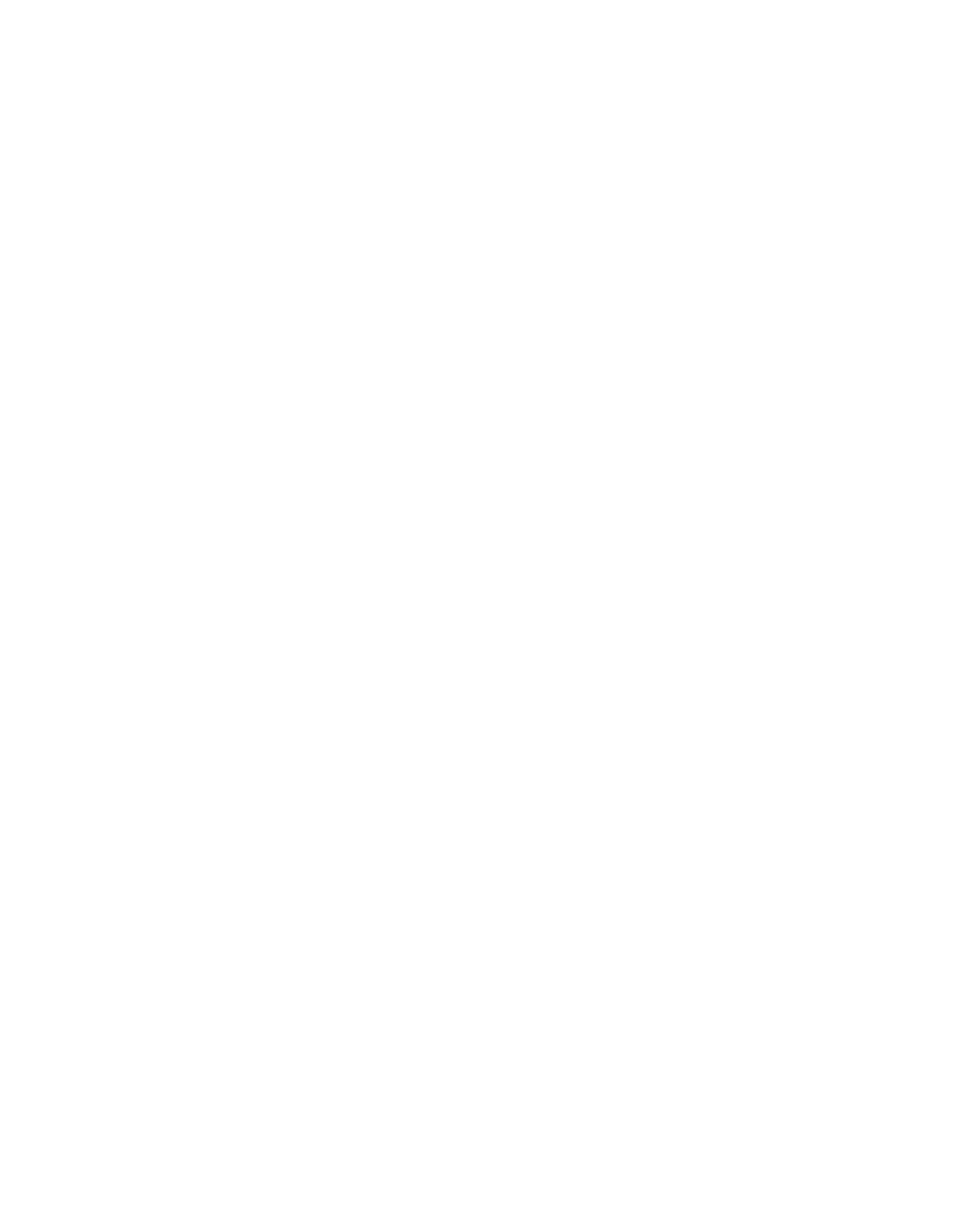#### **Official Play-By-Play Texas AM vs Missouri First Quarter January 23, 2022 at Mizzou Arena - Columbia**



#### **Period 1**

<mark>Startersː</mark><br>Texas AM: 2 HOPPIE,QADASHAH (G); 3 PITTS,DESTINY (G); 5 NIXON,JORDAN (G); 11 WELLS,KAYLA (G); 44 ROBY,SYDNEE (C);<br>Missouri: 1 HANSEN,LAUREN (G); 4 DEMBELE,MAMA (G); 13 TROUP,HALEY (G); 33 BLACKWELL,AIJHA (G);

| <b>Time</b> | <b>VISITORS: Texas AM</b>            | <b>Score</b> | <b>Margin</b>  | <b>HOME: Missouri</b>                     |
|-------------|--------------------------------------|--------------|----------------|-------------------------------------------|
| 09:50       |                                      | $3-0$        | $H_3$          | GOOD! 3PTR by HANSEN, LAUREN              |
| 09:50       |                                      |              |                | ASSIST by DEMBELE, MAMA                   |
| 09:32       | GOOD! LAYUP by ROBY, SYDNEE          | $3 - 2$      | H <sub>1</sub> |                                           |
| 09:17       |                                      |              |                | TURNOVER (BADPASS) by TROUP, HALEY        |
| 09:17       | STEAL by NIXON, JORDAN               |              |                |                                           |
| 09:11       | MISSED 3PTR by NIXON, JORDAN         |              |                |                                           |
| 09:08       |                                      |              |                | REBOUND (DEF) by BLACKWELL, AIJHA         |
| 08:51       |                                      | $6 - 2$      | H <sub>4</sub> | GOOD! 3PTR by FRANK, HAYLEY               |
| 08:51       |                                      |              |                | ASSIST by DEMBELE, MAMA                   |
| 08:36       | FOUL (OFF) by ROBY, SYDNEE           |              |                |                                           |
| 08:36       | TURNOVER (OFFENSIVE) by ROBY, SYDNEE |              |                |                                           |
| 08:24       |                                      | $8 - 2$      | H <sub>6</sub> | GOOD! LAYUP by TROUP, HALEY               |
| 08:03       | MISSED LAYUP by WELLS, KAYLA         |              |                |                                           |
| 07:58       | REBOUND (OFF) by WELLS, KAYLA        |              |                |                                           |
| 07:58       | GOOD! LAYUP by WELLS, KAYLA          | $8 - 4$      | H <sub>4</sub> |                                           |
| 07:35       |                                      | $11 - 4$     | H <sub>7</sub> | GOOD! 3PTR by BLACKWELL, AIJHA            |
| 07:35       |                                      |              |                | ASSIST by DEMBELE, MAMA                   |
| 07:18       |                                      |              |                | SUB OUT: TROUP, HALEY                     |
| 07:18       |                                      |              |                | SUB IN: DORROH, KIYA                      |
| 07:07       | MISSED JUMPER by WELLS, KAYLA        |              |                |                                           |
| 07:04       |                                      |              |                | REBOUND (DEF) by DORROH, KIYA             |
| 06:53       |                                      |              |                | MISSED 3PTR by FRANK, HAYLEY              |
| 06:48       | REBOUND (DEF) by NIXON, JORDAN       |              |                |                                           |
| 06:41       | GOOD! 3PTR by HOPPIE, QADASHAH       | $11 - 7$     | H <sub>4</sub> |                                           |
| 06:41       | ASSIST by ROBY, SYDNEE               |              |                |                                           |
| 06:17       |                                      |              |                | MISSED JUMPER by BLACKWELL, AIJHA         |
| 06:14       |                                      |              |                | REBOUND (OFF) by FRANK, HAYLEY            |
| 06:11       |                                      | $14 - 7$     | H7             | GOOD! 3PTR by DORROH, KIYA                |
| 06:11       |                                      |              |                | ASSIST by DEMBELE, MAMA                   |
| 05:53       | MISSED 3PTR by WELLS, KAYLA          |              |                |                                           |
| 05:51       |                                      |              |                | REBOUND (DEF) by FRANK, HAYLEY            |
| 05:35       |                                      |              |                | MISSED 3PTR by FRANK, HAYLEY              |
| 05:31       | REBOUND (DEF) by WELLS, KAYLA        |              |                |                                           |
| 05:19       | GOOD! LAYUP by ROBY, SYDNEE          | $14-9$       | H <sub>5</sub> |                                           |
| 04:46       |                                      |              |                | MISSED 3PTR by FRANK, HAYLEY              |
| 04:46       | REBOUND (DEF) by WELLS, KAYLA        |              |                |                                           |
| 04:46       |                                      |              |                | FOUL (PERSONAL) by DORROH, KIYA           |
| 04:46       |                                      |              |                | SUB OUT: DEMBELE, MAMA                    |
| 04:46       |                                      |              |                | SUB OUT: FRANK, HAYLEY                    |
| 04:46       |                                      |              |                | SUB IN: WILLIAMS, LADAZHIA                |
| 04:46       |                                      |              |                | SUB IN: TROUP, HALEY                      |
| 04:46       | SUB OUT: ROBY, SYDNEE                |              |                |                                           |
| 04:46       | SUB IN: PATTY, AALIYAH               |              |                |                                           |
| 04:33       | GOOD! LAYUP by PITTS, DESTINY        | $14 - 11$    | $H_3$          |                                           |
| 04:02       |                                      |              |                | MISSED JUMPER by DORROH, KIYA             |
| 03:59       |                                      |              |                | REBOUND (OFF) by BLACKWELL, AIJHA         |
| 03:48       |                                      |              |                | TURNOVER (BADPASS) by TROUP, HALEY        |
| 03:48       | STEAL by PATTY, AALIYAH              |              |                |                                           |
| 03:39       | GOOD! 3PTR by HOPPIE, QADASHAH       | $14 - 14$    | $\mathsf T$    |                                           |
| 03:17       |                                      |              |                | TURNOVER (TRAVEL) by HANSEN, LAUREN       |
| 03:17       |                                      |              |                | SUB OUT: HANSEN, LAUREN                   |
| 03:17       |                                      |              |                | SUB OUT: TROUP, HALEY                     |
| 03:17       |                                      |              |                | SUB OUT: DORROH, KIYA                     |
| 03:17       |                                      |              |                | SUB IN: SMITH, SARA-ROSE                  |
| 03:17       |                                      |              |                | SUB IN: DEMBELE, MAMA                     |
| 03:17       |                                      |              |                | SUB IN: FRANK, HAYLEY                     |
| 03:03       | MISSED LAYUP by WELLS, KAYLA         |              |                |                                           |
| 03:03       |                                      |              |                | BLOCK by WILLIAMS, LADAZHIA               |
| 02:58       |                                      |              |                | REBOUND (DEF) by SMITH, SARA-ROSE         |
| 02:48       |                                      |              |                | MISSED JUMPER by WILLIAMS, LADAZHIA       |
| 02:43       |                                      |              |                | REBOUND (OFF) by BLACKWELL, AIJHA         |
| 02:43       |                                      | $16-14$      | H <sub>2</sub> | GOOD! LAYUP by BLACKWELL, AIJHA           |
| 02:33       | GOOD! LAYUP by PATTY, AALIYAH        | $16-16$      | $\mathsf T$    |                                           |
| 02:33       | ASSIST by HOPPIE, QADASHAH           |              |                |                                           |
| 02:08       |                                      |              |                | TURNOVER (LOSTBALL) by WILLIAMS, LADAZHIA |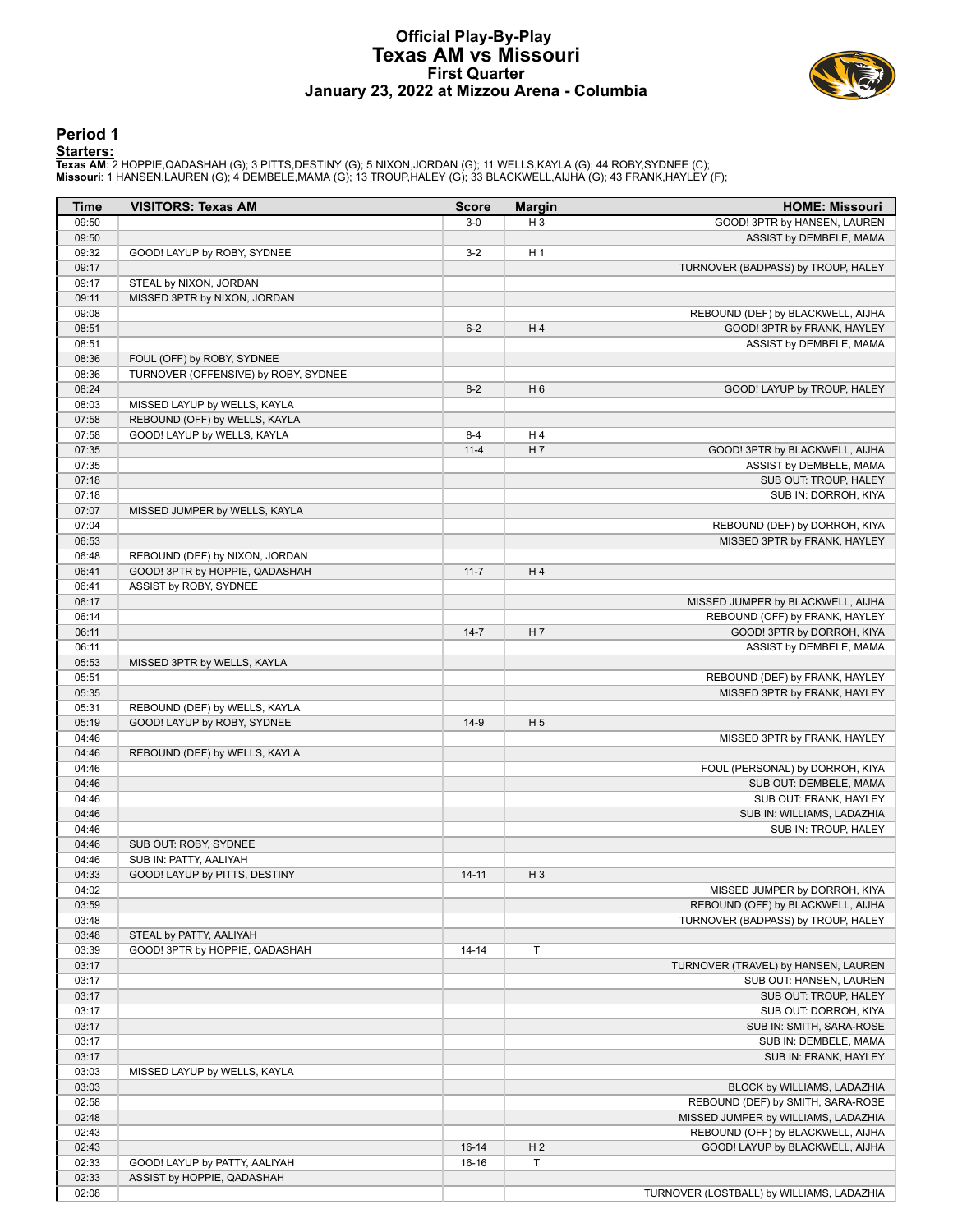| <b>Time</b> | <b>VISITORS: Texas AM</b>         | <b>Score</b> | <b>Margin</b>  | <b>HOME: Missouri</b>               |
|-------------|-----------------------------------|--------------|----------------|-------------------------------------|
| 02:08       | STEAL by PITTS, DESTINY           |              |                |                                     |
| 02:01       | GOOD! 3PTR by PITTS, DESTINY [FB] | $16-19$      | V <sub>3</sub> |                                     |
| 01:37       |                                   |              |                | MISSED LAYUP by FRANK, HAYLEY       |
| 01:37       |                                   |              |                | REBOUND (OFF) by TEAM               |
| 01:26       |                                   |              |                | MISSED 3PTR by FRANK, HAYLEY        |
| 01:26       |                                   |              |                | REBOUND (OFF) by BLACKWELL, AIJHA   |
| 01:26       | FOUL (PERSONAL) by PITTS, DESTINY |              |                |                                     |
| 01:26       |                                   |              |                | SUB OUT: BLACKWELL, AIJHA           |
| 01:26       |                                   |              |                | SUB IN: HANSEN, LAUREN              |
| 01:26       | SUB OUT: WELLS, KAYLA             |              |                |                                     |
| 01:26       | SUB IN: JONES, SAHARA             |              |                |                                     |
| 01:20       |                                   |              |                | MISSED 3PTR by HANSEN, LAUREN       |
| 01:18       | REBOUND (DEF) by NIXON, JORDAN    |              |                |                                     |
| 01:06       | MISSED 3PTR by HOPPIE, QADASHAH   |              |                |                                     |
| 01:06       |                                   |              |                | REBOUND (DEF) by WILLIAMS, LADAZHIA |
| 01:06       |                                   |              |                | SUB OUT: SMITH, SARA-ROSE           |
| 01:06       |                                   |              |                | SUB IN: TROUP, HALEY                |
| 01:06       | SUB OUT: NIXON, JORDAN            |              |                |                                     |
| 01:06       | SUB IN: GREEN, MCKINZIE           |              |                |                                     |
| 00:41       | SUB OUT: PITTS, DESTINY           |              |                |                                     |
| 00:41       | SUB IN: WELLS, KAYLA              |              |                |                                     |
| 00:33       |                                   |              |                | TURNOVER (SHOTCLOCK) by TEAM        |
| 00:33       | SUB OUT: GREEN, MCKINZIE          |              |                |                                     |
| 00:33       | SUB OUT: PATTY, AALIYAH           |              |                |                                     |
| 00:33       | SUB IN: PITTS, DESTINY            |              |                |                                     |
| 00:33       | SUB IN: ROBY, SYDNEE              |              |                |                                     |
| 00:04       | TURNOVER (TRAVEL) by ROBY, SYDNEE |              |                |                                     |
| 00:04       | SUB OUT: ROBY, SYDNEE             |              |                |                                     |
| 00:04       | SUB IN: GREEN, MCKINZIE           |              |                |                                     |

# **Texas AM 19, Missouri 16**

| <b>Points (This Period)</b> | <b>AM</b>     | <b>MIZ</b>    |
|-----------------------------|---------------|---------------|
| In the Paint                | 10            |               |
| Off Turns                   |               |               |
| 2nd Chance                  |               |               |
| Fast Break                  |               |               |
| Bench                       |               |               |
| Per Poss                    | 1.267<br>8/15 | 1.067<br>6/15 |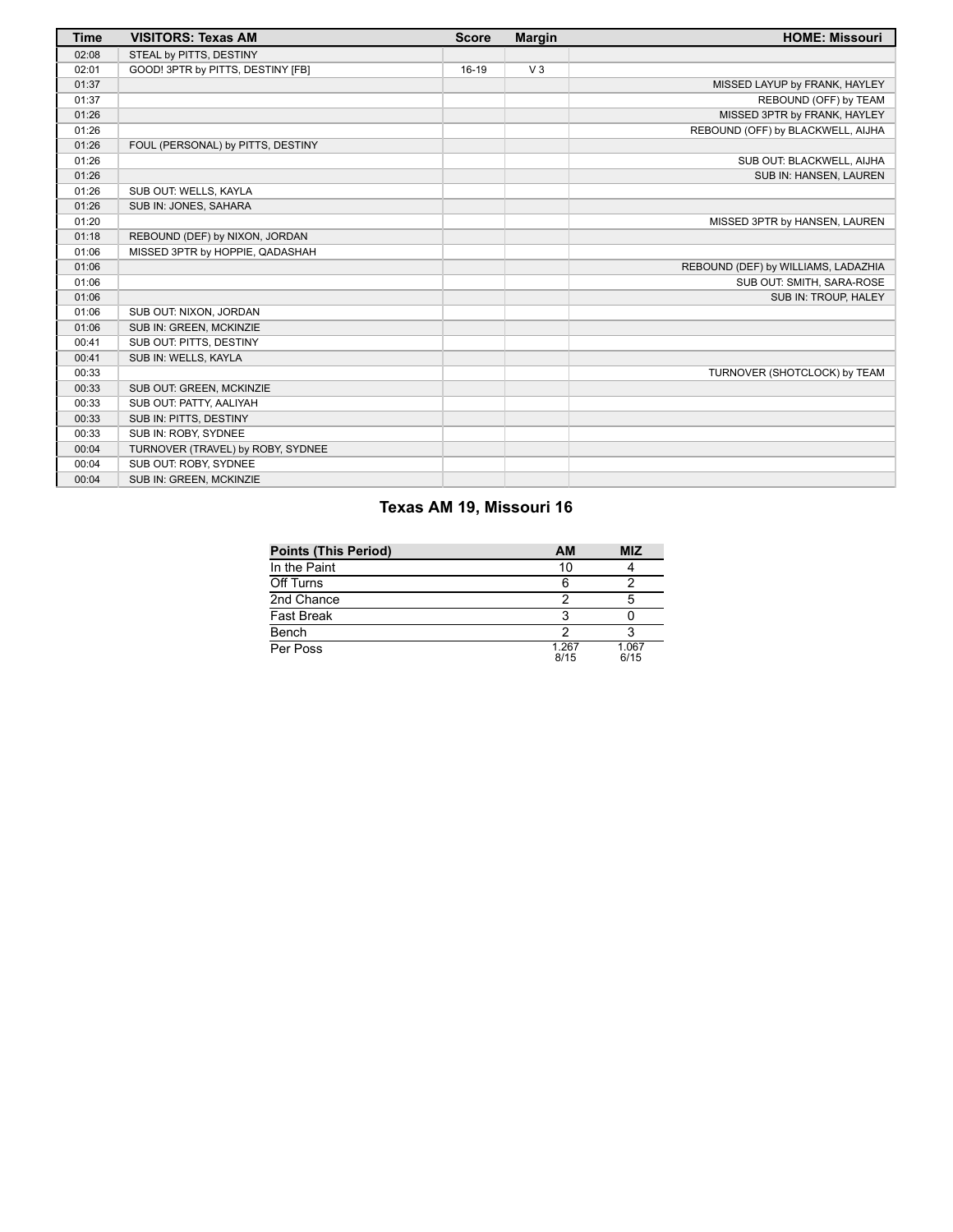### **Official Box Score Texas AM vs Missouri Second Quarter Statistics Only January 23, 2022 at Mizzou Arena - Columbia**



# **Texas AM 12**

| No. | Plaver                 | S | <b>Pts</b> | <b>FG</b> | 3FG     | <b>FT</b> | <b>OR</b>    | <b>DR</b>    | TR | PF | A        | TO | <b>BIK</b> | Stl          | Min | $+/-$ |
|-----|------------------------|---|------------|-----------|---------|-----------|--------------|--------------|----|----|----------|----|------------|--------------|-----|-------|
| 02  | HOPPIE, QADASHAH       | G |            | $0 - 2$   | $0 - 1$ | 1-2       | 0            | 0            | 0  | 0  |          | 0  | 0          | 0            | 10  | -1    |
| 03  | PITTS, DESTINY         | G | 3          | $1 - 1$   | $1 - 1$ | $0 - 0$   | 0            |              | 1  |    | $\Omega$ | 0  | 0          | $\mathbf{0}$ | 3   | 1     |
| 05  | NIXON, JORDAN          | G | 0          | $0 - 1$   | $0 - 1$ | $0 - 0$   | $\mathbf{0}$ | 3            | 3  | 2  |          | 0  | 0          |              |     | 8     |
| 11  | <b>WELLS, KAYLA</b>    | G | 5          | $2 - 5$   | $1 - 2$ | $0 - 1$   | $\Omega$     | $\Omega$     | 0  | 0  | $\Omega$ | 0  | 0          | $\Omega$     | 10  | $-1$  |
| 44  | <b>ROBY, SYDNEE</b>    | С | 0          | $0 - 1$   | $0 - 0$ | $0 - 0$   | $\Omega$     | 0            | 0  | 1  | $\Omega$ |    |            | $\Omega$     | 3   | 2     |
| 14  | JOHNSON, MALIYAH       | F | 0          | $0 - 0$   | $0 - 0$ | $0 - 0$   | 0            | $\Omega$     | 0  |    | $\Omega$ |    | 0          | $\mathbf{0}$ | 2   | $-7$  |
| 21  | <b>KINDRED, ERINY</b>  | G | 0          | $0 - 0$   | $0-0$   | $0-0$     | 0            | 0            | 0  | 0  | $\Omega$ | 0  | 0          | $\Omega$     | 0   | 0     |
| 23  | <b>GREEN, MCKINZIE</b> | G | $\Omega$   | $0 - 0$   | $0 - 0$ | $0 - 0$   | $\Omega$     | $\mathbf{0}$ | 0  | 0  | $\Omega$ | 0  | 0          | $\Omega$     | 3   | $-9$  |
| 24  | <b>JONES, SAHARA</b>   | G | 2          | $1 - 1$   | $0 - 0$ | $0 - 0$   | $\Omega$     |              | 1  | 0  | $\Omega$ | 0  | 0          | 0            | 7   | $-2$  |
| 25  | OXENDINE, KESLYNN      | G | 0          | $0 - 0$   | $0 - 0$ | $0 - 0$   | 0            | 0            | 0  | 0  | $\Omega$ | 0  | 0          | $\Omega$     | 0   | 0     |
| 32  | PATTY, AALIYAH         | F |            | $0 - 0$   | $0-0$   | $1 - 2$   | $\Omega$     | $\Omega$     | 0  | 1  |          | 1  | 0          | $\Omega$     | 5   | 4     |
|     | <b>TEAM</b>            |   |            |           |         |           |              | 1            | 2  | 0  |          | 0  |            |              |     |       |
|     | <b>TOTALS</b>          |   | 12         | 4-11      | $2 - 5$ | $2 - 5$   |              | 6            |    | 6  | 3        | 3  |            |              | 50  |       |

| <b>Shooting By Period</b><br>Period | FG        | FG%   | 3FG      | 3FG%  | FT      | FT%   | Deadball Rebounds: 1.0 |
|-------------------------------------|-----------|-------|----------|-------|---------|-------|------------------------|
| 3rd Qtr                             | $8 - 15$  | 53%   | $2-6$    | 33%   | 4-4     | 100%  |                        |
| 4th Qtr                             | $7 - 13$  | 54%   | $2 - 6$  | 33%   | $0 - 0$ | 0%    |                        |
| 2nd Half                            | $4 - 11$  | 36%   | $2 - 5$  | 40%   | $2 - 5$ | 40%   |                        |
| 2nd Half                            | $15 - 28$ | 54%   | 4-12     | 33%   | $4 - 4$ | 100%  |                        |
| Game                                | $27 - 53$ | 50.9% | $9 - 23$ | 39.1% | $6-9$   | 66.7% |                        |

# **Missouri 13**

| No. | Player                  | S. | <b>Pts</b>    | FG.     | 3FG     | <b>FT</b> | <b>OR</b>      | <b>DR</b> | <b>TR</b>   | PF             | A            | TO       | <b>Blk</b> | <b>Stl</b>   | Min | $+/-$        |
|-----|-------------------------|----|---------------|---------|---------|-----------|----------------|-----------|-------------|----------------|--------------|----------|------------|--------------|-----|--------------|
| 01  | <b>HANSEN, LAUREN</b>   | G  | 2             | $1 - 4$ | $0 - 2$ | $0-0$     | 0              | 0         | 0           |                |              |          | 0          | $\Omega$     | 9   | 5            |
| 04  | DEMBELE, MAMA           | G  | $\Omega$      | $0 - 2$ | $0 - 1$ | $0-0$     | $\Omega$       |           |             | 1              | 2            | $\Omega$ | 0          | $\mathbf{0}$ | 8   | $\mathbf{3}$ |
| 13  | TROUP, HALEY            | G  | 0             | $0 - 0$ | $0-0$   | $0 - 0$   | 0              | 0         | $\mathbf 0$ | 1.             | 0            | $\Omega$ | $\Omega$   | 0            | 3   | $-3$         |
| 33  | <b>BLACKWELL, AIJHA</b> | G  | 1             | $0 - 1$ | $0 - 1$ | $1 - 2$   | $\overline{2}$ | 6         | 8           | 1.             | $\mathbf{0}$ |          | 0          | $\Omega$     | 10  | $\mathbf{1}$ |
| 43  | <b>FRANK, HAYLEY</b>    | F  | 8             | $2 - 3$ | $2 - 3$ | $2 - 2$   | $\Omega$       | 1         |             | 1              | $\Omega$     | $\Omega$ | 0          | $\Omega$     | 10  | 1            |
| 00  | WILLIAMS, LADAZHIA      | F. | $\mathcal{P}$ | $1 - 2$ | $0-0$   | $0-0$     | 1.             | 0         |             | $\Omega$       | $\Omega$     | $\Omega$ | 0          | $\Omega$     | 8   | 5            |
| 02  | SMITH, SARA-ROSE        | G  | 0             | $0 - 0$ | $0-0$   | $0 - 0$   | $\Omega$       | 0         | $\Omega$    | $\Omega$       | 0            | $\Omega$ | 0          | $\Omega$     | 1   | $-2$         |
| 24  | DORROH, KIYA            | G  | $\Omega$      | $0 - 1$ | $0 - 1$ | $0-0$     | 0              | 0         | $\Omega$    | $\Omega$       | $\Omega$     | $\Omega$ | $\Omega$   | $\Omega$     | 1   | $-5$         |
|     | <b>TEAM</b>             |    |               |         |         |           | 1              | 0         |             | $\overline{0}$ |              | 1        |            |              |     |              |
|     | <b>TOTALS</b>           |    | 13            | 4-13    | $2 - 8$ | $3 - 4$   | 4              | 8         | $12 \,$     | 5              | 3            | 3        | 0          |              | 50  |              |

| <b>Shooting By Period</b><br>Period | FG        | FG%   | 3FG       | 3FG%  | FT        | FT%   | Deadball Rebounds: 2,0 |
|-------------------------------------|-----------|-------|-----------|-------|-----------|-------|------------------------|
| 3rd Qtr                             | $10 - 16$ | 63%   | $5 - 7$   | 71%   | $3 - 4$   | 75%   |                        |
| 4th Qtr                             | $5 - 14$  | 36%   | $5-9$     | 56%   | $6 - 8$   | 75%   |                        |
| 2nd Half                            | $4 - 13$  | 31%   | $2 - 8$   | 25%   | $3 - 4$   | 75%   |                        |
| 2nd Half                            | 15-30     | 50%   | $10 - 16$ | 63%   | $9 - 12$  | 75%   |                        |
| Game                                | $25 - 58$ | 43.1% | $16 - 33$ | 48.5% | $12 - 16$ | 75.0% |                        |

| Game Notes:                                                  | <b>Score</b> | 1st | 2nd | 3rd | 4th | <b>TOT</b> | <b>Points (This Period)</b> | ΑN | <b>MIZ</b> |
|--------------------------------------------------------------|--------------|-----|-----|-----|-----|------------|-----------------------------|----|------------|
| Officials: Michael McConnell, Talisa Green, Jody<br>Cantrell | AM           | 19  |     | 22  | 16  | 69         | In the Paint                |    |            |
| Attendance: 3320                                             | MIZ          | 16  | 13  | 28  | 21  | 78         | Off Turns                   |    |            |
|                                                              |              |     |     |     |     |            | 2nd Chance                  |    |            |
| Start Time: 06:02 PM ET<br>- - - - - - - - - - -             |              |     |     |     |     |            | Fast Break                  |    |            |

Start Time: **06:02 PM ET** End Time: **08:04 PM ET** Game Duration: **2:01** Conference Game;

| In the Paint      |               |               |
|-------------------|---------------|---------------|
| Off Turns         |               |               |
| 2nd Chance        |               |               |
| <b>Fast Break</b> |               |               |
| Bench             | З             | 2             |
| Per Poss          | 0.800<br>5/15 | 0.929<br>6/14 |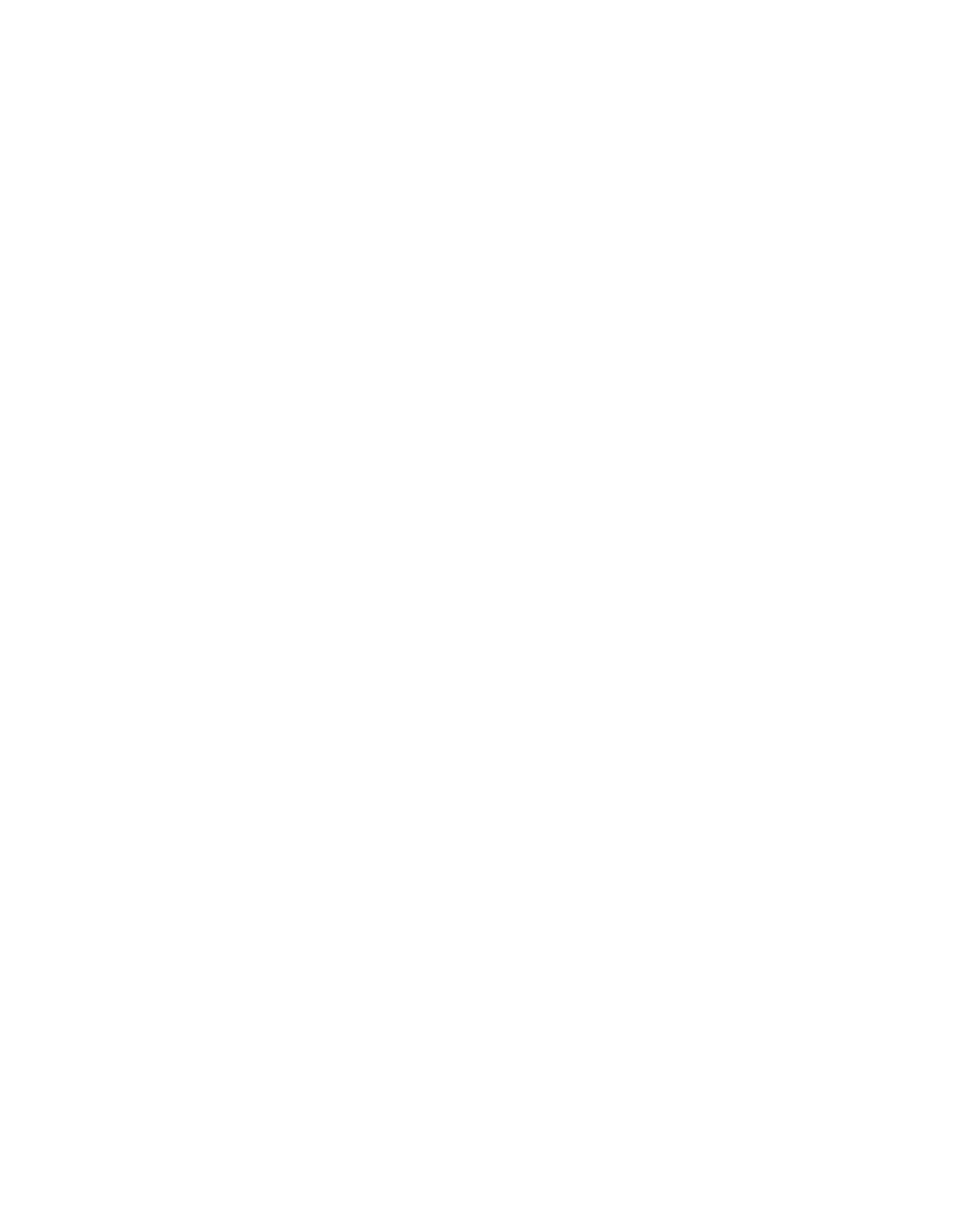#### **Official Play-By-Play Texas AM vs Missouri Second Quarter January 23, 2022 at Mizzou Arena - Columbia**



#### **Period 2**

<mark>Startersː</mark><br>Texas AM: 2 HOPPIE,QADASHAH (G); 3 PITTS,DESTINY (G); 5 NIXON,JORDAN (G); 11 WELLS,KAYLA (G); 44 ROBY,SYDNEE (C);<br>Missouri: 1 HANSEN,LAUREN (G); 4 DEMBELE,MAMA (G); 13 TROUP,HALEY (G); 33 BLACKWELL,AIJHA (G);

| Time  | <b>VISITORS: Texas AM</b>           | <b>Score</b> | <b>Margin</b>  | <b>HOME: Missouri</b>                |
|-------|-------------------------------------|--------------|----------------|--------------------------------------|
| 10:00 |                                     |              |                | SUB OUT: WILLIAMS, LADAZHIA          |
| 10:00 |                                     |              |                | SUB IN: BLACKWELL, AIJHA             |
| 10:00 | SUB OUT: GREEN, MCKINZIE            |              |                |                                      |
| 10:00 | SUB OUT: JONES, SAHARA              |              |                |                                      |
| 10:00 | SUB IN: NIXON, JORDAN               |              |                |                                      |
| 10:00 | SUB IN: PATTY, AALIYAH              |              |                |                                      |
| 09:51 |                                     |              |                | FOUL (PERSONAL) by BLACKWELL, AIJHA  |
| 09:51 | MISSED JUMPER by HOPPIE, QADASHAH   |              |                |                                      |
| 09:51 |                                     |              |                | REBOUND (DEF) by BLACKWELL, AIJHA    |
| 09:20 |                                     |              |                | MISSED 3PTR by HANSEN, LAUREN        |
| 09:17 | REBOUND (DEF) by NIXON, JORDAN      |              |                |                                      |
| 09:11 |                                     |              |                | FOUL (PERSONAL) by HANSEN, LAUREN    |
| 09:11 | MISSED FT by PATTY, AALIYAH         |              |                |                                      |
| 09:11 | REBOUND (OFF) by TEAM               |              |                |                                      |
| 09:11 | GOOD! FT by PATTY, AALIYAH          | 16-20        | V <sub>4</sub> |                                      |
| 08:59 | FOUL (PERSONAL) by PITTS, DESTINY   |              |                |                                      |
| 08:59 | SUB OUT: PITTS, DESTINY             |              |                |                                      |
| 08:59 | SUB IN: JONES, SAHARA               |              |                |                                      |
| 08:54 |                                     |              |                | MISSED 3PTR by DEMBELE, MAMA         |
| 08:51 | REBOUND (DEF) by JONES, SAHARA      |              |                |                                      |
| 08:43 |                                     |              |                | FOUL (PERSONAL) by TROUP, HALEY      |
| 08:43 |                                     |              |                | SUB OUT: TROUP, HALEY                |
| 08:43 |                                     |              |                | SUB IN: DORROH, KIYA                 |
| 08:37 | GOOD! 3PTR by WELLS, KAYLA          | 16-23        | V <sub>7</sub> |                                      |
| 08:37 | ASSIST by PATTY, AALIYAH            |              |                |                                      |
| 08:04 |                                     |              |                | MISSED 3PTR by DORROH, KIYA          |
| 08:04 | REBOUND (DEF) by TEAM               |              |                |                                      |
| 08:04 |                                     |              |                | TIMEOUT 30SEC                        |
| 08:04 |                                     |              |                | SUB OUT: DORROH, KIYA                |
| 08:04 |                                     |              |                | SUB IN: WILLIAMS, LADAZHIA           |
| 07:44 | TURNOVER (TRAVEL) by PATTY, AALIYAH |              |                |                                      |
| 07:12 |                                     |              |                | MISSED 3PTR by HANSEN, LAUREN        |
| 07:10 |                                     |              |                | REBOUND (OFF) by BLACKWELL, AIJHA    |
| 06:53 |                                     |              |                | TURNOVER (BADPASS) by HANSEN, LAUREN |
| 06:53 | STEAL by NIXON, JORDAN              |              |                |                                      |
| 06:48 | GOOD! LAYUP by WELLS, KAYLA         | $16 - 25$    | V <sub>9</sub> |                                      |
| 06:48 |                                     |              |                | FOUL (PERSONAL) by FRANK, HAYLEY     |
| 06:48 |                                     |              |                | SUB OUT: HANSEN, LAUREN              |
| 06:48 |                                     |              |                | SUB IN: SMITH, SARA-ROSE             |
| 06:48 | SUB OUT: PATTY, AALIYAH             |              |                |                                      |
| 06:48 | SUB IN: ROBY, SYDNEE                |              |                |                                      |
| 06:47 | MISSED FT by WELLS, KAYLA           |              |                |                                      |
| 06:45 |                                     |              |                | REBOUND (DEF) by BLACKWELL, AIJHA    |
| 06:19 |                                     |              |                | MISSED 3PTR by BLACKWELL, AIJHA      |
|       |                                     |              |                | REBOUND (OFF) by WILLIAMS, LADAZHIA  |
| 06:16 |                                     |              |                |                                      |
| 06:08 |                                     |              |                | MISSED LAYUP by DEMBELE, MAMA        |
| 06:06 | REBOUND (DEF) by NIXON, JORDAN      |              |                |                                      |
| 06:02 | MISSED 3PTR by NIXON, JORDAN        |              |                |                                      |
| 05:59 | REBOUND (OFF) by TEAM               |              |                |                                      |
| 05:58 |                                     |              |                | SUB OUT: SMITH, SARA-ROSE            |
| 05:58 |                                     |              |                | SUB IN: HANSEN, LAUREN               |
| 05:58 |                                     |              |                | SUB OUT: DEMBELE, MAMA               |
| 05:58 |                                     |              |                | SUB IN: TROUP, HALEY                 |
| 05:49 | MISSED JUMPER by ROBY, SYDNEE       |              |                |                                      |
| 05:46 |                                     |              |                | REBOUND (DEF) by BLACKWELL, AIJHA    |
| 05:42 |                                     |              |                | MISSED JUMPER by WILLIAMS, LADAZHIA  |
| 05:42 | BLOCK by ROBY, SYDNEE               |              |                |                                      |
| 05:42 |                                     |              |                | REBOUND (OFF) by TEAM                |
| 05:37 |                                     |              |                | MISSED JUMPER by HANSEN, LAUREN      |
| 05:35 | REBOUND (DEF) by NIXON, JORDAN      |              |                |                                      |
| 05:24 | MISSED 3PTR by WELLS, KAYLA         |              |                |                                      |
| 05:21 |                                     |              |                | REBOUND (DEF) by BLACKWELL, AIJHA    |
| 04:55 |                                     |              |                | MISSED 3PTR by FRANK, HAYLEY         |
| 04:52 |                                     |              |                | REBOUND (OFF) by BLACKWELL, AIJHA    |
| 04:35 |                                     |              |                | TURNOVER (SHOTCLOCK) by TEAM         |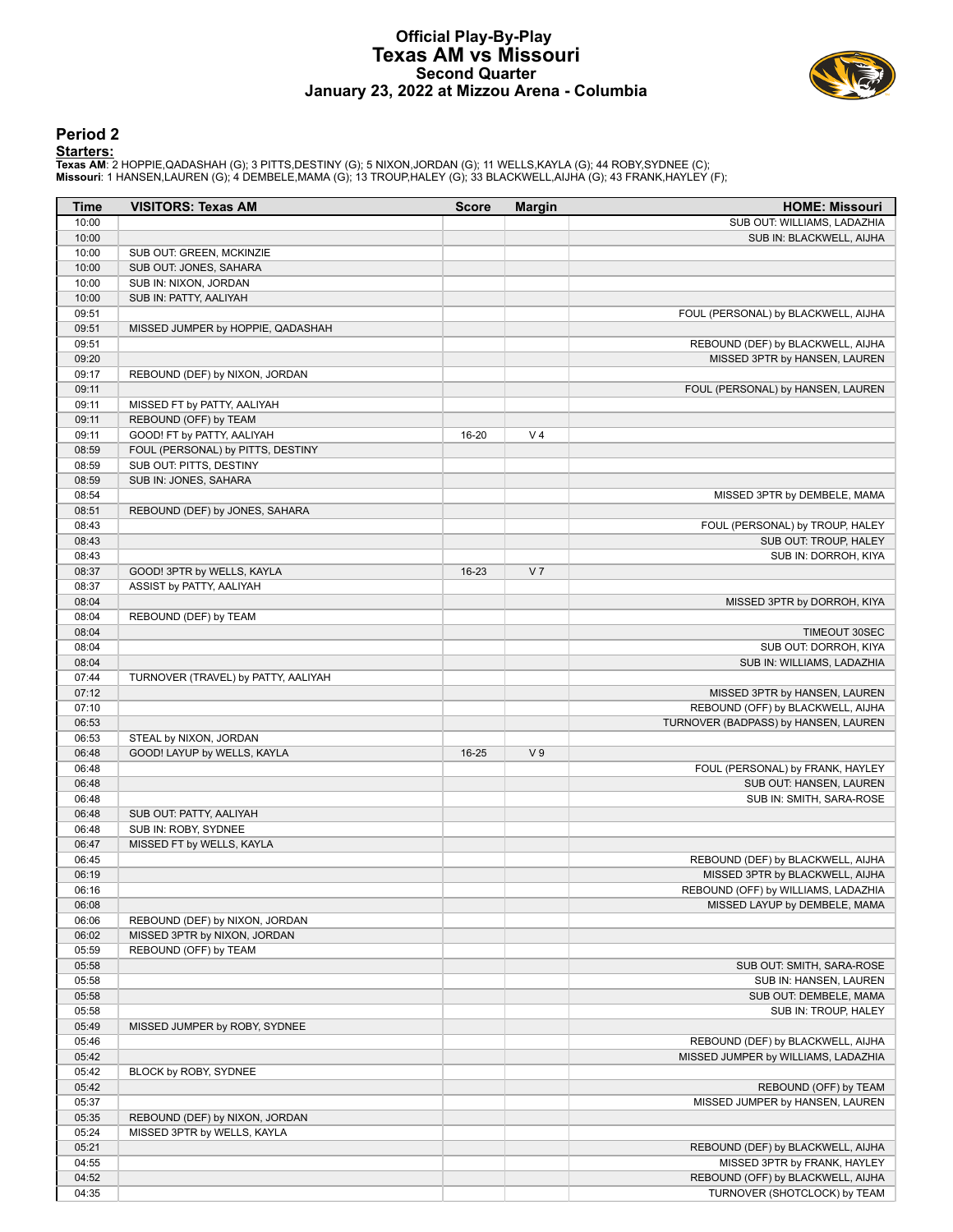| <b>Time</b> | <b>VISITORS: Texas AM</b>                | <b>Score</b> | <b>Margin</b>   | <b>HOME: Missouri</b>                 |  |  |  |  |  |
|-------------|------------------------------------------|--------------|-----------------|---------------------------------------|--|--|--|--|--|
| 04:19       | GOOD! JUMPER by JONES, SAHARA            | $16 - 27$    | V <sub>11</sub> |                                       |  |  |  |  |  |
| 04:19       | ASSIST by HOPPIE, QADASHAH               |              |                 |                                       |  |  |  |  |  |
| 03:55       | FOUL (PERSONAL) by NIXON, JORDAN         |              |                 |                                       |  |  |  |  |  |
| 03:55       |                                          |              |                 | SUB OUT: TROUP, HALEY                 |  |  |  |  |  |
| 03:55       |                                          |              |                 | SUB IN: DEMBELE, MAMA                 |  |  |  |  |  |
| 03:55       |                                          | $17 - 27$    | $V$ 10          | GOOD! FT by FRANK, HAYLEY             |  |  |  |  |  |
| 03:55       |                                          | 18-27        | V <sub>9</sub>  | GOOD! FT by FRANK, HAYLEY             |  |  |  |  |  |
| 03:39       | FOUL (OFF) by ROBY, SYDNEE               |              |                 |                                       |  |  |  |  |  |
| 03:39       | TURNOVER (OFFENSIVE) by ROBY, SYDNEE     |              |                 |                                       |  |  |  |  |  |
| 03:39       | SUB OUT: ROBY, SYDNEE                    |              |                 |                                       |  |  |  |  |  |
| 03:39       | SUB IN: JOHNSON, MALIYAH                 |              |                 |                                       |  |  |  |  |  |
| 03:22       |                                          |              |                 | TURNOVER (TRAVEL) by BLACKWELL, AIJHA |  |  |  |  |  |
| 03:05       | MISSED LAYUP by WELLS, KAYLA             |              |                 |                                       |  |  |  |  |  |
| 03:02       |                                          |              |                 | REBOUND (DEF) by BLACKWELL, AIJHA     |  |  |  |  |  |
| 03:01       | FOUL (PERSONAL) by NIXON, JORDAN         |              |                 |                                       |  |  |  |  |  |
| 03:01       | SUB OUT: NIXON, JORDAN                   |              |                 |                                       |  |  |  |  |  |
| 03:01       | SUB IN: GREEN, MCKINZIE                  |              |                 |                                       |  |  |  |  |  |
| 02:43       |                                          | $21 - 27$    | $V_6$           | GOOD! 3PTR by FRANK, HAYLEY           |  |  |  |  |  |
| 02:43       |                                          |              |                 | ASSIST by DEMBELE, MAMA               |  |  |  |  |  |
| 02:31       | FOUL (OFF) by JOHNSON, MALIYAH           |              |                 |                                       |  |  |  |  |  |
| 02:31       | TURNOVER (OFFENSIVE) by JOHNSON, MALIYAH |              |                 |                                       |  |  |  |  |  |
| 02:18       |                                          | 23-27        | V <sub>4</sub>  | GOOD! LAYUP by HANSEN, LAUREN [PNT]   |  |  |  |  |  |
| 02:02       | MISSED 3PTR by HOPPIE, QADASHAH          |              |                 |                                       |  |  |  |  |  |
| 01:59       |                                          |              |                 | REBOUND (DEF) by DEMBELE, MAMA        |  |  |  |  |  |
| 01:52       |                                          | $25 - 27$    | V <sub>2</sub>  | GOOD! LAYUP by WILLIAMS, LADAZHIA     |  |  |  |  |  |
| 01:52       |                                          |              |                 | ASSIST by DEMBELE, MAMA               |  |  |  |  |  |
| 01:52       | TIMEOUT 30SEC                            |              |                 |                                       |  |  |  |  |  |
| 01:52       | SUB OUT: JOHNSON, MALIYAH                |              |                 |                                       |  |  |  |  |  |
| 01:52       | SUB OUT: JONES, SAHARA                   |              |                 |                                       |  |  |  |  |  |
| 01:52       | SUB IN: PITTS, DESTINY                   |              |                 |                                       |  |  |  |  |  |
| 01:52       | SUB IN: PATTY, AALIYAH                   |              |                 |                                       |  |  |  |  |  |
| 01:29       | MISSED JUMPER by WELLS, KAYLA            |              |                 |                                       |  |  |  |  |  |
| 01:26       |                                          |              |                 | REBOUND (DEF) by BLACKWELL, AIJHA     |  |  |  |  |  |
| 01:06       |                                          | 28-27        | H <sub>1</sub>  | GOOD! 3PTR by FRANK, HAYLEY           |  |  |  |  |  |
| 01:06       |                                          |              |                 | ASSIST by HANSEN, LAUREN              |  |  |  |  |  |
| 00:56       |                                          |              |                 | FOUL (PERSONAL) by DEMBELE, MAMA      |  |  |  |  |  |
| 00:56       | GOOD! FT by HOPPIE, QADASHAH             | 28-28        | T.              |                                       |  |  |  |  |  |
| 00:54       | MISSED FT by HOPPIE, QADASHAH            |              |                 |                                       |  |  |  |  |  |
| 00:53       |                                          |              |                 | REBOUND (DEF) by FRANK, HAYLEY        |  |  |  |  |  |
| 00:25       | FOUL (PERSONAL) by PATTY, AALIYAH        |              |                 |                                       |  |  |  |  |  |
| 00:25       |                                          |              |                 | SUB OUT: HANSEN, LAUREN               |  |  |  |  |  |
| 00:25       |                                          |              |                 | SUB IN: DORROH, KIYA                  |  |  |  |  |  |
| 00:25       | SUB OUT: GREEN, MCKINZIE                 |              |                 |                                       |  |  |  |  |  |
| 00:25       | SUB IN: NIXON, JORDAN                    |              |                 |                                       |  |  |  |  |  |
| 00:25       |                                          | 29-28        | H <sub>1</sub>  | GOOD! FT by BLACKWELL, AIJHA          |  |  |  |  |  |
| 00:24       |                                          |              |                 | MISSED FT by BLACKWELL, AIJHA         |  |  |  |  |  |
| 00:23       | REBOUND (DEF) by PITTS, DESTINY          |              |                 |                                       |  |  |  |  |  |
| 00:01       | GOOD! 3PTR by PITTS, DESTINY             | 29-31        | V <sub>2</sub>  |                                       |  |  |  |  |  |
| 00:01       | ASSIST by NIXON, JORDAN                  |              |                 |                                       |  |  |  |  |  |

# **Texas AM 31, Missouri 29**

| <b>Points (This Period)</b> | AM            | <b>MIZ</b>    |
|-----------------------------|---------------|---------------|
| In the Paint                |               |               |
| Off Turns                   |               |               |
| 2nd Chance                  |               |               |
| <b>Fast Break</b>           |               |               |
| Bench                       |               |               |
| Per Poss                    | 0.800<br>5/15 | 0.929<br>6/14 |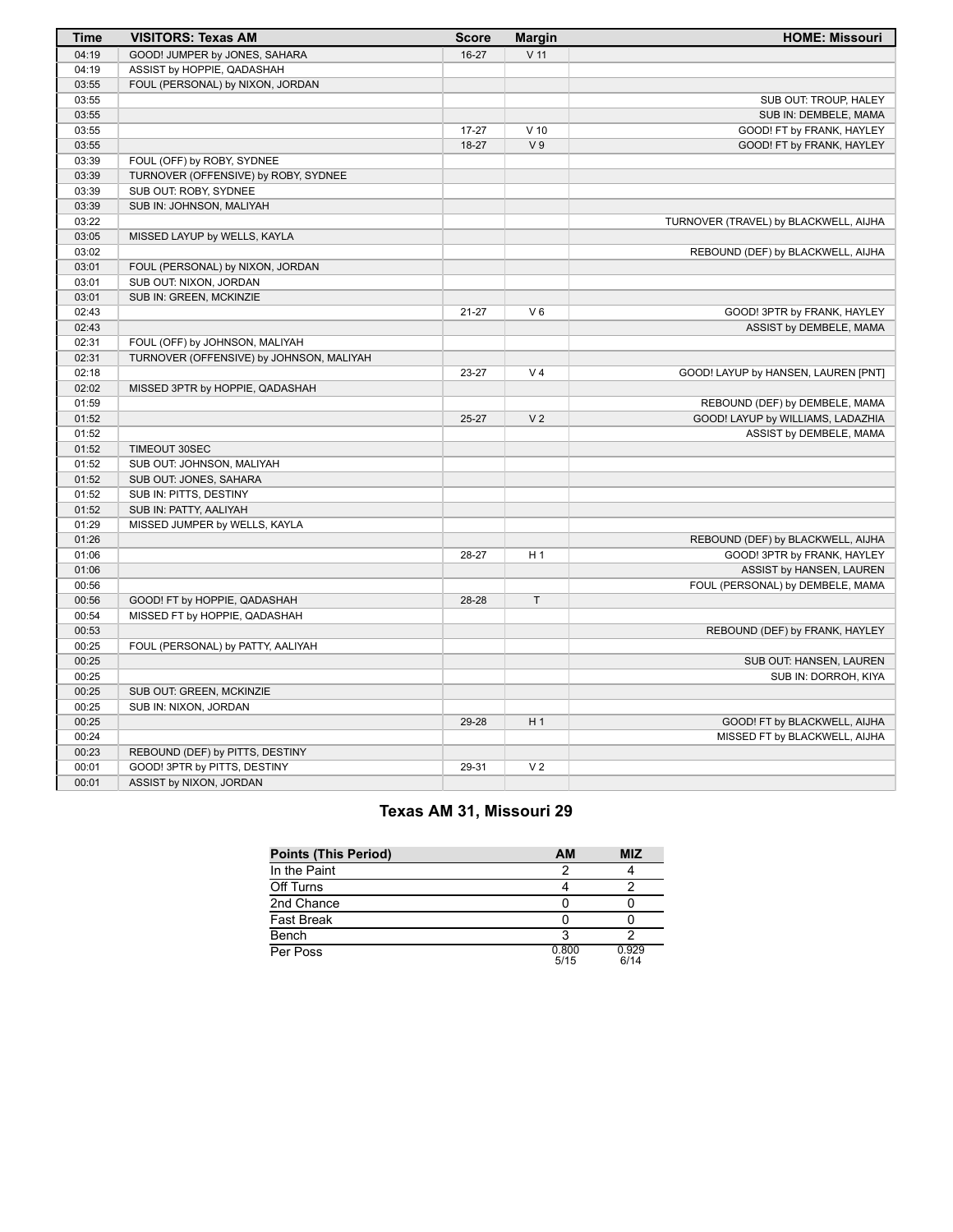### **Official Box Score Texas AM vs Missouri Second Half Statistics Only January 23, 2022 at Mizzou Arena - Columbia**



### **Texas AM 38**

| No. | Player                  | S | <b>Pts</b>   | FG      | 3FG      | <b>FT</b> | <b>OR</b>    | <b>DR</b>    | <b>TR</b> | <b>PF</b>      | A            | TO       | <b>Blk</b> | <b>Stl</b> | Min         | $+/-$        |
|-----|-------------------------|---|--------------|---------|----------|-----------|--------------|--------------|-----------|----------------|--------------|----------|------------|------------|-------------|--------------|
| 02  | HOPPIE, QADASHAH        | G | 4            | 1-3     | $0 - 1$  | $2 - 2$   |              |              | 2         | 2              | 4            | 3        | 0          | 0          | 20          | $-11$        |
| 03  | PITTS, DESTINY          | G | 5            | $2 - 8$ | $1 - 5$  | $0 - 0$   | $\Omega$     | 5            | 5         | 2              | $\Omega$     | 0        | 0          |            | 20          | $-12$        |
| 05  | NIXON, JORDAN           | G | 8            | $3-6$   | $2 - 5$  | $0 - 0$   | 0            |              |           | $\Omega$       | 0            | 4        | 0          | 0          | 17          | -15          |
| 11  | <b>WELLS, KAYLA</b>     | G |              | $3 - 5$ | $0 - 0$  | $1 - 1$   |              |              | 2         |                | 2            | 0        | 0          | $\Omega$   | 14          | $-9$         |
| 14  | <b>JOHNSON, MALIYAH</b> | F | 0            | $0 - 0$ | $0 - 0$  | $0 - 0$   | $\Omega$     | 0            | 0         | 0              | $\Omega$     |          | 0          | 0          | 4           | -1           |
| 21  | KINDRED, ERINY          | G | $\mathbf{0}$ | $0 - 0$ | $0 - 0$  | $0 - 0$   | $\mathbf{0}$ | $\mathbf{0}$ | 0         | $\Omega$       | $\mathbf{0}$ | 0        | 0          | $\Omega$   | 0           | $\mathbf{1}$ |
| 23  | <b>GREEN, MCKINZIE</b>  | G | 2            | 1-1     | $0 - 0$  | $0 - 0$   | $\Omega$     | 0            | 0         | 0              | $\Omega$     | 0        | 0          | 0          | 3           | 4            |
| 24  | <b>JONES, SAHARA</b>    | G | $\Omega$     | $0 - 0$ | $0 - 0$  | $0 - 0$   | $\mathbf{0}$ | 1            | 1         | $\overline{2}$ | $\Omega$     | 0        | 0          | 0          | 6           | $-3$         |
| 25  | OXENDINE, KESLYNN       | G | 3            | 1-1     | $1 - 1$  | $0 - 0$   | $\mathbf{0}$ | 0            | 0         | 0              | 0            | 0        | 0          | 0          | 0           | 1            |
| 32  | PATTY, AALIYAH          | F | $\Omega$     | $0 - 0$ | $0 - 0$  | $0 - 0$   | $\Omega$     |              |           |                | 0            | $\Omega$ | $\Omega$   | $\Omega$   | 5           | $-5$         |
| 44  | <b>ROBY, SYDNEE</b>     | C | 9            | $4 - 4$ | $0 - 0$  | $1 - 1$   | $\Omega$     | 4            | 4         | 3              |              |          | 1          | 0          | 10          | $-5$         |
|     | TEAM                    |   | 0            | $0 - 0$ | $0 - 0$  | $0 - 0$   | $\Omega$     | $\Omega$     | 0         | 0              | 0            | 0        | 0          | 0          | $\mathbf 0$ |              |
|     | <b>TOTALS</b>           |   | 38           | 15-28   | $4 - 12$ | $4 - 4$   | 2            | 14           | 16        | 11             |              | 9        |            |            | 99          |              |

| <b>Shooting By Period</b><br>Period | FG        | FG%   | 3FG      | 3FG%  | FT      | D١<br>FT% |
|-------------------------------------|-----------|-------|----------|-------|---------|-----------|
| 3rd Otr                             | $8 - 15$  | 53%   | $2-6$    | 33%   | 4-4     | 100%      |
| 4th Qtr                             | $7 - 13$  | 54%   | $2-6$    | 33%   | $0 - 0$ | $0\%$     |
| 2nd Half                            | $15-28$   | 54%   | 4-12     | 33%   | $4 - 4$ | 100%      |
| Game                                | $27 - 53$ | 50.9% | $9 - 23$ | 39.1% | հ-9     | 66.7%     |

*Deadball Rebounds:* 1,0 *Last FG Half:* AM 4th-00:07

# **Missouri 49**

| No. | Plaver                  | S. | <b>Pts</b> | FG.      | 3FG       | FT       | OR            | DR       | TR       | <b>PF</b>     | A             | TO       | <b>B</b> lk    | Stl      | Min.     | $+/-$    |
|-----|-------------------------|----|------------|----------|-----------|----------|---------------|----------|----------|---------------|---------------|----------|----------------|----------|----------|----------|
| 00  | WILLIAMS, LADAZHIA      | F  | 2          | $0 - 3$  | $0 - 0$   | $2 - 2$  |               | 0        |          |               | 0             |          | 0              |          | 9        |          |
| 01  | <b>HANSEN, LAUREN</b>   | G  | 9          | $3-6$    | $3-5$     | $0-0$    | 0             | 0        | $\Omega$ | $\Omega$      | 0             | $\Omega$ | $\Omega$       | 2        | 17       | 7        |
| 02  | SMITH, SARA-ROSE        | G  | 0          | $0 - 0$  | $0-0$     | $0-0$    | 0             | $\Omega$ | $\Omega$ | $\Omega$      | 0             | $\Omega$ | 0              | 0        | $\Omega$ | $\Omega$ |
| 04  | DEMBELE, MAMA           | G  | 8          | $2 - 4$  | $1 - 1$   | $3 - 4$  | $\Omega$      | 3        | 3        |               |               | $\Omega$ | $\overline{0}$ | 2        | 19       | 13       |
| 13  | <b>TROUP, HALEY</b>     | G  | 9          | $3-6$    | $2 - 4$   | $1 - 2$  | 0             | $\Omega$ | $\Omega$ | 1             | 3             | 1        | 0              | $\Omega$ | 16       | 11       |
| 24  | DORROH, KIYA            | G  | 0          | $0 - 0$  | $0 - 0$   | $0-0$    | 0             | $\Omega$ | $\Omega$ | $\Omega$      | 0             | $\Omega$ | $\Omega$       | $\Omega$ | $\Omega$ | $\Omega$ |
| 33  | <b>BLACKWELL, AIJHA</b> | G  | 4          | $2 - 4$  | $0 - 0$   | $0-0$    | $\Omega$      | 3        | 3        | $\mathcal{P}$ | 2             |          | 1              | 2        | 19       | 12       |
| 43  | FRANK, HAYLEY           | F. | 17         | $5 - 7$  | $4-6$     | $3-4$    |               | 4        | 5        | $\mathcal{P}$ | $\mathcal{P}$ | 1        | 0              |          | 20       | 11       |
|     | <b>TEAM</b>             |    | 0          | $0 - 0$  | $0 - 0$   | $0-0$    | 0             |          |          | $\Omega$      | $\Omega$      | $\Omega$ | 0              | $\Omega$ | 0        |          |
|     | <b>TOTALS</b>           |    |            | 49 15-30 | $10 - 16$ | $9 - 12$ | $\mathcal{P}$ | 11       | 13       | 7             | 8             | 4        | 1              | 8        | 99       |          |

AM 19 12 22 16 **69** MIZ 16 13 28 21 **78**

| <b>Shooting By Period</b><br>Period | FG        | FG%   | 3FG       | 3FG%  | <b>FT</b> | FT%   | Deadball Rebounds: 2,0<br>Last FG Half: MIZ 4th-01:45 |
|-------------------------------------|-----------|-------|-----------|-------|-----------|-------|-------------------------------------------------------|
| 3rd Qtr                             | $10 - 16$ | 63%   | $5 - 7$   | 71%   | $3 - 4$   | 75%   |                                                       |
| 4th Qtr                             | $5 - 14$  | 36%   | $5-9$     | 56%   | $6 - 8$   | 75%   |                                                       |
| 2nd Half                            | $15 - 30$ | 50%   | $10 - 16$ | 63%   | $9 - 12$  | 75%   |                                                       |
| Game                                | 25-58     | 43.1% | $16 - 33$ | 48.5% | $12 - 16$ | 75.0% |                                                       |

**Score 1st 2nd 3rd 4th TOT Points from (This Period) AM MIZ** In the Paint 18 10 Off Turns 6 10 2nd Chance 0 4 Fast Break 2 8<br>Bench 5 2 Bench 5

Start Time: **06:02 PM ET** End Time: **08:04 PM ET** Game Duration: **2:01** Conference Game;

**Cantrell** Attendance: **3320**

Game Notes: Officials: **Michael McConnell, Talisa Green, Jody**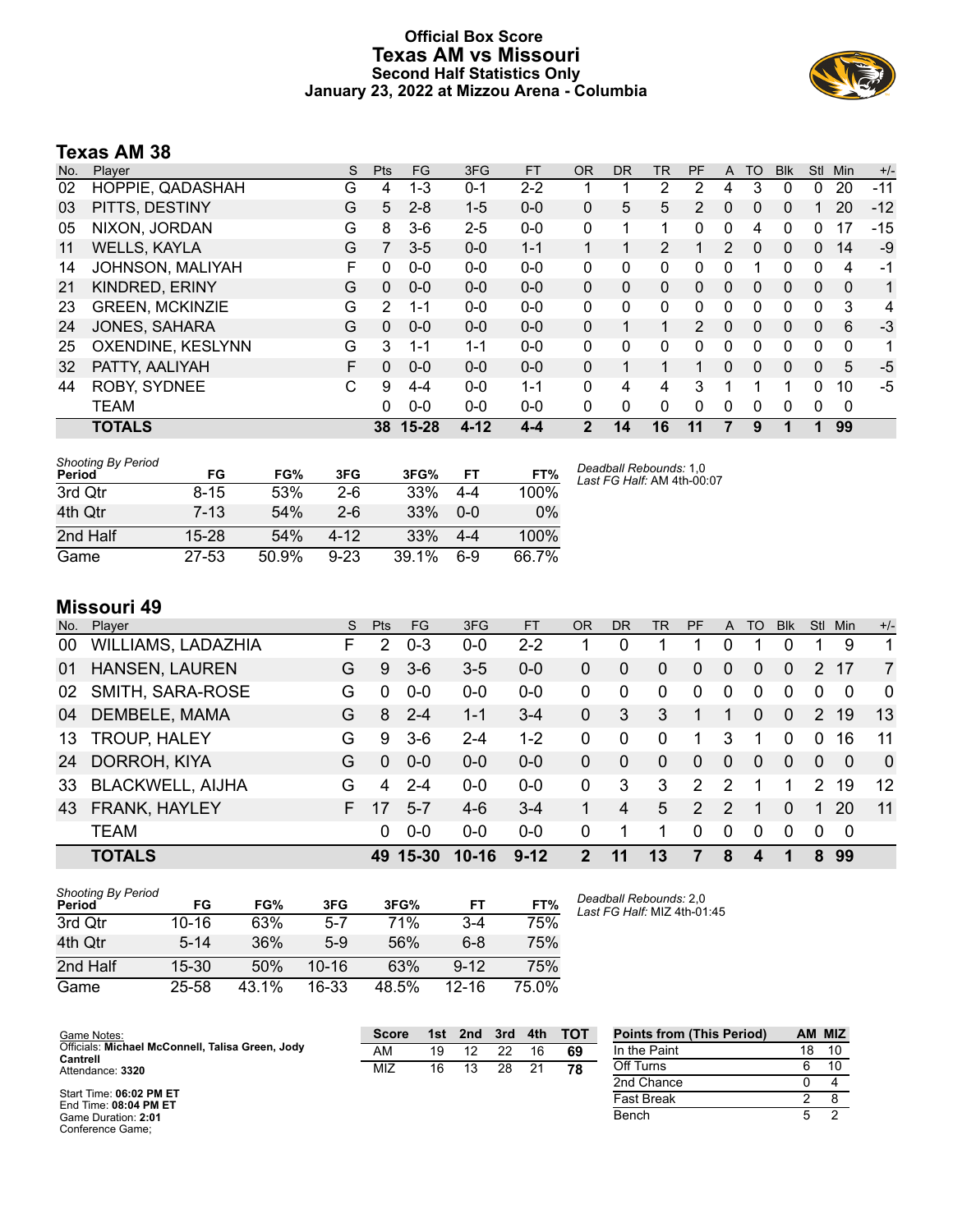#### **Official Box Score Texas AM vs Missouri Third Quarter Statistics Only January 23, 2022 at Mizzou Arena - Columbia**



# **Texas AM 38**

| No. | Plaver                 | S | <b>Pts</b>      | <b>FG</b> | 3FG     | <b>FT</b> | <b>OR</b>    | <b>DR</b>    | TR | PF       | A        | TO           | <b>B</b> lk | <b>Stl</b>   | Min          | $+/-$ |
|-----|------------------------|---|-----------------|-----------|---------|-----------|--------------|--------------|----|----------|----------|--------------|-------------|--------------|--------------|-------|
| 02  | HOPPIE, QADASHAH       | G | 2               | 0-1       | $0 - 1$ | $2 - 2$   |              | 0            |    | 0        |          | 0            | 0           | 0            | 10           | -6    |
| 03  | PITTS, DESTINY         | G | 0               | $0 - 3$   | $0 - 1$ | $0 - 0$   | 0            |              | 1  | 0        | $\Omega$ | 0            | 0           | $\Omega$     | 10           | -6    |
| 05  | NIXON, JORDAN          | G | 8               | $3-5$     | $2 - 4$ | $0 - 0$   | 0            | 0            | 0  | 0        | 0        | 2            | 0           | 0            | 10           | -6    |
| 11  | <b>WELLS, KAYLA</b>    | G |                 | $3 - 4$   | $0 - 0$ | $1 - 1$   | 1            | 0            | 1  |          |          | 0            | 0           | $\Omega$     | 8            | $-5$  |
| 44  | <b>ROBY, SYDNEE</b>    | C | 5               | $2 - 2$   | $0 - 0$ | $1 - 1$   | 0            | 2            | 2  |          |          | $\Omega$     | 1           | 0            | 6            | -4    |
| 14  | JOHNSON, MALIYAH       | F | 0               | $0 - 0$   | $0 - 0$ | $0 - 0$   | 0            | $\mathbf{0}$ | 0  | 0        | $\Omega$ | 0            | 0           | $\mathbf{0}$ | $\mathbf{0}$ | 0     |
| 21  | <b>KINDRED, ERINY</b>  | G | 0               | $0 - 0$   | $0 - 0$ | $0 - 0$   | 0            | 0            | 0  | 0        | $\Omega$ | 0            | 0           | 0            | 0            | 0     |
| 23  | <b>GREEN, MCKINZIE</b> | G | 0               | $0 - 0$   | $0 - 0$ | $0 - 0$   | $\Omega$     | $\Omega$     | 0  | 0        | $\Omega$ | 0            | 0           | $\Omega$     | $\Omega$     | 0     |
| 24  | JONES, SAHARA          | G | 0               | $0 - 0$   | $0 - 0$ | $0 - 0$   | $\mathbf{0}$ |              | 1  | 0        | $\Omega$ | 0            | 0           | 0            | 2            | -1    |
| 25  | OXENDINE, KESLYNN      | G | 0               | $0 - 0$   | $0 - 0$ | $0 - 0$   | $\Omega$     | $\Omega$     | 0  | $\Omega$ | $\Omega$ | 0            | $\Omega$    | $\Omega$     | $\Omega$     | 0     |
| 32  | PATTY, AALIYAH         | F | 0               | $0 - 0$   | $0-0$   | $0 - 0$   | $\Omega$     | 1            | 1  | 1        | $\Omega$ | 0            | 0           | $\Omega$     | 4            | $-2$  |
|     | TEAM                   |   |                 |           |         |           | $\Omega$     | 0            | 0  | 0        |          | 0            |             |              |              |       |
|     | <b>TOTALS</b>          |   | 22 <sub>2</sub> | $8 - 15$  | $2 - 6$ | 4-4       | 2            | 5            |    | 3        | 4        | $\mathbf{2}$ |             | 0            | 50           |       |

| <b>Shooting By Period</b><br>Period | FG        | FG%   | 3FG      | 3FG%  | FТ    | FT%   | Deadball Rebounds: 1,0 |
|-------------------------------------|-----------|-------|----------|-------|-------|-------|------------------------|
| 2nd Half                            | 0-0       | 0%    | 0-0      | 0%    | $0-0$ | 0%    |                        |
| Game                                | $27 - 53$ | 50.9% | $9 - 23$ | 39.1% | $6-9$ | 66.7% |                        |

# **Missouri 49**

Game Notes: Officials: **Michael McConnell, Talisa Green, Jody**

**Cantrell** Attendance: **3320**

Start Time: **06:02 PM ET** End Time: **08:04 PM ET** Game Duration: **2:01** Conference Game;

| No. | Player                  | S  | <b>Pts</b> | FG.      | 3FG     | <b>FT</b> | OR       | <b>DR</b>    | TR       | <b>PF</b> | A              | TO       | <b>Blk</b> | Stl         | Min      | $+/-$          |
|-----|-------------------------|----|------------|----------|---------|-----------|----------|--------------|----------|-----------|----------------|----------|------------|-------------|----------|----------------|
| 01  | HANSEN, LAUREN          | G  | 3          | 1-3      | $1 - 2$ | $0 - 0$   | 0        | 0            | $\Omega$ | 0         | 0              | 0        | 0          |             |          | 2              |
| 04  | DEMBELE, MAMA           | G  | 5          | $2 - 2$  | $1 - 1$ | $0-0$     | $\Omega$ | 2            | 2        | 0         | 0              | 0        | 0          |             | 9        | 8              |
| 13  | <b>TROUP, HALEY</b>     | G  | 5          | $2 - 4$  | $1 - 2$ | $0-0$     | $\Omega$ | 0            | $\Omega$ | 1.        | 2              | $\Omega$ | 0          | $\mathbf 0$ | 9        | 3              |
| 33  | <b>BLACKWELL, AIJHA</b> | G  | 4          | $2 - 2$  | $0 - 0$ | $0-0$     | $\Omega$ | $\Omega$     | $\Omega$ | 1.        | $\Omega$       | $\Omega$ | 0          |             | 9        | $\overline{7}$ |
| 43  | FRANK, HAYLEY           | F. | 11         | $3 - 3$  | $2 - 2$ | $3 - 4$   |          | 2            | 3        | 2         |                |          | 0          | $\Omega$    | 10       | 6              |
| 00  | WILLIAMS, LADAZHIA      | F  | 0          | $0 - 2$  | $0 - 0$ | $0-0$     | $\Omega$ | 0            | $\Omega$ | 1         | $\Omega$       | $\Omega$ | 0          | $\Omega$    | 6        | $\overline{4}$ |
| 02  | SMITH, SARA-ROSE        | G  | 0          | $0 - 0$  | $0-0$   | $0-0$     | $\Omega$ | 0            | $\Omega$ | $\Omega$  | $\Omega$       | 0        | 0          | $\Omega$    | 0        | $\mathbf 0$    |
| 24  | DORROH, KIYA            | G  | $\Omega$   | $0 - 0$  | $0 - 0$ | $0-0$     | $\Omega$ | $\mathbf{0}$ | $\Omega$ | $\Omega$  | $\overline{0}$ | $\Omega$ | 0          | $\Omega$    | $\Omega$ | $\overline{0}$ |
|     | <b>TEAM</b>             |    |            |          |         |           | 0        | 1            | 1        | 0         |                | 0        |            |             |          |                |
|     | <b>TOTALS</b>           |    |            | 28 10-16 | 5-7     | 3-4       |          | 5            | 6        | 5         | 3              | 1        | 0          | 2           | 50       |                |
|     |                         |    |            |          |         |           |          |              |          |           |                |          |            |             |          |                |

| <b>Shooting By Period</b><br>Period | FG    | FG%   | 3FG   | 3FG%  |           | FT%   | Deadball Rebounds: 2.0 |
|-------------------------------------|-------|-------|-------|-------|-----------|-------|------------------------|
| 2nd Half                            | 0-0   | 0%    | 0-0   | ጋ%    | 0-0       | 0%    |                        |
| Game                                | 25-58 | 43.1% | 16-33 | 48.5% | $12 - 16$ | 75.0% |                        |

**Score 1st 2nd 3rd 4th TOT** AM 19 12 22 16 **69** MIZ 16 13 28 21 **78 Points (This Period) AM MIZ** In the Paint 8 10<br>
Off Turns 2 2 Off Turns 2 2 2nd Chance 0 2 Fast Break 0 5 Bench 0 0 Per Poss

 $\frac{1}{1.294}$ <br>10/17 1.556 12/18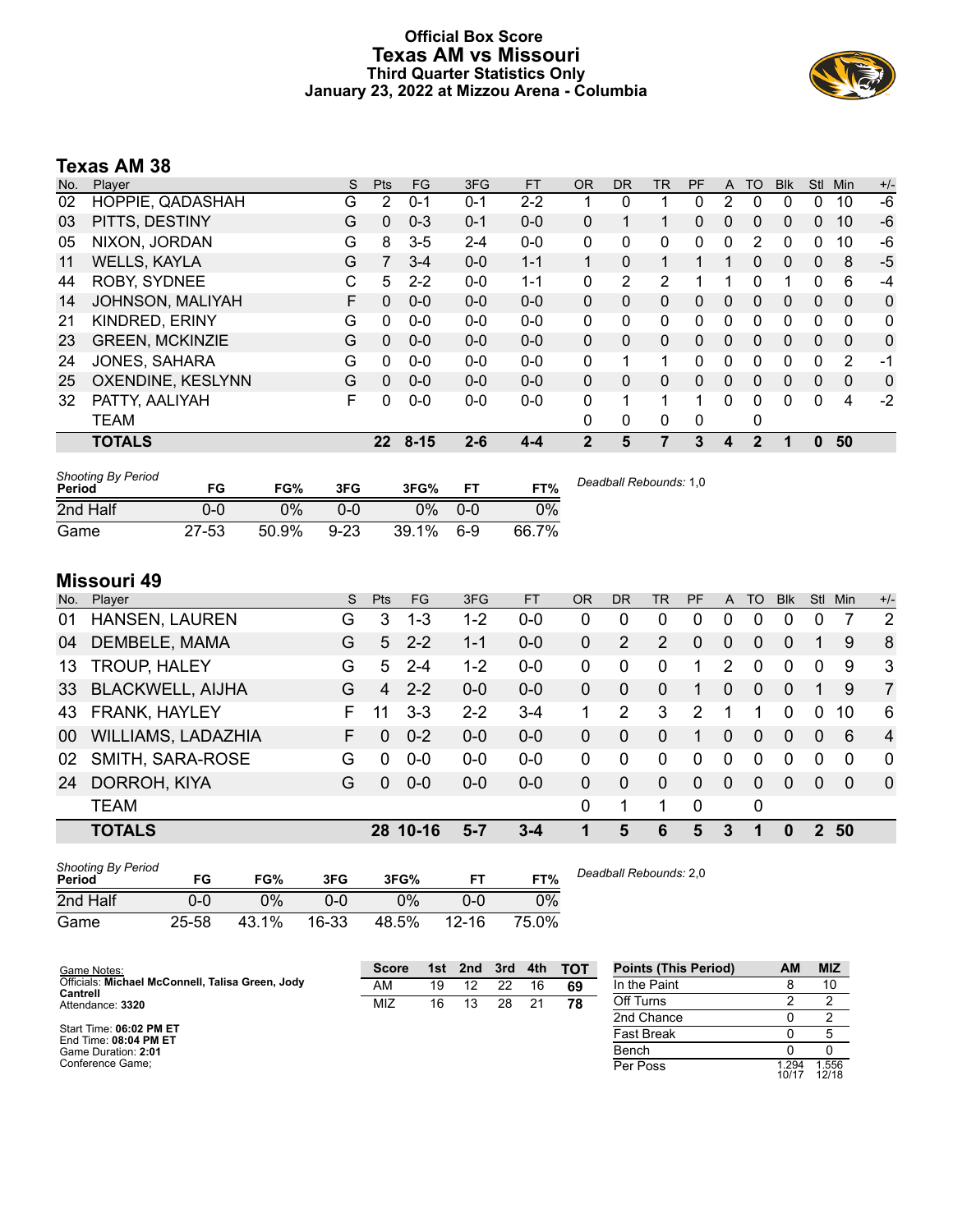#### **Official Play-By-Play Texas AM vs Missouri Third Quarter January 23, 2022 at Mizzou Arena - Columbia**



#### **Period 3**

<mark>Startersː</mark><br>Texas AM: 2 HOPPIE,QADASHAH (G); 3 PITTS,DESTINY (G); 5 NIXON,JORDAN (G); 11 WELLS,KAYLA (G); 44 ROBY,SYDNEE (C);<br>Missouri: 1 HANSEN,LAUREN (G); 4 DEMBELE,MAMA (G); 13 TROUP,HALEY (G); 33 BLACKWELL,AIJHA (G);

| Time           | <b>VISITORS: Texas AM</b>         | <b>Score</b> | <b>Margin</b>       | <b>HOME: Missouri</b>                                      |
|----------------|-----------------------------------|--------------|---------------------|------------------------------------------------------------|
| 10:00          |                                   |              |                     | SUB OUT: WILLIAMS, LADAZHIA                                |
| 10:00          |                                   |              |                     | SUB OUT: DORROH, KIYA                                      |
| 10:00          |                                   |              |                     | SUB IN: HANSEN, LAUREN                                     |
| 10:00          |                                   |              |                     | SUB IN: TROUP, HALEY                                       |
| 09:39          |                                   |              |                     | MISSED 3PTR by HANSEN, LAUREN                              |
| 09:36          | REBOUND (DEF) by PATTY, AALIYAH   |              |                     |                                                            |
| 09:29          | GOOD! LAYUP by WELLS, KAYLA       | 29-33        | V <sub>4</sub>      |                                                            |
| 09:11          |                                   | 32-33        | V <sub>1</sub>      | GOOD! 3PTR by TROUP, HALEY                                 |
| 09:11          |                                   |              |                     | ASSIST by FRANK, HAYLEY                                    |
| 08:43          | MISSED 3PTR by NIXON, JORDAN      |              |                     |                                                            |
| 08:40          |                                   |              |                     | REBOUND (DEF) by FRANK, HAYLEY                             |
| 08:34          |                                   |              |                     | MISSED 3PTR by TROUP, HALEY                                |
| 08:31          |                                   |              |                     | REBOUND (OFF) by FRANK, HAYLEY                             |
| 08:17          |                                   | 34-33        | H <sub>1</sub>      | GOOD! LAYUP by TROUP, HALEY                                |
| 07:56          | GOOD! JUMPER by WELLS, KAYLA      | 34-35        | V <sub>1</sub>      |                                                            |
| 07:41          | FOUL (PERSONAL) by PATTY, AALIYAH |              |                     |                                                            |
| 07:41          |                                   |              |                     | MISSED FT by FRANK, HAYLEY                                 |
| 07:41          |                                   |              |                     | REBOUND (OFF) by TEAM                                      |
| 07:41          |                                   | 35-35        | T<br>H <sub>1</sub> | GOOD! FT by FRANK, HAYLEY                                  |
| 07:41          |                                   | 36-35        | V <sub>2</sub>      | GOOD! FT by FRANK, HAYLEY                                  |
| 07:31          | GOOD! 3PTR by NIXON, JORDAN       | 36-38        |                     |                                                            |
| 07:31<br>07:07 | ASSIST by HOPPIE, QADASHAH        |              |                     |                                                            |
|                |                                   | 39-38        | H <sub>1</sub>      | GOOD! 3PTR by HANSEN, LAUREN                               |
| 07:07          |                                   |              |                     | ASSIST by TROUP, HALEY<br>FOUL (PERSONAL) by FRANK, HAYLEY |
| 06:57          | GOOD! JUMPER by NIXON, JORDAN     |              | V <sub>1</sub>      |                                                            |
| 06:50<br>06:50 | ASSIST by WELLS, KAYLA            | 39-40        |                     |                                                            |
| 06:32          |                                   | 42-40        | H <sub>2</sub>      | GOOD! 3PTR by FRANK, HAYLEY                                |
| 06:13          |                                   |              |                     | FOUL (PERSONAL) by TROUP, HALEY                            |
| 06:10          | GOOD! LAYUP by WELLS, KAYLA       | 42-42        | $\top$              |                                                            |
| 06:10          |                                   |              |                     | FOUL (PERSONAL) by BLACKWELL, AIJHA                        |
| 06:10          |                                   |              |                     | SUB OUT: BLACKWELL, AIJHA                                  |
| 06:10          |                                   |              |                     | SUB IN: WILLIAMS, LADAZHIA                                 |
| 06:10          | SUB OUT: PATTY, AALIYAH           |              |                     |                                                            |
| 06:10          | SUB IN: ROBY, SYDNEE              |              |                     |                                                            |
| 06:10          | GOOD! FT by WELLS, KAYLA          | 42-43        | V <sub>1</sub>      |                                                            |
| 05:54          |                                   | 44-43        | H <sub>1</sub>      | GOOD! LAYUP by FRANK, HAYLEY                               |
| 05:54          | FOUL (PERSONAL) by ROBY, SYDNEE   |              |                     |                                                            |
| 05:54          | SUB OUT: WELLS, KAYLA             |              |                     |                                                            |
| 05:54          | SUB IN: JONES, SAHARA             |              |                     |                                                            |
| 05:54          |                                   | 45-43        | H <sub>2</sub>      | GOOD! FT by FRANK, HAYLEY                                  |
| 05:36          | GOOD! 3PTR by NIXON, JORDAN       | 45-46        | V <sub>1</sub>      |                                                            |
| 05:36          | ASSIST by ROBY, SYDNEE            |              |                     |                                                            |
| 05:08          |                                   |              |                     | MISSED LAYUP by TROUP, HALEY                               |
| 05:06          | REBOUND (DEF) by JONES, SAHARA    |              |                     |                                                            |
| 05:00          | MISSED 3PTR by PITTS, DESTINY     |              |                     |                                                            |
| 05:00          |                                   |              |                     | REBOUND (DEF) by TEAM                                      |
| 05:00          |                                   |              |                     | SUB OUT: HANSEN, LAUREN                                    |
| 05:00          |                                   |              |                     | SUB IN: BLACKWELL, AIJHA                                   |
| 04:42          |                                   |              |                     | MISSED JUMPER by WILLIAMS, LADAZHIA                        |
| 04:42          | BLOCK by ROBY, SYDNEE             |              |                     |                                                            |
| 04:35          | REBOUND (DEF) by ROBY, SYDNEE     |              |                     |                                                            |
| 04:29          | MISSED 3PTR by HOPPIE, QADASHAH   |              |                     |                                                            |
| 04:26          |                                   |              |                     | REBOUND (DEF) by FRANK, HAYLEY                             |
| 04:23          |                                   | 48-46        | H <sub>2</sub>      | GOOD! 3PTR by DEMBELE, MAMA [FB]                           |
| 03:59          | MISSED JUMPER by PITTS, DESTINY   |              |                     |                                                            |
| 03:57          | REBOUND (OFF) by HOPPIE, QADASHAH |              |                     |                                                            |
| 03:43          | MISSED JUMPER by PITTS, DESTINY   |              |                     |                                                            |
| 03:41          |                                   |              |                     | REBOUND (DEF) by DEMBELE, MAMA                             |
| 03:37          |                                   |              |                     | TURNOVER (OUTOFBOUNDS) by FRANK, HAYLEY                    |
| 03:37          | SUB OUT: JONES, SAHARA            |              |                     |                                                            |
| 03:37          | SUB IN: WELLS, KAYLA              |              |                     |                                                            |
| 03:21          | GOOD! LAYUP by ROBY, SYDNEE       | 48-48        | T                   |                                                            |
| 03:21          | ASSIST by HOPPIE, QADASHAH        |              |                     |                                                            |
| 03:00          |                                   | 51-48        | $H_3$               | GOOD! 3PTR by FRANK, HAYLEY                                |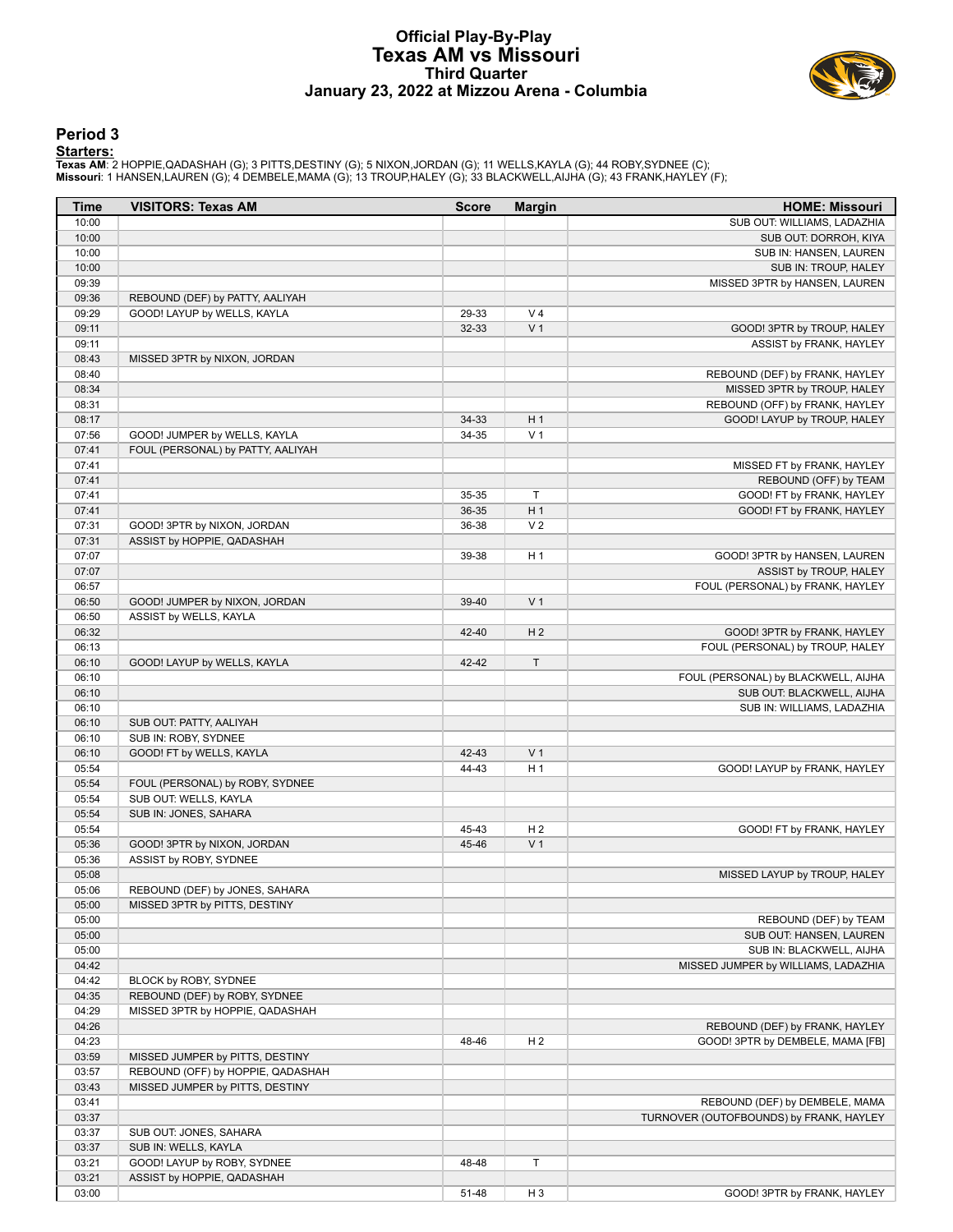| <b>Time</b> | <b>VISITORS: Texas AM</b>            | <b>Score</b> | <b>Margin</b>  | <b>HOME: Missouri</b>                  |
|-------------|--------------------------------------|--------------|----------------|----------------------------------------|
| 03:00       |                                      |              |                | ASSIST by TROUP, HALEY                 |
| 02:47       | TURNOVER (LOSTBALL) by NIXON, JORDAN |              |                |                                        |
| 02:47       |                                      |              |                | STEAL by DEMBELE, MAMA                 |
| 02:39       |                                      |              |                | MISSED JUMPER by WILLIAMS, LADAZHIA    |
| 02:36       | REBOUND (DEF) by ROBY, SYDNEE        |              |                |                                        |
| 02:27       |                                      |              |                | FOUL (PERSONAL) by FRANK, HAYLEY       |
| 02:27       |                                      |              |                | SUB OUT: DEMBELE, MAMA                 |
| 02:27       |                                      |              |                | SUB IN: HANSEN, LAUREN                 |
| 02:27       | GOOD! FT by HOPPIE, QADASHAH         | 51-49        | H <sub>2</sub> |                                        |
| 02:27       | GOOD! FT by HOPPIE, QADASHAH         | 51-50        | H <sub>1</sub> |                                        |
| 02:01       | FOUL (PERSONAL) by WELLS, KAYLA      |              |                |                                        |
| 01:51       |                                      | 53-50        | $H_3$          | GOOD! JUMPER by BLACKWELL, AIJHA [PNT] |
| 01:22       | GOOD! LAYUP by ROBY, SYDNEE [PNT]    | 53-52        | H <sub>1</sub> |                                        |
| 01:22       |                                      |              |                | FOUL (PERSONAL) by WILLIAMS, LADAZHIA  |
| 01:22       |                                      |              |                | SUB OUT: TROUP, HALEY                  |
| 01:22       |                                      |              |                | SUB IN: DEMBELE, MAMA                  |
| 01:22       | GOOD! FT by ROBY, SYDNEE             | 53-53        | T              |                                        |
| 00:54       |                                      | 55-53        | H <sub>2</sub> | GOOD! LAYUP by DEMBELE, MAMA           |
| 00:37       | MISSED 3PTR by NIXON, JORDAN         |              |                |                                        |
| 00:34       | REBOUND (OFF) by WELLS, KAYLA        |              |                |                                        |
| 00:34       | MISSED JUMPER by WELLS, KAYLA        |              |                |                                        |
| 00:31       |                                      |              |                | REBOUND (DEF) by DEMBELE, MAMA         |
| 00:08       |                                      |              |                | MISSED JUMPER by HANSEN, LAUREN        |
| 00:05       | REBOUND (DEF) by PITTS, DESTINY      |              |                |                                        |
| 00:01       | TURNOVER (BADPASS) by NIXON, JORDAN  |              |                |                                        |
| 00:01       |                                      |              |                | STEAL by BLACKWELL, AIJHA              |
| 00:00       |                                      | 57-53        | H <sub>4</sub> | GOOD! LAYUP by BLACKWELL, AIJHA [FB]   |

# **Texas AM 53, Missouri 57**

| <b>Points (This Period)</b> | AM             | <b>MIZ</b>     |
|-----------------------------|----------------|----------------|
| In the Paint                |                | 10             |
| Off Turns                   |                |                |
| 2nd Chance                  |                |                |
| Fast Break                  |                |                |
| Bench                       |                |                |
| Per Poss                    | 1.294<br>10/17 | 1.556<br>12/18 |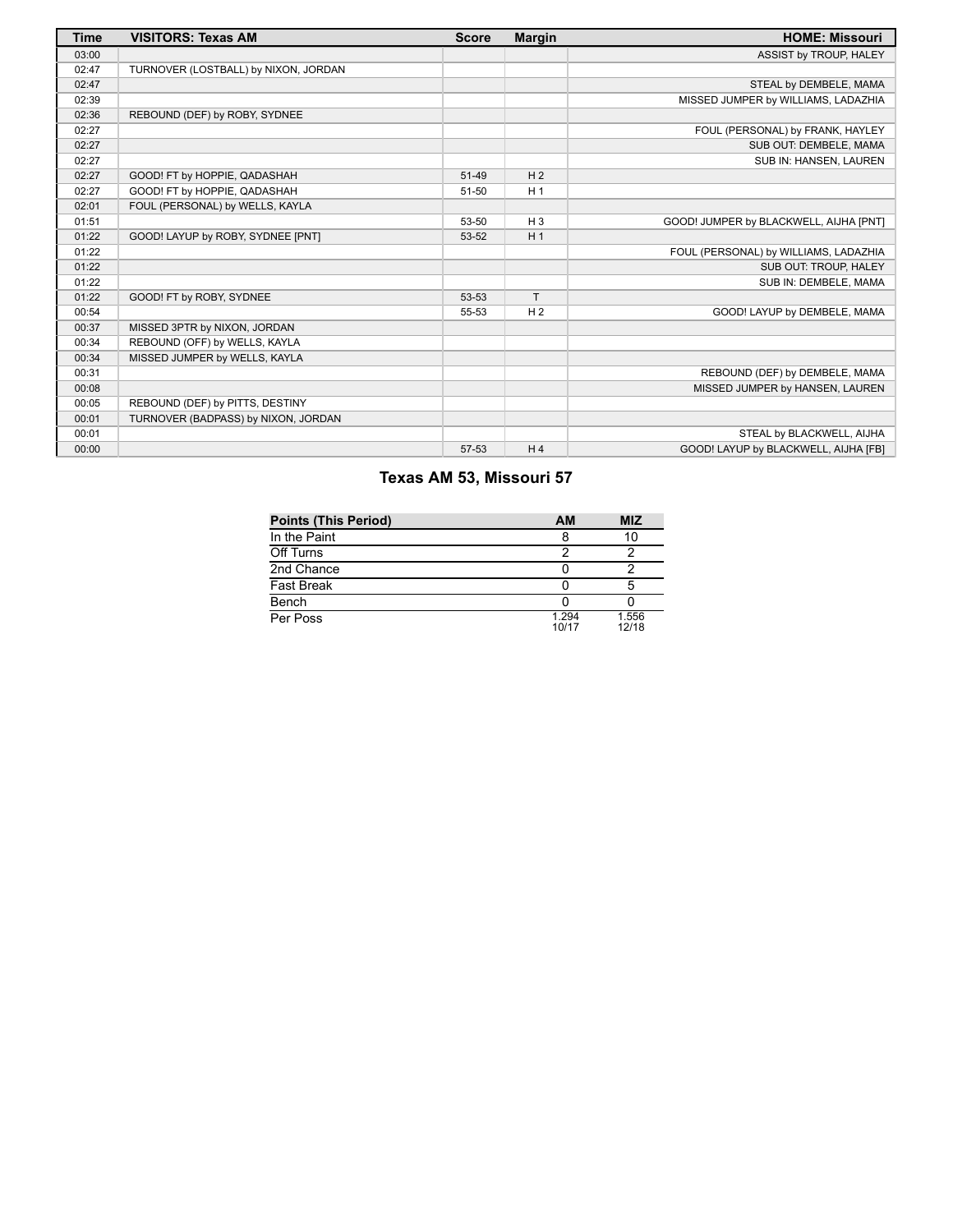### **Official Box Score Texas AM vs Missouri Fourth Quarter Statistics Only January 23, 2022 at Mizzou Arena - Columbia**



# **Texas AM 16**

| No. | Plaver                 | S | <b>Pts</b>    | <b>FG</b> | 3FG     | <b>FT</b> | <b>OR</b>    | DR            | <b>TR</b> | <b>PF</b>    | A        | TO       | <b>BIK</b> | <b>Stl</b>   | Min            | $+/-$ |
|-----|------------------------|---|---------------|-----------|---------|-----------|--------------|---------------|-----------|--------------|----------|----------|------------|--------------|----------------|-------|
| 02  | HOPPIE, QADASHAH       | G | 2             | $1 - 2$   | $0 - 0$ | $0-0$     | 0            |               |           | 2            | 2        | 3        | 0          | 0            | 10             | $-5$  |
| 03  | PITTS, DESTINY         | G | 5             | $2 - 5$   | $1 - 4$ | $0 - 0$   | $\mathbf{0}$ | 4             | 4         | 2            | $\Omega$ | $\Omega$ | 0          |              | 10             | -6    |
| 05  | NIXON, JORDAN          | G | 0             | $0 - 1$   | $0 - 1$ | $0-0$     | 0            |               |           | 0            | 0        | 2        | 0          | 0            |                | -9    |
| 11  | <b>WELLS, KAYLA</b>    | G | $\Omega$      | $0 - 1$   | $0 - 0$ | $0 - 0$   | $\Omega$     |               | 1         | 0            |          | 0        | 0          | 0            | 6              | $-4$  |
| 44  | ROBY, SYDNEE           | C | 4             | $2 - 2$   | $0 - 0$ | $0 - 0$   | 0            | $\mathcal{P}$ | 2         | 2            | 0        |          | 0          | $\Omega$     | 4              | $-1$  |
| 14  | JOHNSON, MALIYAH       | F | $\mathbf{0}$  | $0 - 0$   | $0 - 0$ | $0 - 0$   | $\mathbf{0}$ | 0             | 0         | 0            | $\Omega$ |          | $\Omega$   | 0            | $\overline{4}$ | $-1$  |
| 21  | KINDRED, ERINY         | G | 0             | $0 - 0$   | $0 - 0$ | $0 - 0$   | $\Omega$     | 0             | 0         | 0            | 0        | 0        | 0          | 0            | $\Omega$       | 1     |
| 23  | <b>GREEN, MCKINZIE</b> | G | $\mathcal{P}$ | $1 - 1$   | $0 - 0$ | $0 - 0$   | $\Omega$     | $\Omega$      | $\Omega$  | $\Omega$     | 0        | $\Omega$ | $\Omega$   | $\Omega$     | 3              | 4     |
| 24  | <b>JONES, SAHARA</b>   | G | $\Omega$      | $0 - 0$   | $0 - 0$ | $0 - 0$   | $\Omega$     | 0             | 0         | 2            | 0        | $\Omega$ | 0          | $\Omega$     | 4              | $-2$  |
| 25  | OXENDINE, KESLYNN      | G | 3             | $1 - 1$   | $1 - 1$ | $0 - 0$   | $\Omega$     | $\Omega$      | 0         | 0            | 0        | $\Omega$ | $\Omega$   | $\mathbf{0}$ | $\mathbf{0}$   | 1     |
| 32  | PATTY, AALIYAH         | F | 0             | $0 - 0$   | $0-0$   | $0 - 0$   | $\Omega$     | 0             | 0         | $\Omega$     | $\Omega$ | $\Omega$ | 0          | $\Omega$     |                | -3    |
|     | TEAM                   |   |               |           |         |           | $\Omega$     | 0             | 0         | $\mathbf{0}$ |          | 0        |            |              |                |       |
|     | <b>TOTALS</b>          |   | 16            | 7-13      | $2 - 6$ | $0 - 0$   | 0            | 9             | 9         | 8            | 3        |          | 0          | 1            | 49             |       |

| <b>Shooting By Period</b><br>Period | FG        | FG%   | 3FG      | 3FG%     |     | FT%   | Deadball Rebounds: 1,0 |
|-------------------------------------|-----------|-------|----------|----------|-----|-------|------------------------|
| Game                                | $27 - 53$ | 50.9% | $9 - 23$ | $39.1\%$ | 6-9 | 66.7% |                        |

# **Missouri 21**

| No. | Player                    | S. | <b>Pts</b> | <b>FG</b> | 3FG     | <b>FT</b> | <b>OR</b> | <b>DR</b> | <b>TR</b>      | <b>PF</b>    | A        | TO       | <b>B</b> lk | <b>Stl</b> | Min      | $+/-$       |
|-----|---------------------------|----|------------|-----------|---------|-----------|-----------|-----------|----------------|--------------|----------|----------|-------------|------------|----------|-------------|
| 01  | HANSEN, LAUREN            | G  | 6          | $2 - 3$   | $2 - 3$ | $0 - 0$   | 0         | 0         | 0              | 0            | 0        | 0        | 0           | 2          | 10       | 5           |
| 04  | DEMBELE, MAMA             | G  | 3          | $0 - 2$   | $0-0$   | 3-4       | $\Omega$  |           |                | 1            |          | 0        | 0           |            | 10       | 5           |
| 13  | <b>TROUP, HALEY</b>       | G  | 4          | $1 - 2$   | $1 - 2$ | $1 - 2$   | 0         | 0         | $\Omega$       | 0            |          |          | $\Omega$    | 0          | 7        | 8           |
| 33  | <b>BLACKWELL, AIJHA</b>   | G  | $\Omega$   | $0 - 2$   | $0 - 0$ | $0 - 0$   | $\Omega$  | 3         | 3              | 1            | 2        |          |             | 1.         | 10       | 5           |
| 43  | FRANK, HAYLEY             | F. | 6          | $2 - 4$   | $2 - 4$ | $0-0$     | $\Omega$  | 2         | $\overline{2}$ | 0            | 1        | $\Omega$ | $\Omega$    |            | 10       | 5           |
| 00  | <b>WILLIAMS, LADAZHIA</b> | F. | 2          | $0 - 1$   | $0 - 0$ | $2 - 2$   |           | $\Omega$  |                | $\Omega$     | $\Omega$ |          | $\Omega$    |            | 3        | -3          |
| 02  | SMITH, SARA-ROSE          | G  | $\Omega$   | $0 - 0$   | $0 - 0$ | $0-0$     | $\Omega$  | $\Omega$  | $\Omega$       | $\Omega$     | $\Omega$ | $\Omega$ | $\Omega$    | $\Omega$   | $\Omega$ | 0           |
| 24  | DORROH, KIYA              | G  | $\Omega$   | $0 - 0$   | $0 - 0$ | $0 - 0$   | $\Omega$  | 0         | $\Omega$       | $\Omega$     | $\Omega$ | $\Omega$ | $\Omega$    | $\Omega$   | $\Omega$ | $\mathbf 0$ |
|     | <b>TEAM</b>               |    |            |           |         |           | 0         | 0         | $\Omega$       | $\mathbf 0$  |          | 0        |             |            |          |             |
|     | <b>TOTALS</b>             |    | 21         | $5 - 14$  | $5-9$   | $6 - 8$   | 1         | 6         | 7              | $\mathbf{P}$ | 5        | 3        | 1           | 6          | 49       |             |
|     |                           |    |            |           |         |           |           |           |                |              |          |          |             |            |          |             |

| <b>Shooting By Period</b><br>Period | FG    | FG%   | 3FG       | 3FG%  | FТ        | FT%   | Deadball Rebounds: 2,0 |
|-------------------------------------|-------|-------|-----------|-------|-----------|-------|------------------------|
| Game                                | 25-58 | 43.1% | $16 - 33$ | 48.5% | $12 - 16$ | 75.0% |                        |

| Game Notes:                                                  | <b>Score</b> |    | 1st 2nd | $\overline{\phantom{a}}$ 3rd | $-4th$ | <b>- тот</b> | <b>Points (This Period)</b> | AМ            | <b>MIZ</b>    |
|--------------------------------------------------------------|--------------|----|---------|------------------------------|--------|--------------|-----------------------------|---------------|---------------|
| Officials: Michael McConnell, Talisa Green, Jody<br>Cantrell | AM           | 19 | 12      | 22                           | 16     | 69           | In the Paint                | 10            |               |
| Attendance: 3320                                             | MIZ          | 16 | 13      | 28                           |        | 78           | Off Turns                   |               |               |
|                                                              |              |    |         |                              |        |              | 2nd Chance                  |               |               |
| Start Time: 06:02 PM ET<br>End Time: 08:04 PM ET             |              |    |         |                              |        |              | <b>Fast Break</b>           |               |               |
| Game Duration: 2:01                                          |              |    |         |                              |        |              | Bench                       |               |               |
| Conference Game:                                             |              |    |         |                              |        |              | Per Poss                    | 0.800<br>7/20 | 1.105<br>8/19 |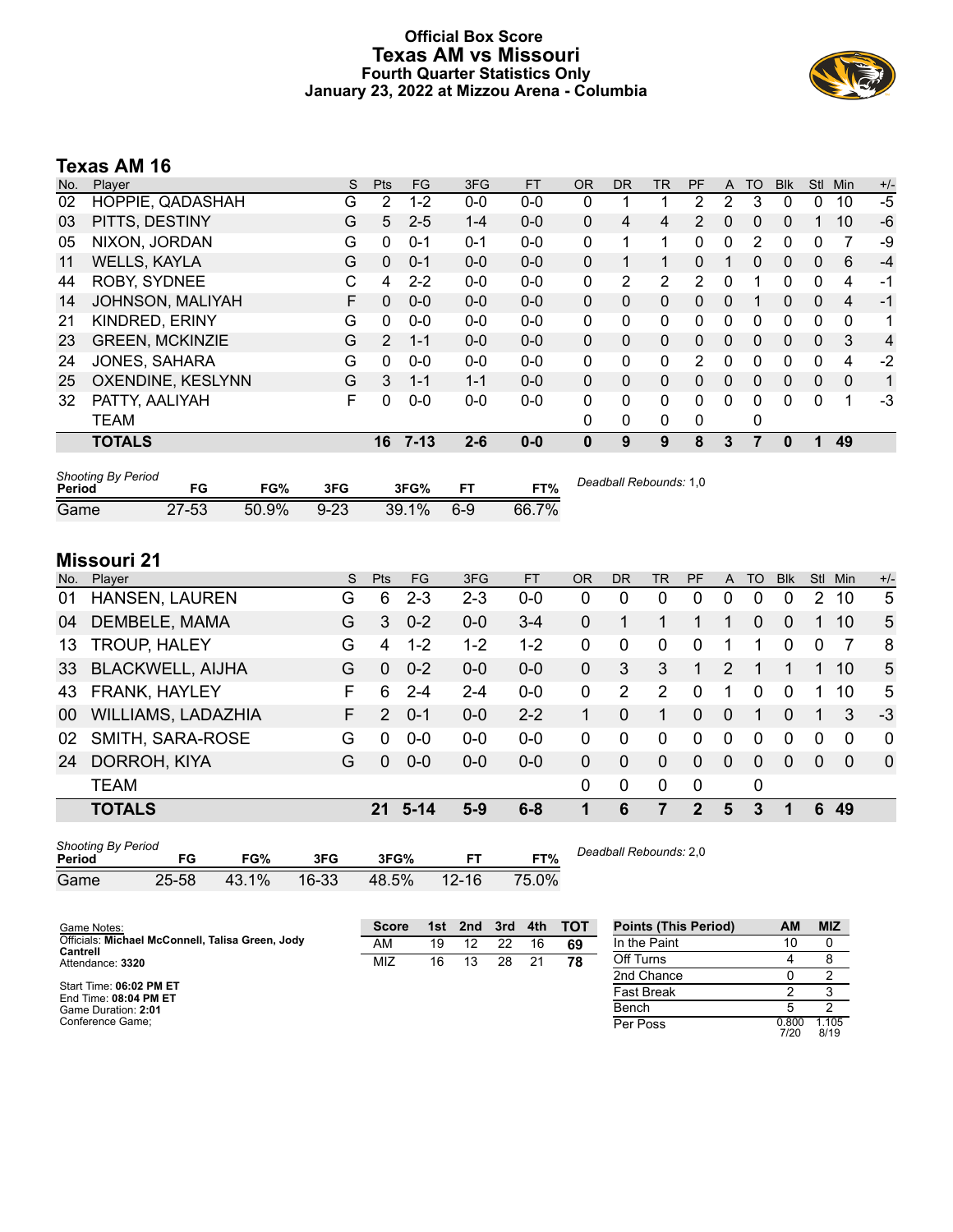#### **Official Play-By-Play Texas AM vs Missouri Fourth Quarter January 23, 2022 at Mizzou Arena - Columbia**



#### **Period 4**

<mark>Startersː</mark><br>Texas AM: 2 HOPPIE,QADASHAH (G); 3 PITTS,DESTINY (G); 5 NIXON,JORDAN (G); 11 WELLS,KAYLA (G); 44 ROBY,SYDNEE (C);<br>Missouri: 1 HANSEN,LAUREN (G); 4 DEMBELE,MAMA (G); 13 TROUP,HALEY (G); 33 BLACKWELL,AIJHA (G);

| Time  | <b>VISITORS: Texas AM</b>                                           | <b>Score</b> | <b>Margin</b>  | <b>HOME: Missouri</b>                   |
|-------|---------------------------------------------------------------------|--------------|----------------|-----------------------------------------|
| 09:46 | TURNOVER (BADPASS) by NIXON, JORDAN                                 |              |                |                                         |
| 09:46 |                                                                     |              |                | STEAL by WILLIAMS, LADAZHIA             |
| 09:34 |                                                                     |              |                | MISSED JUMPER by BLACKWELL, AIJHA       |
| 09:31 | REBOUND (DEF) by ROBY, SYDNEE                                       |              |                |                                         |
| 09:15 | MISSED JUMPER by WELLS, KAYLA                                       |              |                |                                         |
| 09:15 |                                                                     |              |                | BLOCK by BLACKWELL, AIJHA               |
| 09:11 |                                                                     |              |                | REBOUND (DEF) by FRANK, HAYLEY          |
| 08:57 |                                                                     |              |                | MISSED LAYUP by DEMBELE, MAMA           |
| 08:57 |                                                                     |              |                | REBOUND (OFF) by WILLIAMS, LADAZHIA     |
| 08:57 | FOUL (PERSONAL) by ROBY, SYDNEE                                     |              |                |                                         |
| 08:57 |                                                                     | 58-53        | H <sub>5</sub> | GOOD! FT by WILLIAMS, LADAZHIA          |
| 08:57 |                                                                     | 59-53        | H <sub>6</sub> | GOOD! FT by WILLIAMS, LADAZHIA          |
| 08:48 | GOOD! 3PTR by PITTS, DESTINY                                        | 59-56        | $H_3$          |                                         |
| 08:48 | ASSIST by HOPPIE, QADASHAH                                          |              |                |                                         |
| 08:25 |                                                                     |              |                | MISSED 3PTR by FRANK, HAYLEY            |
| 08:23 | REBOUND (DEF) by ROBY, SYDNEE                                       |              |                |                                         |
| 08:16 | MISSED 3PTR by PITTS, DESTINY                                       |              |                |                                         |
| 08:13 |                                                                     |              |                | REBOUND (DEF) by BLACKWELL, AIJHA       |
| 08:06 |                                                                     |              |                | MISSED JUMPER by WILLIAMS, LADAZHIA     |
| 08:03 | REBOUND (DEF) by HOPPIE, QADASHAH                                   |              |                |                                         |
| 07:52 | MISSED 3PTR by PITTS, DESTINY                                       |              |                |                                         |
| 07:49 |                                                                     |              |                | REBOUND (DEF) by DEMBELE, MAMA          |
| 07:22 |                                                                     |              |                | MISSED LAYUP by DEMBELE, MAMA           |
| 07:19 |                                                                     |              |                |                                         |
| 07:05 | REBOUND (DEF) by NIXON, JORDAN<br>GOOD! LAYUP by ROBY, SYDNEE [PNT] | 59-58        | H <sub>1</sub> |                                         |
| 06:42 |                                                                     |              |                | TURNOVER (TRAVEL) by WILLIAMS, LADAZHIA |
|       |                                                                     |              |                |                                         |
| 06:42 |                                                                     |              |                | SUB OUT: WILLIAMS, LADAZHIA             |
| 06:42 |                                                                     |              |                | SUB IN: TROUP, HALEY                    |
| 06:42 |                                                                     |              |                | TIMEOUT 30SEC                           |
| 06:26 | GOOD! LAYUP by ROBY, SYDNEE                                         | 59-60        | V <sub>1</sub> |                                         |
| 06:26 | ASSIST by WELLS, KAYLA                                              |              |                |                                         |
| 06:04 |                                                                     | 62-60        | H <sub>2</sub> | GOOD! 3PTR by FRANK, HAYLEY             |
| 06:04 |                                                                     |              |                | ASSIST by TROUP, HALEY                  |
| 05:56 | TURNOVER (BADPASS) by HOPPIE, QADASHAH                              |              |                |                                         |
| 05:56 |                                                                     |              |                | STEAL by DEMBELE, MAMA                  |
| 05:49 |                                                                     | 65-60        | H <sub>5</sub> | GOOD! 3PTR by HANSEN, LAUREN [FB]       |
| 05:49 |                                                                     |              |                | ASSIST by BLACKWELL, AIJHA              |
| 05:49 | TIMEOUT 30SEC                                                       |              |                |                                         |
| 05:49 | SUB OUT: ROBY, SYDNEE                                               |              |                |                                         |
| 05:49 | SUB IN: PATTY, AALIYAH                                              |              |                |                                         |
| 05:18 | MISSED 3PTR by NIXON, JORDAN                                        |              |                |                                         |
| 05:18 |                                                                     |              |                | REBOUND (DEF) by BLACKWELL, AIJHA       |
| 05:00 |                                                                     | 68-60        | H <sub>8</sub> | GOOD! 3PTR by TROUP, HALEY              |
| 05:00 |                                                                     |              |                | ASSIST by FRANK, HAYLEY                 |
| 04:48 | TURNOVER (BADPASS) by HOPPIE, QADASHAH                              |              |                |                                         |
| 04:48 |                                                                     |              |                | STEAL by BLACKWELL, AIJHA               |
| 04:34 |                                                                     |              |                | MISSED 3PTR by FRANK, HAYLEY            |
| 04:34 | REBOUND (DEF) by WELLS, KAYLA                                       |              |                |                                         |
| 04:34 | SUB OUT: PATTY, AALIYAH                                             |              |                |                                         |
| 04:34 | SUB IN: ROBY, SYDNEE                                                |              |                |                                         |
| 04:19 | FOUL (OFF) by ROBY, SYDNEE                                          |              |                |                                         |
| 04:19 | TURNOVER (OFFENSIVE) by ROBY, SYDNEE                                |              |                |                                         |
| 04:19 | SUB OUT: NIXON, JORDAN                                              |              |                |                                         |
| 04:19 | SUB OUT: ROBY, SYDNEE                                               |              |                |                                         |
| 04:19 | SUB IN: GREEN, MCKINZIE                                             |              |                |                                         |
| 04:19 | SUB IN: JONES, SAHARA                                               |              |                |                                         |
| 04:19 | SUB OUT: WELLS, KAYLA                                               |              |                |                                         |
| 04:19 | SUB IN: JOHNSON, MALIYAH                                            |              |                |                                         |
| 04:19 | TIMEOUT 30SEC                                                       |              |                |                                         |
| 03:56 |                                                                     |              |                | TIMEOUT 30SEC                           |
| 03:47 |                                                                     |              |                |                                         |
|       |                                                                     |              |                | MISSED 3PTR by HANSEN, LAUREN           |
| 03:44 | REBOUND (DEF) by PITTS, DESTINY                                     |              |                |                                         |
| 03:29 | GOOD! LAYUP by GREEN, MCKINZIE                                      | 68-62        | H <sub>6</sub> |                                         |
| 03:15 |                                                                     |              |                | MISSED 3PTR by TROUP, HALEY             |
| 03:12 | REBOUND (DEF) by PITTS, DESTINY                                     |              |                |                                         |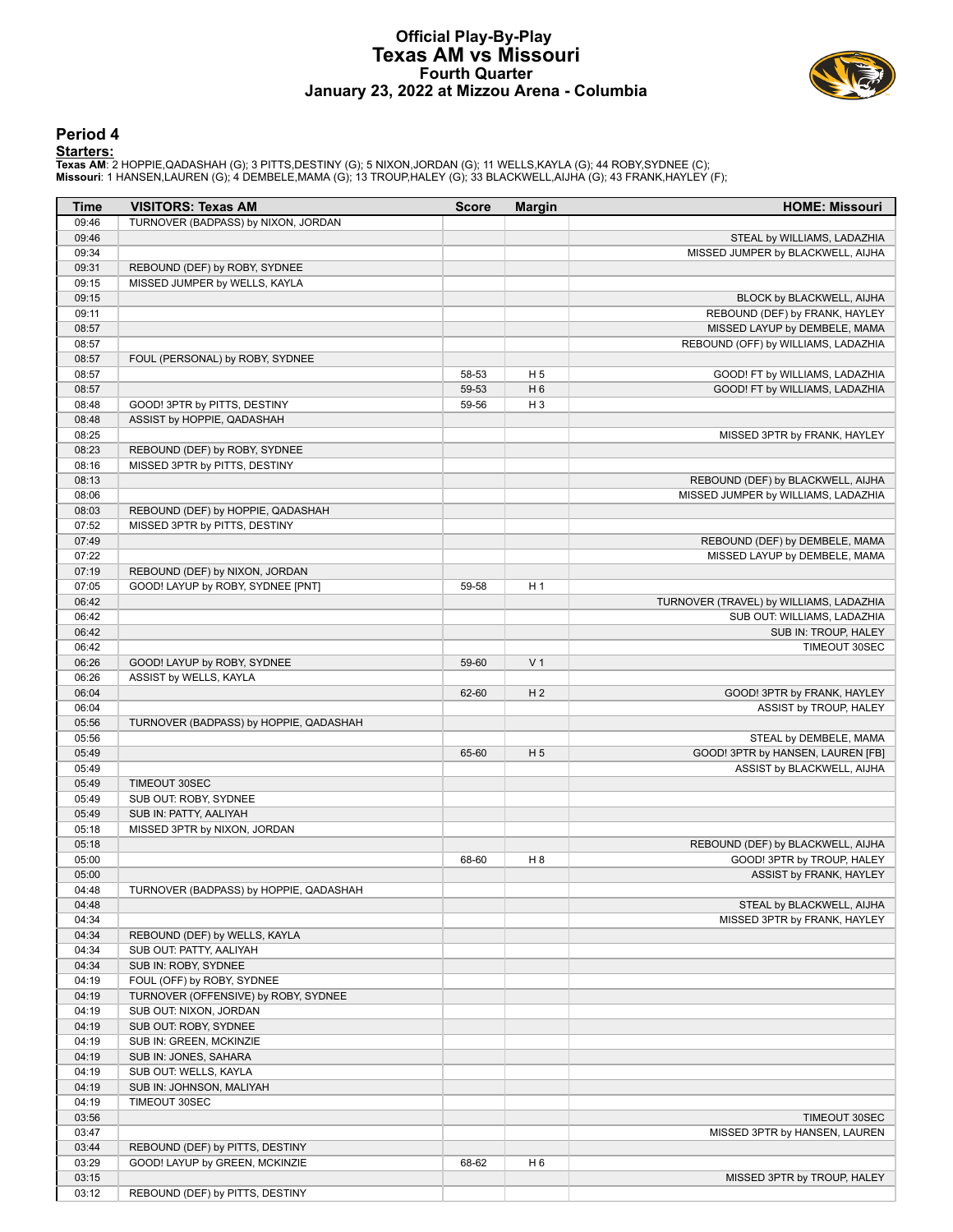| Time  | <b>VISITORS: Texas AM</b>               | <b>Score</b> | <b>Margin</b>  | <b>HOME: Missouri</b>                    |
|-------|-----------------------------------------|--------------|----------------|------------------------------------------|
| 03:05 | MISSED 3PTR by PITTS, DESTINY           |              |                |                                          |
| 03:03 |                                         |              |                | REBOUND (DEF) by FRANK, HAYLEY           |
| 02:55 |                                         |              |                | MISSED JUMPER by BLACKWELL, AIJHA        |
| 02:52 | REBOUND (DEF) by PITTS, DESTINY         |              |                |                                          |
| 02:29 | TURNOVER (LOSTBALL) by JOHNSON, MALIYAH |              |                |                                          |
| 02:29 |                                         |              |                | STEAL by HANSEN, LAUREN                  |
| 02:27 | FOUL (PERSONAL) by PITTS, DESTINY       |              |                |                                          |
| 02:24 | FOUL (PERSONAL) by HOPPIE, QADASHAH     |              |                |                                          |
| 02:24 | SUB OUT: GREEN, MCKINZIE                |              |                |                                          |
| 02:24 | SUB IN: NIXON, JORDAN                   |              |                |                                          |
| 02:13 |                                         | 71-62        | H <sub>9</sub> | GOOD! 3PTR by FRANK, HAYLEY              |
| 02:13 |                                         |              |                | ASSIST by DEMBELE, MAMA                  |
| 02:06 |                                         |              |                | FOUL (PERSONAL) by DEMBELE, MAMA         |
| 01:59 | GOOD! LAYUP by HOPPIE, QADASHAH [PNT]   | 71-64        | H 7            |                                          |
| 01:45 |                                         | 74-64        | H 10           | GOOD! 3PTR by HANSEN, LAUREN             |
| 01:45 |                                         |              |                | ASSIST by BLACKWELL, AIJHA               |
| 01:40 | TURNOVER (BADPASS) by HOPPIE, QADASHAH  |              |                |                                          |
| 01:40 |                                         |              |                | STEAL by HANSEN, LAUREN                  |
| 01:33 | FOUL (PERSONAL) by JONES, SAHARA        |              |                |                                          |
| 01:33 | FOUL (TECH) by JONES, SAHARA            |              |                |                                          |
| 01:33 |                                         |              |                | FOUL (TECH) by BLACKWELL, AIJHA          |
| 01:33 |                                         |              |                | TURNOVER (OFFENSIVE) by BLACKWELL, AIJHA |
| 01:33 |                                         | 75-64        | H 11           | GOOD! FT by TROUP, HALEY                 |
| 01:32 |                                         |              |                | MISSED FT by TROUP, HALEY                |
| 01:31 | REBOUND (DEF) by PITTS, DESTINY         |              |                |                                          |
| 01:23 | TURNOVER (LOSTBALL) by NIXON, JORDAN    |              |                |                                          |
| 01:23 |                                         |              |                | STEAL by FRANK, HAYLEY                   |
| 01:06 | FOUL (PERSONAL) by HOPPIE, QADASHAH     |              |                |                                          |
| 01:06 | SUB OUT: NIXON, JORDAN                  |              |                |                                          |
| 01:06 | SUB IN: GREEN, MCKINZIE                 |              |                |                                          |
| 01:06 |                                         |              |                | MISSED FT by DEMBELE, MAMA               |
| 01:06 |                                         |              |                | REBOUND (OFF) by TEAM                    |
| 01:06 |                                         | 76-64        | H 12           | GOOD! FT by DEMBELE, MAMA                |
| 00:52 | MISSED JUMPER by HOPPIE, QADASHAH       |              |                |                                          |
| 00:50 |                                         |              |                | REBOUND (DEF) by BLACKWELL, AIJHA        |
| 00:33 |                                         |              |                | TURNOVER (LOSTBALL) by TROUP, HALEY      |
| 00:33 | STEAL by PITTS, DESTINY                 |              |                |                                          |
| 00:26 | GOOD! LAYUP by PITTS, DESTINY [FB/PNT]  | 76-66        | H 10           |                                          |
| 00:26 | <b>TIMEOUT TEAM</b>                     |              |                |                                          |
| 00:20 |                                         |              |                | <b>TIMEOUT TEAM</b>                      |
| 00:17 | FOUL (PERSONAL) by PITTS, DESTINY       |              |                |                                          |
| 00:17 | SUB OUT: PITTS, DESTINY                 |              |                |                                          |
| 00:17 | SUB OUT: JONES, SAHARA                  |              |                |                                          |
| 00:17 | SUB IN: KINDRED, ERINY                  |              |                |                                          |
| 00:17 | SUB IN: OXENDINE, KESLYNN               |              |                |                                          |
| 00:17 |                                         | 77-66        | H 11           | GOOD! FT by DEMBELE, MAMA                |
| 00:17 |                                         | 78-66        | H 12           | GOOD! FT by DEMBELE, MAMA                |
| 00:07 | GOOD! 3PTR by OXENDINE, KESLYNN         | 78-69        | H9             |                                          |
| 00:07 | ASSIST by HOPPIE, QADASHAH              |              |                |                                          |

# **Texas AM 69, Missouri 78**

| <b>Points (This Period)</b> | AM            | <b>MIZ</b>    |
|-----------------------------|---------------|---------------|
| In the Paint                | 10            |               |
| Off Turns                   |               |               |
| 2nd Chance                  |               |               |
| <b>Fast Break</b>           |               |               |
| Bench                       |               |               |
| Per Poss                    | 0.800<br>7/20 | 1.105<br>8/19 |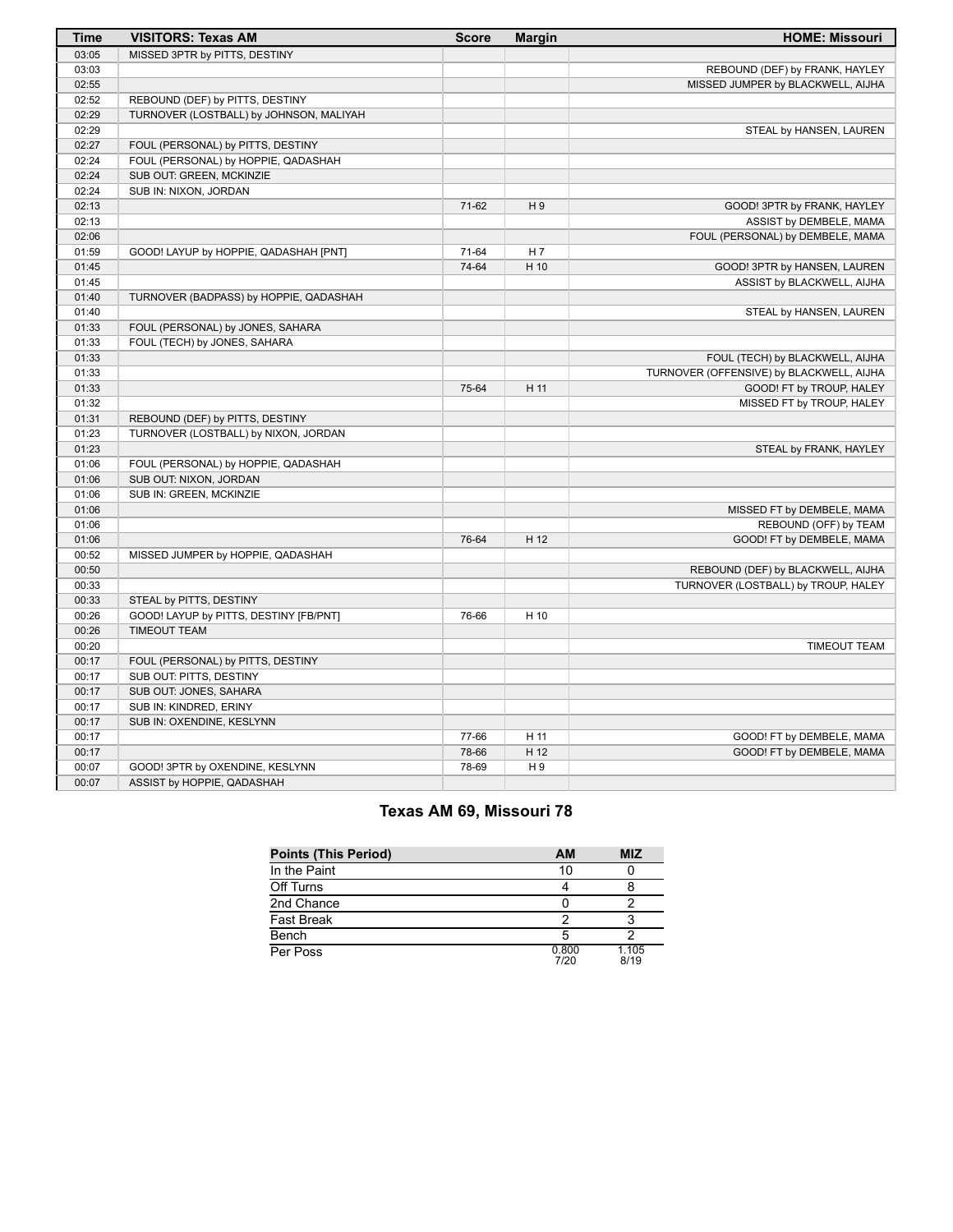#### **Official Scoring/Possession Reference Chart Texas AM vs Missouri Period 1 January 23, 2022 at Mizzou Arena - Columbia**



**Period 1**

<mark>Startersː</mark><br>Texas AM: 2 HOPPIE,QADASHAH (G); 3 PITTS,DESTINY (G); 5 NIXON,JORDAN (G); 11 WELLS,KAYLA (G); 44 ROBY,SYDNEE (C);<br>Missouri: 1 HANSEN,LAUREN (G); 4 DEMBELE,MAMA (G); 13 TROUP,HALEY (G); 33 BLACKWELL,AIJHA (G);

| <b>Time</b> | <b>VISITORS: Texas AM</b>         | <b>Score</b> | <b>Margin</b>  | <b>HOME: Missouri</b>           |
|-------------|-----------------------------------|--------------|----------------|---------------------------------|
| 09:50       |                                   | $3-0$        | $H_3$          | GOOD! 3PTR by HANSEN, LAUREN    |
| 09:32       | GOOD! LAYUP by ROBY, SYDNEE       | $3 - 2$      | H <sub>1</sub> |                                 |
| 08:51       |                                   | $6 - 2$      | H4             | GOOD! 3PTR by FRANK, HAYLEY     |
| 08:24       |                                   | $8 - 2$      | H 6            | GOOD! LAYUP by TROUP, HALEY     |
| 07:58       | GOOD! LAYUP by WELLS, KAYLA       | $8 - 4$      | H <sub>4</sub> |                                 |
| 07:35       |                                   | $11 - 4$     | H <sub>7</sub> | GOOD! 3PTR by BLACKWELL, AIJHA  |
| 06:41       | GOOD! 3PTR by HOPPIE, QADASHAH    | $11 - 7$     | H <sub>4</sub> |                                 |
| 06:11       |                                   | $14 - 7$     | H 7            | GOOD! 3PTR by DORROH, KIYA      |
| 05:19       | GOOD! LAYUP by ROBY, SYDNEE       | $14-9$       | H <sub>5</sub> |                                 |
| 04:33       | GOOD! LAYUP by PITTS, DESTINY     | $14 - 11$    | $H_3$          |                                 |
| 03:39       | GOOD! 3PTR by HOPPIE, QADASHAH    | $14 - 14$    | T.             |                                 |
| 02:43       |                                   | $16 - 14$    | H <sub>2</sub> | GOOD! LAYUP by BLACKWELL, AIJHA |
| 02:33       | GOOD! LAYUP by PATTY, AALIYAH     | $16-16$      | T.             |                                 |
| 02:01       | GOOD! 3PTR by PITTS, DESTINY [FB] | $16-19$      | $V_3$          |                                 |

**Texas AM 19, Missouri 16**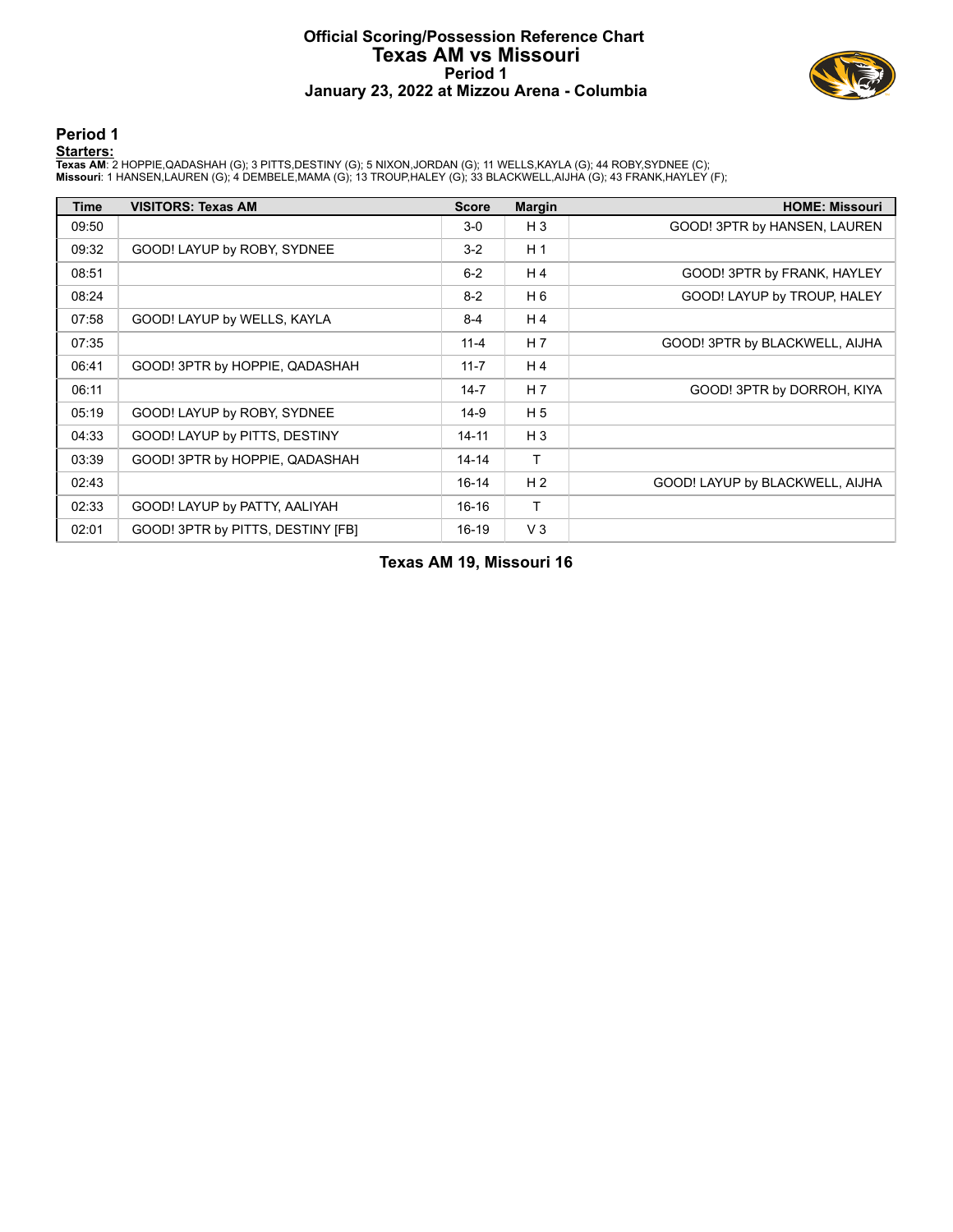#### **Official Scoring/Possession Reference Chart Texas AM vs Missouri Period 2 January 23, 2022 at Mizzou Arena - Columbia**



**Period 2**

<mark>Startersː</mark><br>Texas AM: 2 HOPPIE,QADASHAH (G); 3 PITTS,DESTINY (G); 5 NIXON,JORDAN (G); 11 WELLS,KAYLA (G); 44 ROBY,SYDNEE (C);<br>Missouri: 1 HANSEN,LAUREN (G); 4 DEMBELE,MAMA (G); 13 TROUP,HALEY (G); 33 BLACKWELL,AIJHA (G);

| Time  | <b>VISITORS: Texas AM</b>     | <b>Score</b> | <b>Margin</b>   | <b>HOME: Missouri</b>               |
|-------|-------------------------------|--------------|-----------------|-------------------------------------|
| 09:11 | GOOD! FT by PATTY, AALIYAH    | $16 - 20$    | V <sub>4</sub>  |                                     |
| 08:37 | GOOD! 3PTR by WELLS, KAYLA    | $16 - 23$    | V <sub>7</sub>  |                                     |
| 06:48 | GOOD! LAYUP by WELLS, KAYLA   | $16 - 25$    | V <sub>9</sub>  |                                     |
| 04:19 | GOOD! JUMPER by JONES, SAHARA | 16-27        | V <sub>11</sub> |                                     |
| 03:55 |                               | $17 - 27$    | $V$ 10          | GOOD! FT by FRANK, HAYLEY           |
| 03:55 |                               | 18-27        | V <sub>9</sub>  | GOOD! FT by FRANK, HAYLEY           |
| 02:43 |                               | $21 - 27$    | $V_6$           | GOOD! 3PTR by FRANK, HAYLEY         |
| 02:18 |                               | 23-27        | V <sub>4</sub>  | GOOD! LAYUP by HANSEN, LAUREN [PNT] |
| 01:52 |                               | 25-27        | V <sub>2</sub>  | GOOD! LAYUP by WILLIAMS, LADAZHIA   |
| 01:06 |                               | 28-27        | H <sub>1</sub>  | GOOD! 3PTR by FRANK, HAYLEY         |
| 00:56 | GOOD! FT by HOPPIE, QADASHAH  | 28-28        | $\mathsf{T}$    |                                     |
| 00:25 |                               | 29-28        | H <sub>1</sub>  | GOOD! FT by BLACKWELL, AIJHA        |
| 00:01 | GOOD! 3PTR by PITTS, DESTINY  | 29-31        | V <sub>2</sub>  |                                     |

**Texas AM 31, Missouri 29**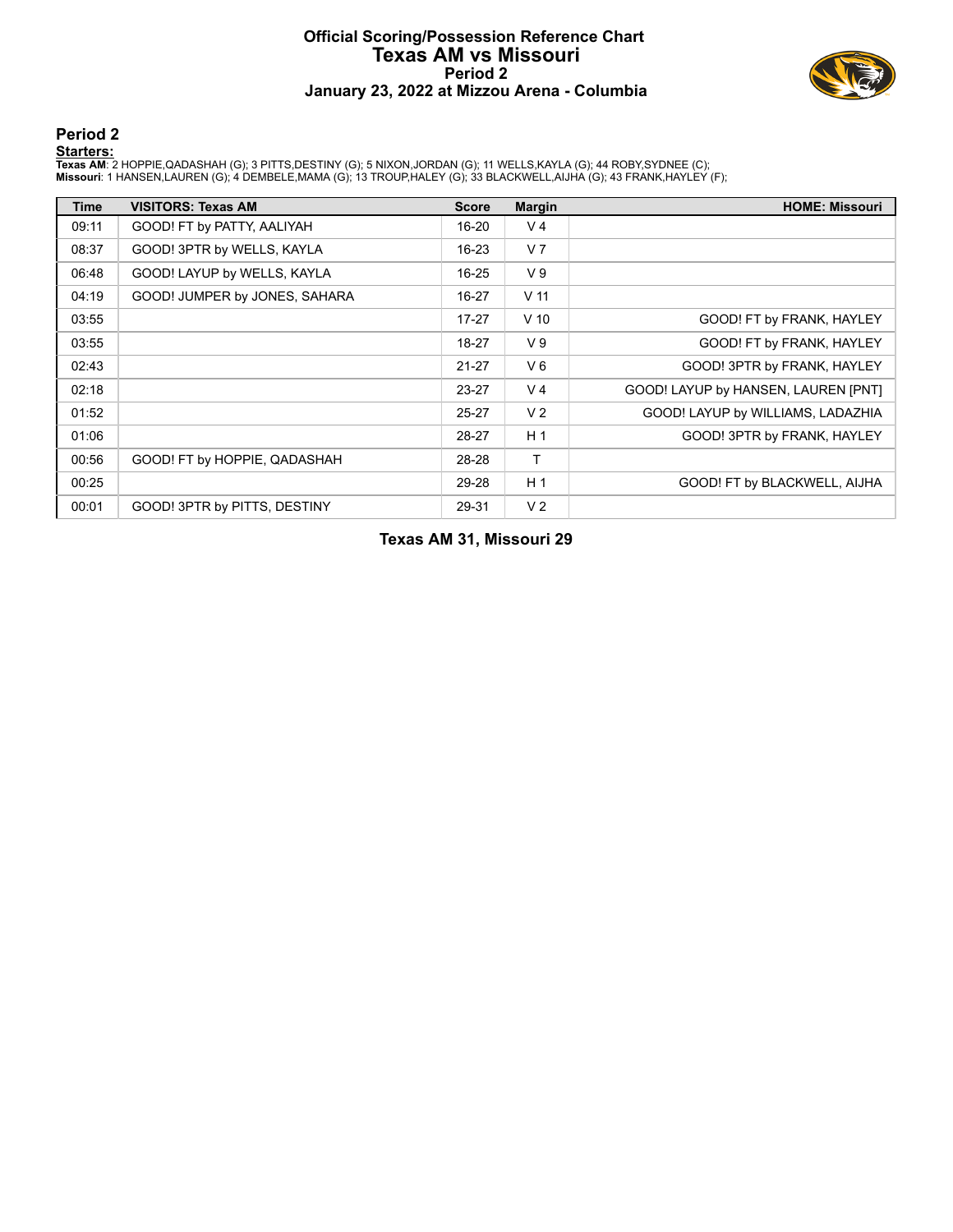#### **Official Scoring/Possession Reference Chart Texas AM vs Missouri Period 3 January 23, 2022 at Mizzou Arena - Columbia**



**Period 3**

<mark>Startersː</mark><br>Texas AM: 2 HOPPIE,QADASHAH (G); 3 PITTS,DESTINY (G); 5 NIXON,JORDAN (G); 11 WELLS,KAYLA (G); 44 ROBY,SYDNEE (C);<br>Missouri: 1 HANSEN,LAUREN (G); 4 DEMBELE,MAMA (G); 13 TROUP,HALEY (G); 33 BLACKWELL,AIJHA (G);

| <b>Time</b> | <b>VISITORS: Texas AM</b>         | <b>Score</b> | <b>Margin</b>  | <b>HOME: Missouri</b>                  |
|-------------|-----------------------------------|--------------|----------------|----------------------------------------|
| 09:29       | GOOD! LAYUP by WELLS, KAYLA       | 29-33        | V <sub>4</sub> |                                        |
| 09:11       |                                   | 32-33        | V <sub>1</sub> | GOOD! 3PTR by TROUP, HALEY             |
| 08:17       |                                   | 34-33        | H <sub>1</sub> | GOOD! LAYUP by TROUP, HALEY            |
| 07:56       | GOOD! JUMPER by WELLS, KAYLA      | 34-35        | V <sub>1</sub> |                                        |
| 07:41       |                                   | 35-35        | $\mathsf{T}$   | GOOD! FT by FRANK, HAYLEY              |
| 07:41       |                                   | 36-35        | H <sub>1</sub> | GOOD! FT by FRANK, HAYLEY              |
| 07:31       | GOOD! 3PTR by NIXON, JORDAN       | 36-38        | V <sub>2</sub> |                                        |
| 07:07       |                                   | 39-38        | H <sub>1</sub> | GOOD! 3PTR by HANSEN, LAUREN           |
| 06:50       | GOOD! JUMPER by NIXON, JORDAN     | 39-40        | V <sub>1</sub> |                                        |
| 06:32       |                                   | 42-40        | H <sub>2</sub> | GOOD! 3PTR by FRANK, HAYLEY            |
| 06:10       | GOOD! LAYUP by WELLS, KAYLA       | 42-42        | $\mathsf{T}$   |                                        |
| 06:10       | GOOD! FT by WELLS, KAYLA          | 42-43        | V <sub>1</sub> |                                        |
| 05:54       |                                   | 44-43        | H <sub>1</sub> | GOOD! LAYUP by FRANK, HAYLEY           |
| 05:54       |                                   | 45-43        | H <sub>2</sub> | GOOD! FT by FRANK, HAYLEY              |
| 05:36       | GOOD! 3PTR by NIXON, JORDAN       | 45-46        | V <sub>1</sub> |                                        |
| 04:23       |                                   | 48-46        | H <sub>2</sub> | GOOD! 3PTR by DEMBELE, MAMA [FB]       |
| 03:21       | GOOD! LAYUP by ROBY, SYDNEE       | 48-48        | T              |                                        |
| 03:00       |                                   | 51-48        | $H_3$          | GOOD! 3PTR by FRANK, HAYLEY            |
| 02:27       | GOOD! FT by HOPPIE, QADASHAH      | 51-49        | H <sub>2</sub> |                                        |
| 02:27       | GOOD! FT by HOPPIE, QADASHAH      | $51 - 50$    | H <sub>1</sub> |                                        |
| 01:51       |                                   | 53-50        | $H_3$          | GOOD! JUMPER by BLACKWELL, AIJHA [PNT] |
| 01:22       | GOOD! LAYUP by ROBY, SYDNEE [PNT] | 53-52        | H <sub>1</sub> |                                        |
| 01:22       | GOOD! FT by ROBY, SYDNEE          | 53-53        | $\mathsf{T}$   |                                        |
| 00:54       |                                   | 55-53        | H <sub>2</sub> | GOOD! LAYUP by DEMBELE, MAMA           |
| 00:00       |                                   | 57-53        | H <sub>4</sub> | GOOD! LAYUP by BLACKWELL, AIJHA [FB]   |

**Texas AM 53, Missouri 57**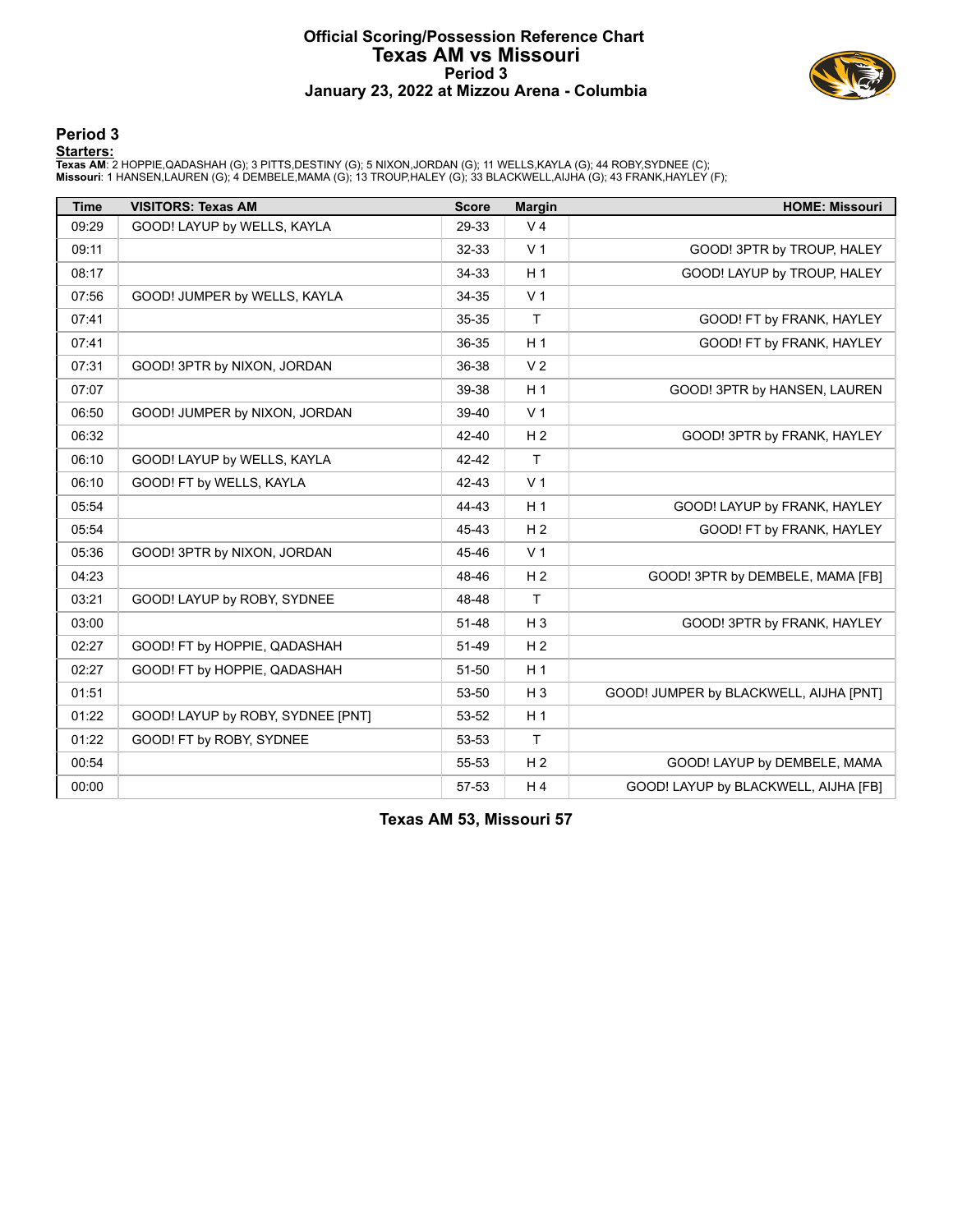#### **Official Scoring/Possession Reference Chart Texas AM vs Missouri Period 4 January 23, 2022 at Mizzou Arena - Columbia**



**Period 4**

<mark>Startersː</mark><br>Texas AM: 2 HOPPIE,QADASHAH (G); 3 PITTS,DESTINY (G); 5 NIXON,JORDAN (G); 11 WELLS,KAYLA (G); 44 ROBY,SYDNEE (C);<br>Missouri: 1 HANSEN,LAUREN (G); 4 DEMBELE,MAMA (G); 13 TROUP,HALEY (G); 33 BLACKWELL,AIJHA (G);

| <b>Time</b> | <b>VISITORS: Texas AM</b>              | <b>Score</b> | <b>Margin</b>  | <b>HOME: Missouri</b>             |
|-------------|----------------------------------------|--------------|----------------|-----------------------------------|
| 08:57       |                                        | 58-53        | H 5            | GOOD! FT by WILLIAMS, LADAZHIA    |
| 08:57       |                                        | 59-53        | $H_6$          | GOOD! FT by WILLIAMS, LADAZHIA    |
| 08:48       | GOOD! 3PTR by PITTS, DESTINY           | 59-56        | $H_3$          |                                   |
| 07:05       | GOOD! LAYUP by ROBY, SYDNEE [PNT]      | 59-58        | H <sub>1</sub> |                                   |
| 06:26       | GOOD! LAYUP by ROBY, SYDNEE            | 59-60        | V <sub>1</sub> |                                   |
| 06:04       |                                        | 62-60        | H <sub>2</sub> | GOOD! 3PTR by FRANK, HAYLEY       |
| 05:49       |                                        | 65-60        | H <sub>5</sub> | GOOD! 3PTR by HANSEN, LAUREN [FB] |
| 05:00       |                                        | 68-60        | H 8            | GOOD! 3PTR by TROUP, HALEY        |
| 03:29       | GOOD! LAYUP by GREEN, MCKINZIE         | 68-62        | H <sub>6</sub> |                                   |
| 02:13       |                                        | 71-62        | H <sub>9</sub> | GOOD! 3PTR by FRANK, HAYLEY       |
| 01:59       | GOOD! LAYUP by HOPPIE, QADASHAH [PNT]  | 71-64        | H <sub>7</sub> |                                   |
| 01:45       |                                        | 74-64        | H 10           | GOOD! 3PTR by HANSEN, LAUREN      |
| 01:33       |                                        | 75-64        | H 11           | GOOD! FT by TROUP, HALEY          |
| 01:06       |                                        | 76-64        | H 12           | GOOD! FT by DEMBELE, MAMA         |
| 00:26       | GOOD! LAYUP by PITTS, DESTINY [FB/PNT] | 76-66        | H 10           |                                   |
| 00:17       |                                        | 77-66        | H 11           | GOOD! FT by DEMBELE, MAMA         |
| 00:17       |                                        | 78-66        | H 12           | GOOD! FT by DEMBELE, MAMA         |
| 00:07       | GOOD! 3PTR by OXENDINE, KESLYNN        | 78-69        | H 9            |                                   |

**Texas AM 69, Missouri 78**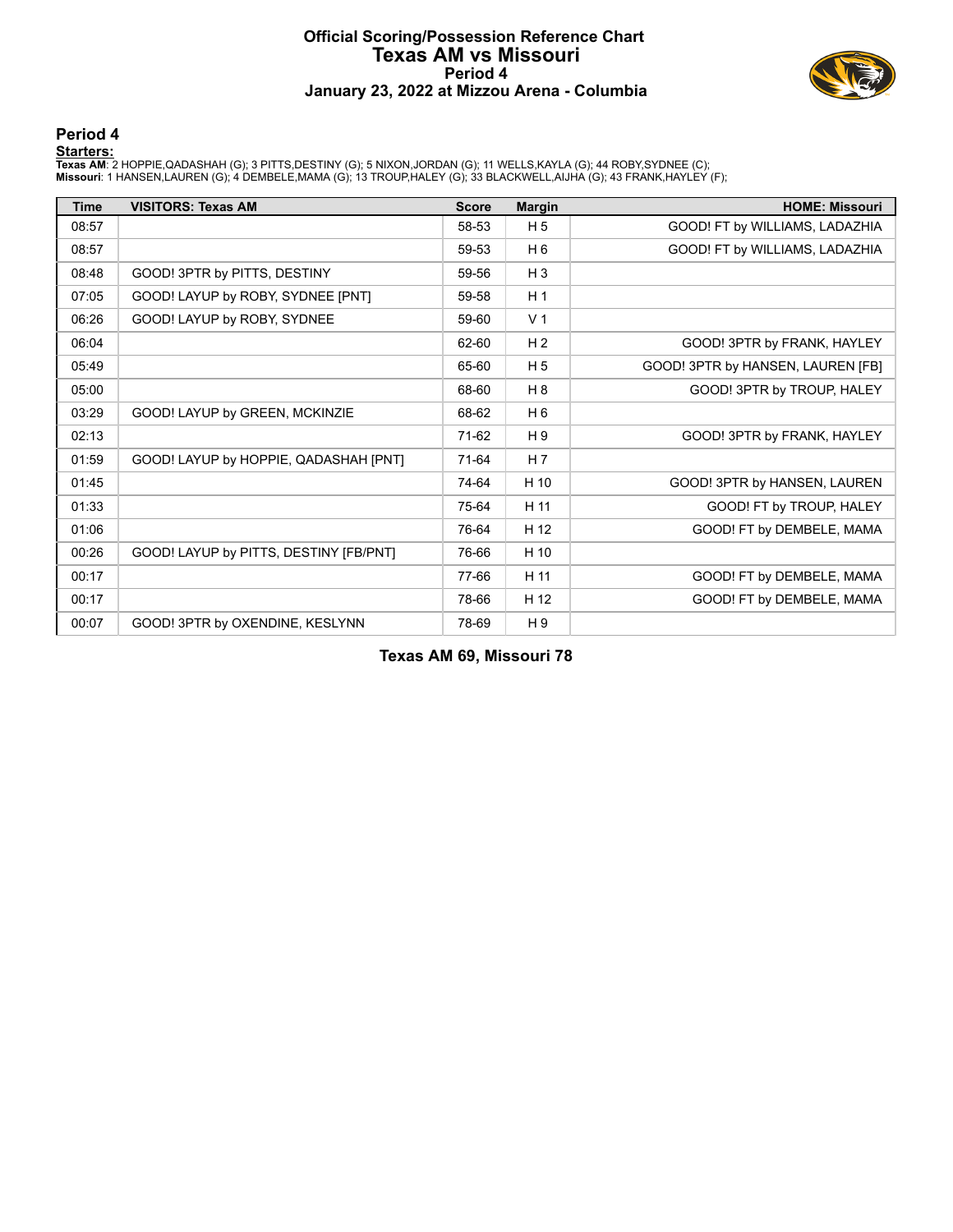#### **Official Substitutions Log Texas AM vs Missouri Period 1 January 23, 2022 at Mizzou Arena - Columbia**



| <b>VISITORS: Texas AM</b>   | <b>Time</b> | <b>Score</b> | <b>HOME: Missouri</b>      |
|-----------------------------|-------------|--------------|----------------------------|
| 2 HOPPIE, QADASHAH          |             |              | 1 HANSEN, LAUREN           |
| 3 PITTS, DESTINY            |             |              | 4 DEMBELE, MAMA            |
| 5 NIXON, JORDAN             |             |              | 13 TROUP, HALEY            |
| 11 WELLS, KAYLA             |             |              | 33 BLACKWELL, AIJHA        |
| 44 ROBY, SYDNEE             |             |              | 43 FRANK, HAYLEY           |
|                             | 07:18       | $4 - 11$     | SUB OUT: TROUP, HALEY      |
|                             | 07:18       |              | SUB IN: DORROH, KIYA       |
|                             | 04:46       | $9 - 14$     | SUB OUT: DEMBELE, MAMA     |
|                             | 04:46       |              | SUB OUT: FRANK, HAYLEY     |
|                             | 04:46       |              | SUB IN: WILLIAMS, LADAZHIA |
|                             | 04:46       |              | SUB IN: TROUP, HALEY       |
| SUB OUT: 44 ROBY, SYDNEE    | 04:46       |              |                            |
| SUB IN: 32 PATTY, AALIYAH   | 04:46       |              |                            |
|                             | 03:17       | $14 - 14$    | SUB OUT: HANSEN, LAUREN    |
|                             | 03:17       |              | SUB OUT: TROUP, HALEY      |
|                             | 03:17       |              | SUB OUT: DORROH, KIYA      |
|                             | 03:17       |              | SUB IN: SMITH, SARA-ROSE   |
|                             | 03:17       |              | SUB IN: DEMBELE, MAMA      |
|                             | 03:17       |              | SUB IN: FRANK, HAYLEY      |
|                             | 01:26       | 19-16        | SUB OUT: BLACKWELL, AIJHA  |
|                             | 01:26       |              | SUB IN: HANSEN, LAUREN     |
| SUB OUT: 11 WELLS, KAYLA    | 01:26       |              |                            |
| SUB IN: 24 JONES, SAHARA    | 01:26       |              |                            |
|                             | 01:06       | 19-16        | SUB OUT: SMITH, SARA-ROSE  |
|                             | 01:06       |              | SUB IN: TROUP, HALEY       |
| SUB OUT: 5 NIXON, JORDAN    | 01:06       |              |                            |
| SUB IN: 23 GREEN, MCKINZIE  | 01:06       |              |                            |
| SUB OUT: 3 PITTS, DESTINY   | 00:41       | 19-16        |                            |
| SUB IN: 11 WELLS, KAYLA     | 00:41       |              |                            |
| SUB OUT: 23 GREEN, MCKINZIE | 00:33       | 19-16        |                            |
| SUB OUT: 32 PATTY, AALIYAH  | 00:33       |              |                            |
| SUB IN: 3 PITTS, DESTINY    | 00:33       |              |                            |
| SUB IN: 44 ROBY, SYDNEE     | 00:33       |              |                            |
| SUB OUT: 44 ROBY, SYDNEE    | 00:04       | 19-16        |                            |
| SUB IN: 23 GREEN, MCKINZIE  | 00:04       |              |                            |

**Texas AM 19, Missouri 16**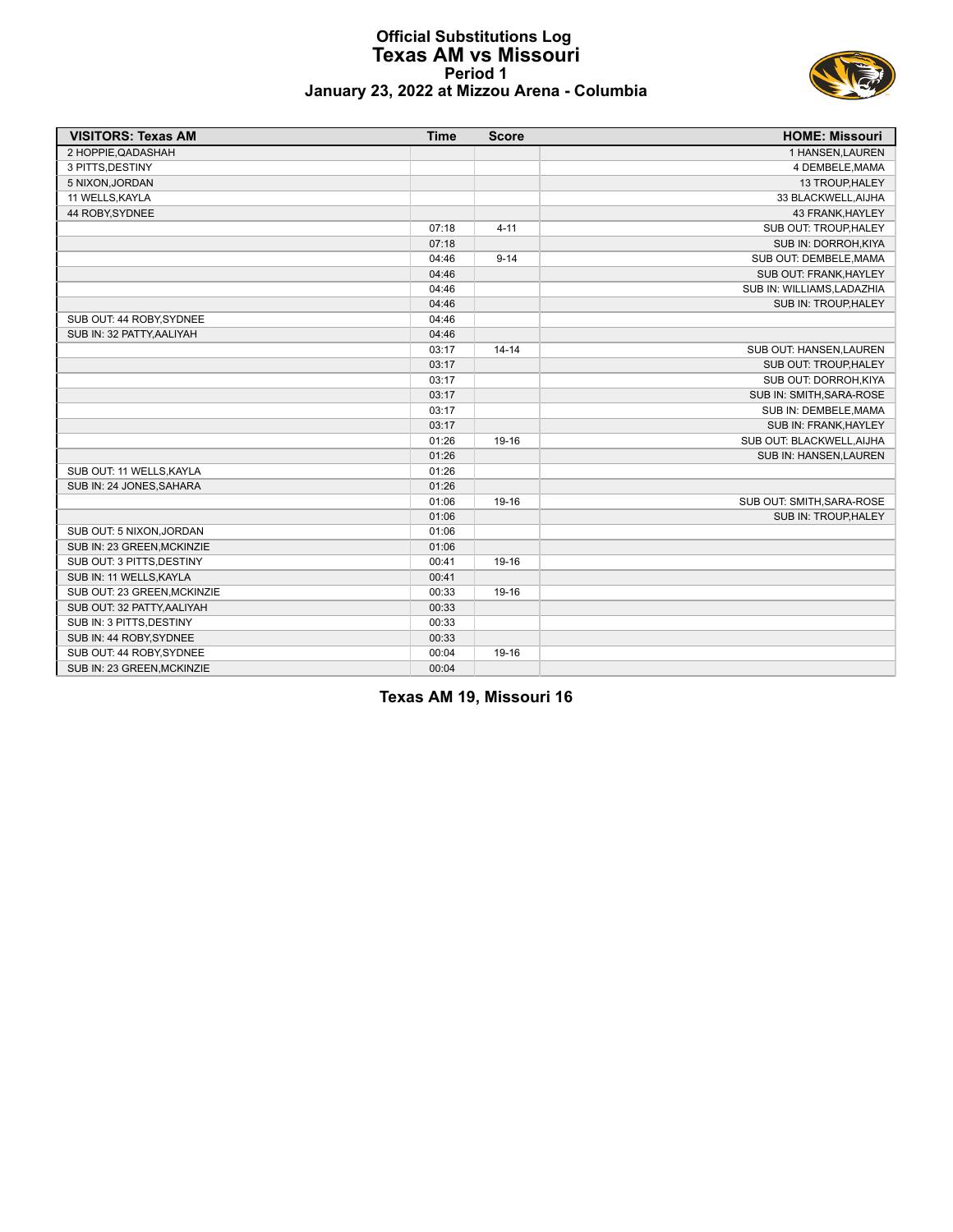

#### **Official Substitutions Log Texas AM vs Missouri Period 2 January 23, 2022 at Mizzou Arena - Columbia**

| <b>VISITORS: Texas AM</b>    | <b>Time</b> | <b>Score</b>             | <b>HOME: Missouri</b>       |
|------------------------------|-------------|--------------------------|-----------------------------|
| 2 HOPPIE, QADASHAH           |             |                          | 1 HANSEN, LAUREN            |
| 3 PITTS, DESTINY             |             |                          | 4 DEMBELE, MAMA             |
| 5 NIXON, JORDAN              |             |                          | 13 TROUP, HALEY             |
| 11 WELLS, KAYLA              |             |                          | 33 BLACKWELL, AIJHA         |
| 44 ROBY, SYDNEE              |             |                          | 43 FRANK, HAYLEY            |
|                              | 10:00       | $\overline{\phantom{a}}$ | SUB OUT: WILLIAMS, LADAZHIA |
|                              | 10:00       |                          | SUB IN: BLACKWELL, AIJHA    |
| SUB OUT: 23 GREEN, MCKINZIE  | 10:00       |                          |                             |
| SUB OUT: 24 JONES SAHARA     | 10:00       |                          |                             |
| SUB IN: 5 NIXON, JORDAN      | 10:00       |                          |                             |
| SUB IN: 32 PATTY, AALIYAH    | 10:00       |                          |                             |
| SUB OUT: 3 PITTS, DESTINY    | 08:59       | $20 - 16$                |                             |
| SUB IN: 24 JONES, SAHARA     | 08:59       |                          |                             |
|                              | 08:43       | $20 - 16$                | SUB OUT: TROUP, HALEY       |
|                              | 08:43       |                          | SUB IN: DORROH, KIYA        |
|                              | 08:04       | $23 - 16$                | SUB OUT: DORROH, KIYA       |
|                              | 08:04       |                          | SUB IN: WILLIAMS, LADAZHIA  |
|                              | 06:48       | $25-16$                  | SUB OUT: HANSEN, LAUREN     |
|                              | 06:48       |                          | SUB IN: SMITH, SARA-ROSE    |
| SUB OUT: 32 PATTY, AALIYAH   | 06:48       |                          |                             |
| SUB IN: 44 ROBY, SYDNEE      | 06:48       |                          |                             |
|                              | 05:58       | $25-16$                  | SUB OUT: SMITH, SARA-ROSE   |
|                              | 05:58       |                          | SUB IN: HANSEN, LAUREN      |
|                              | 05:58       |                          | SUB OUT: DEMBELE, MAMA      |
|                              | 05:58       |                          | SUB IN: TROUP HALEY         |
|                              | 03:55       | $27-16$                  | SUB OUT: TROUP, HALEY       |
|                              | 03:55       |                          | SUB IN: DEMBELE, MAMA       |
| SUB OUT: 44 ROBY SYDNEE      | 03:39       | $27-18$                  |                             |
| SUB IN: 14 JOHNSON, MALIYAH  | 03:39       |                          |                             |
| SUB OUT: 5 NIXON, JORDAN     | 03:01       | $27-18$                  |                             |
| SUB IN: 23 GREEN, MCKINZIE   | 03:01       |                          |                             |
| SUB OUT: 14 JOHNSON, MALIYAH | 01:52       | $27 - 25$                |                             |
| SUB OUT: 24 JONES, SAHARA    | 01:52       |                          |                             |
| SUB IN: 3 PITTS, DESTINY     | 01:52       |                          |                             |
| SUB IN: 32 PATTY, AALIYAH    | 01:52       |                          |                             |
|                              | 00:25       | 28-28                    | SUB OUT: HANSEN, LAUREN     |
|                              | 00:25       |                          | SUB IN: DORROH, KIYA        |
| SUB OUT: 23 GREEN.MCKINZIE   | 00:25       |                          |                             |
| SUB IN: 5 NIXON, JORDAN      | 00:25       |                          |                             |

**Texas AM 31, Missouri 29**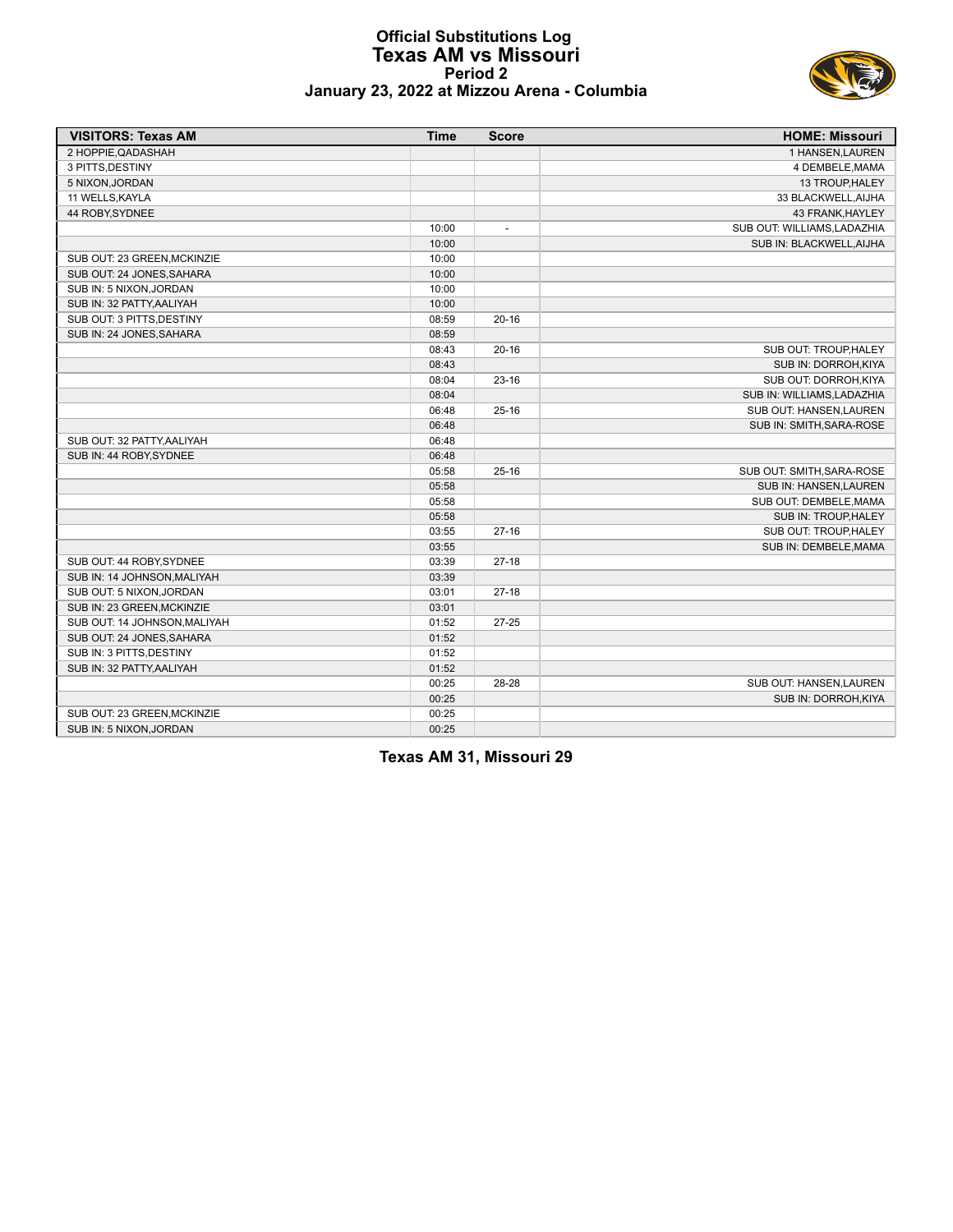#### **Official Substitutions Log Texas AM vs Missouri Period 3 January 23, 2022 at Mizzou Arena - Columbia**



| <b>VISITORS: Texas AM</b>  | Time  | <b>Score</b>             | <b>HOME: Missouri</b>       |
|----------------------------|-------|--------------------------|-----------------------------|
| 2 HOPPIE, QADASHAH         |       |                          | 1 HANSEN, LAUREN            |
| 3 PITTS, DESTINY           |       |                          | 4 DEMBELE, MAMA             |
| 5 NIXON, JORDAN            |       |                          | 13 TROUP, HALEY             |
| 11 WELLS, KAYLA            |       |                          | 33 BLACKWELL, AIJHA         |
| 44 ROBY, SYDNEE            |       |                          | 43 FRANK, HAYLEY            |
|                            | 10:00 | $\overline{\phantom{a}}$ | SUB OUT: WILLIAMS, LADAZHIA |
|                            | 10:00 |                          | SUB OUT: DORROH, KIYA       |
|                            | 10:00 |                          | SUB IN: HANSEN, LAUREN      |
|                            | 10:00 |                          | SUB IN: TROUP, HALEY        |
|                            | 06:10 | 42-42                    | SUB OUT: BLACKWELL, AIJHA   |
|                            | 06:10 |                          | SUB IN: WILLIAMS, LADAZHIA  |
| SUB OUT: 32 PATTY, AALIYAH | 06:10 |                          |                             |
| SUB IN: 44 ROBY, SYDNEE    | 06:10 |                          |                             |
| SUB OUT: 11 WELLS, KAYLA   | 05:54 | 43-44                    |                             |
| SUB IN: 24 JONES, SAHARA   | 05:54 |                          |                             |
|                            | 05:00 | 46-45                    | SUB OUT: HANSEN, LAUREN     |
|                            | 05:00 |                          | SUB IN: BLACKWELL, AIJHA    |
| SUB OUT: 24 JONES SAHARA   | 03:37 | 46-48                    |                             |
| SUB IN: 11 WELLS, KAYLA    | 03:37 |                          |                             |
|                            | 02:27 | 48-51                    | SUB OUT: DEMBELE, MAMA      |
|                            | 02:27 |                          | SUB IN: HANSEN, LAUREN      |
|                            | 01:22 | 52-53                    | SUB OUT: TROUP HALEY        |
|                            | 01:22 |                          | SUB IN: DEMBELE, MAMA       |

**Texas AM 53, Missouri 57**